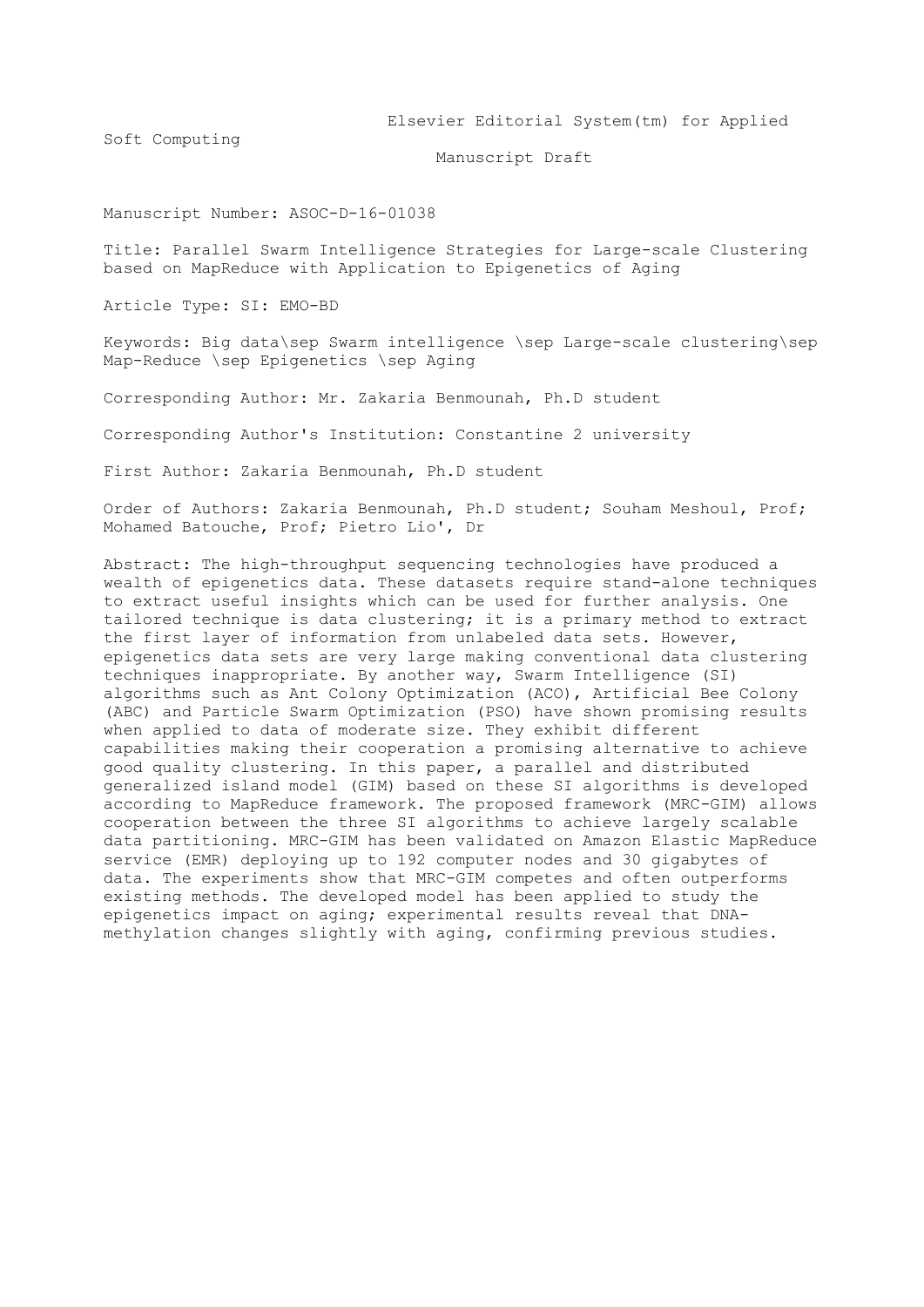**\*Highlights (for review)**

This piece of the submission is being sent via mail.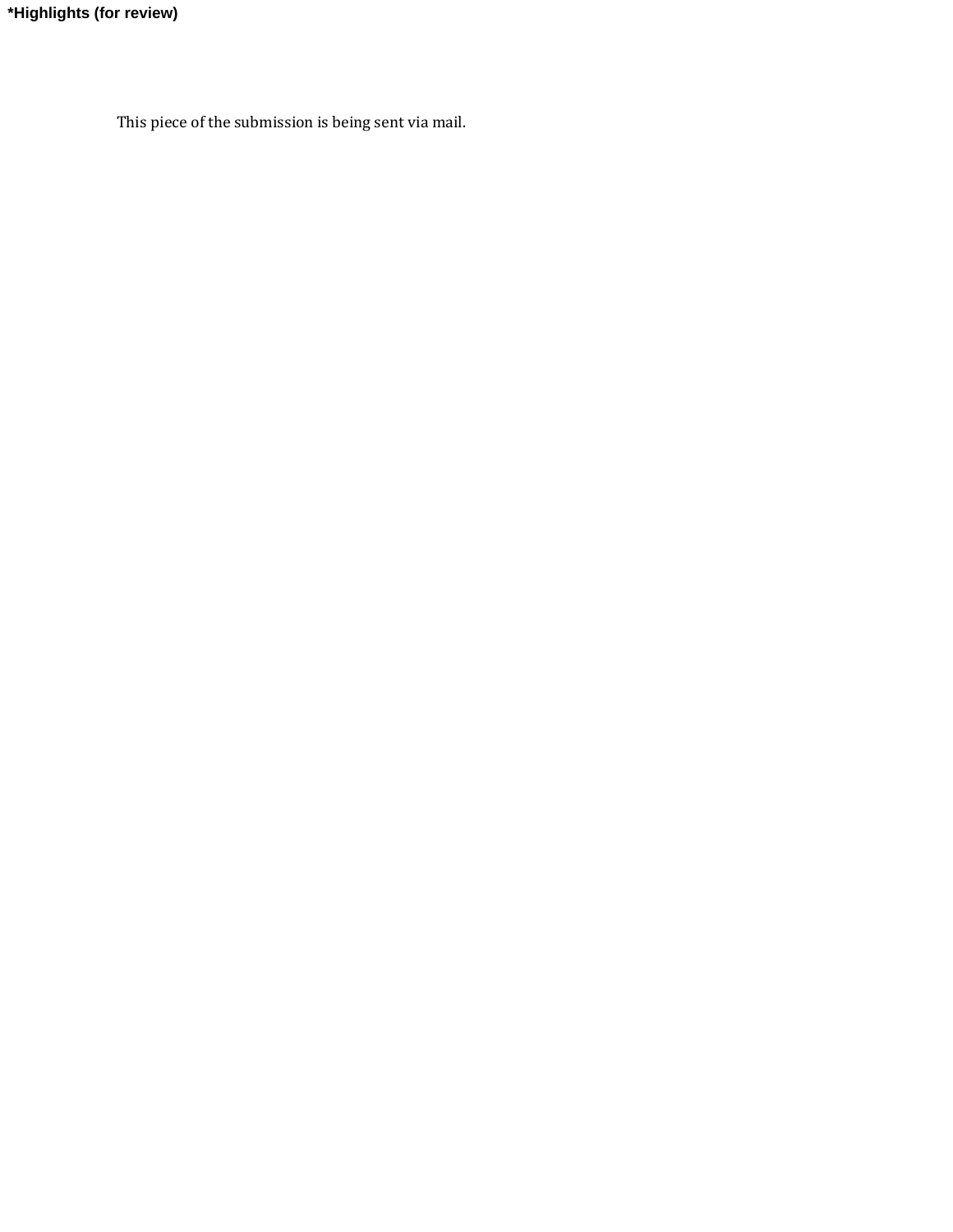This piece of the submission is being sent via mail.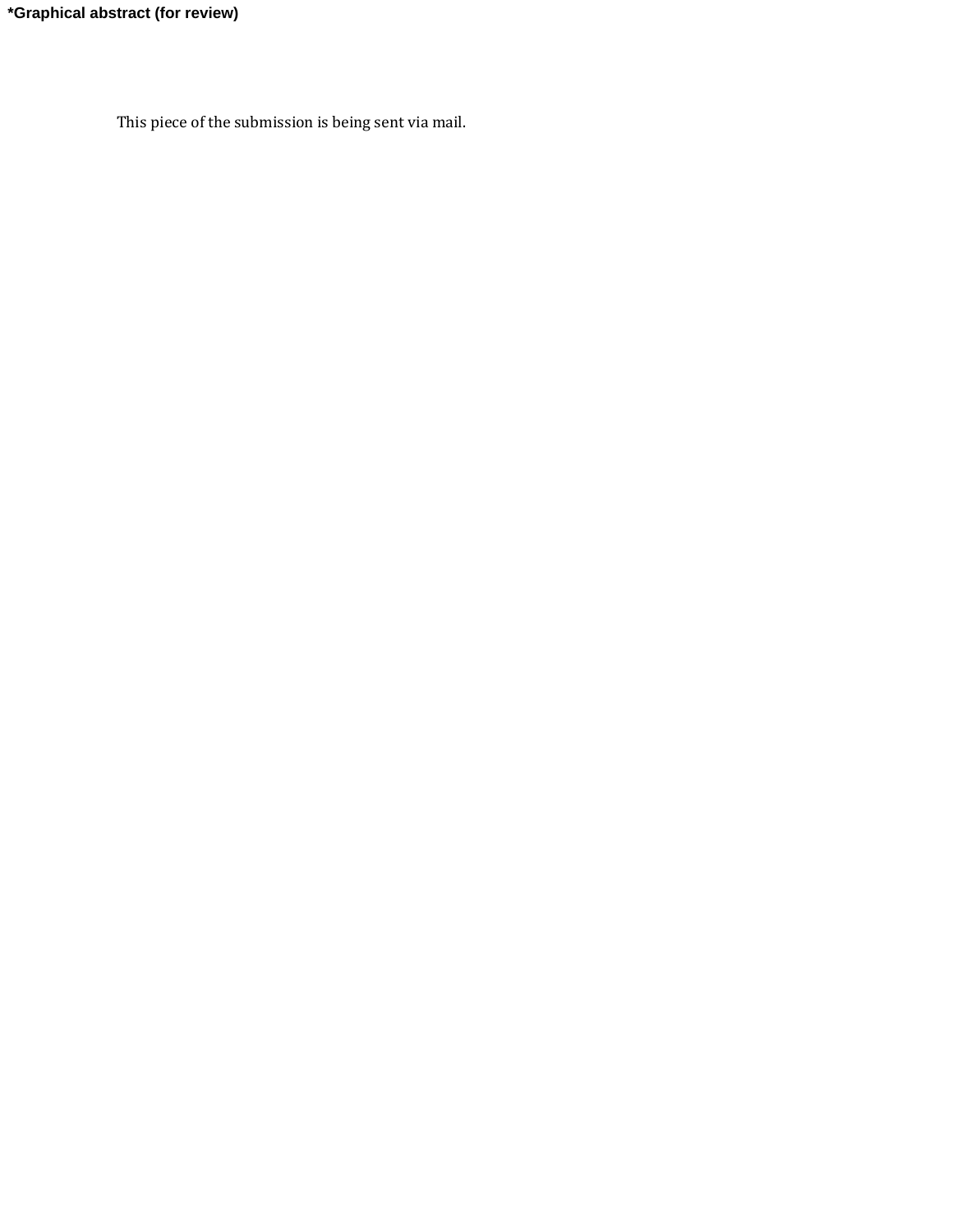**LaTeX Source Files [Click here to download LaTeX Source Files: manuscript.rar](http://ees.elsevier.com/asoc/download.aspx?id=403041&guid=2bf0ca84-1a8d-4227-bb2d-158e9618a8f8&scheme=1)**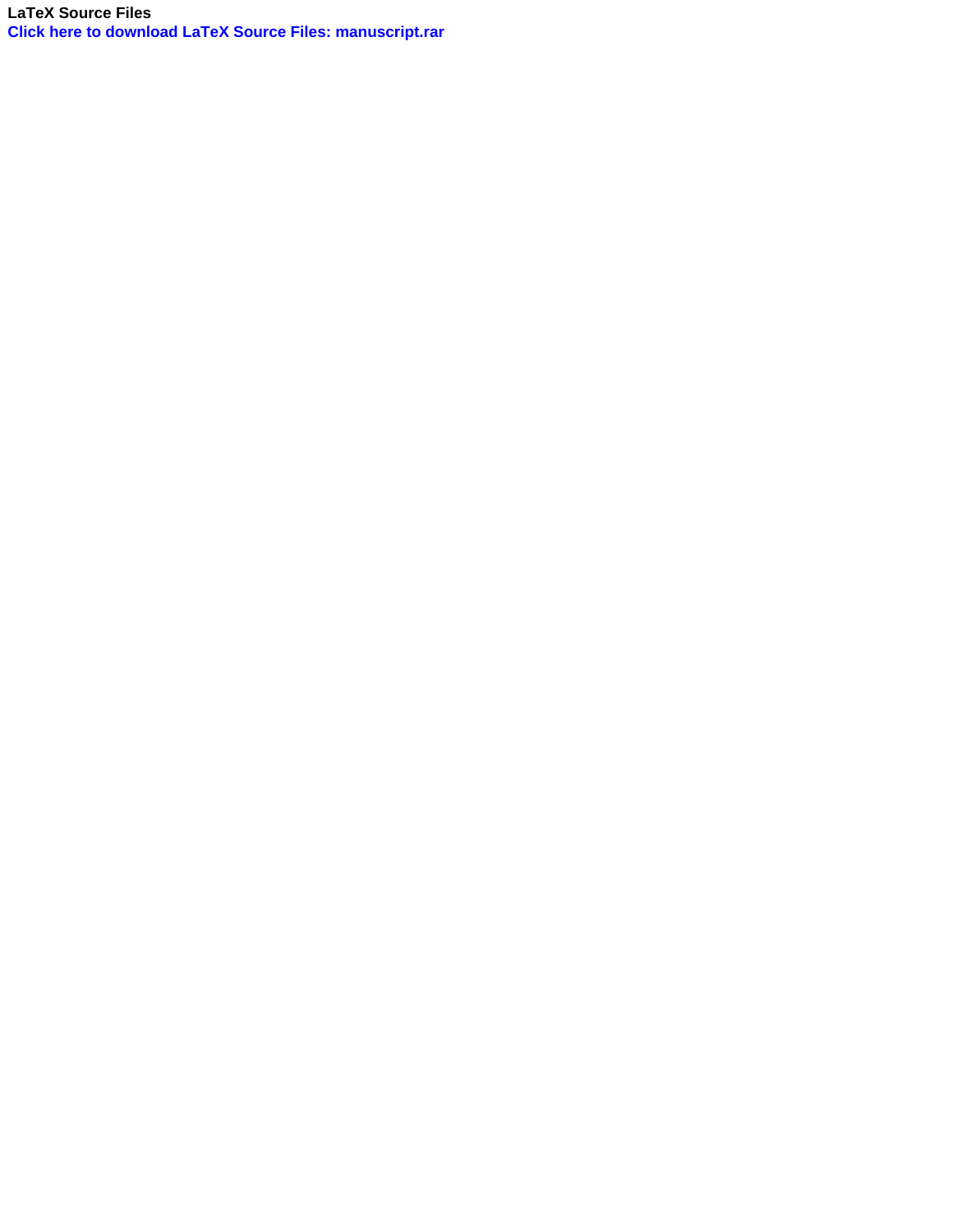# Parallel Swarm Intelligence Strategies for Large-scale Clustering based on MapReduce with Application to Epigenetics of Aging

Zakaria Benmounah<sup>1,2</sup>, Souham Meshoul<sup>1</sup>, Mohamed Batouche<sup>1</sup>, Pietro Lio<sup>3</sup>

### Abstract

The high-throughput sequencing technologies have produced a wealth of epigenetics data. These datasets require stand-alone techniques to extract useful insights which can be used for further analysis. One tailored technique is data clustering; it is a primary method to extract the first layer of information from unlabeled data sets. However, epigenetics data sets are very large making conventional data clustering techniques inappropriate. By another way, Swarm Intelligence (SI) algorithms such as Ant Colony Optimization (ACO), Artificial Bee Colony (ABC) and Particle Swarm Optimization (PSO) have shown promising results when applied to data of moderate size. They exhibit different capabilities making their cooperation a promising alternative to achieve good quality clustering. In this paper, a parallel and distributed generalized island model (GIM) based on these SI algorithms is developed according to MapReduce framework. The proposed framework (MRC-GIM) allows cooperation between the three SI algorithms to achieve largely scalable data partitioning. MRC-GIM has been validated on Amazon Elastic MapReduce service (EMR) deploying up to 192 computer nodes and 30 gigabytes of data. The experiments show that MRC-GIM competes and often outperforms existing methods. The developed model has been applied to study the epigenetics impact on aging; experimen-

Preprint submitted to Journal of LATEX Templates April 29, 2016

 $\overrightarrow{r}$ Fully documented templates are available in the elsarticle package on [CTAN.](http://www.ctan.org/tex-archive/macros/latex/contrib/elsarticle)

<sup>1</sup>Computer Science Department, Constantine 2 University, Constantine, Algeria.

<sup>&</sup>lt;sup>2</sup>MISC laboratory.

<sup>3</sup>Computer Science Department, Cambridge University, Cambridge, UK.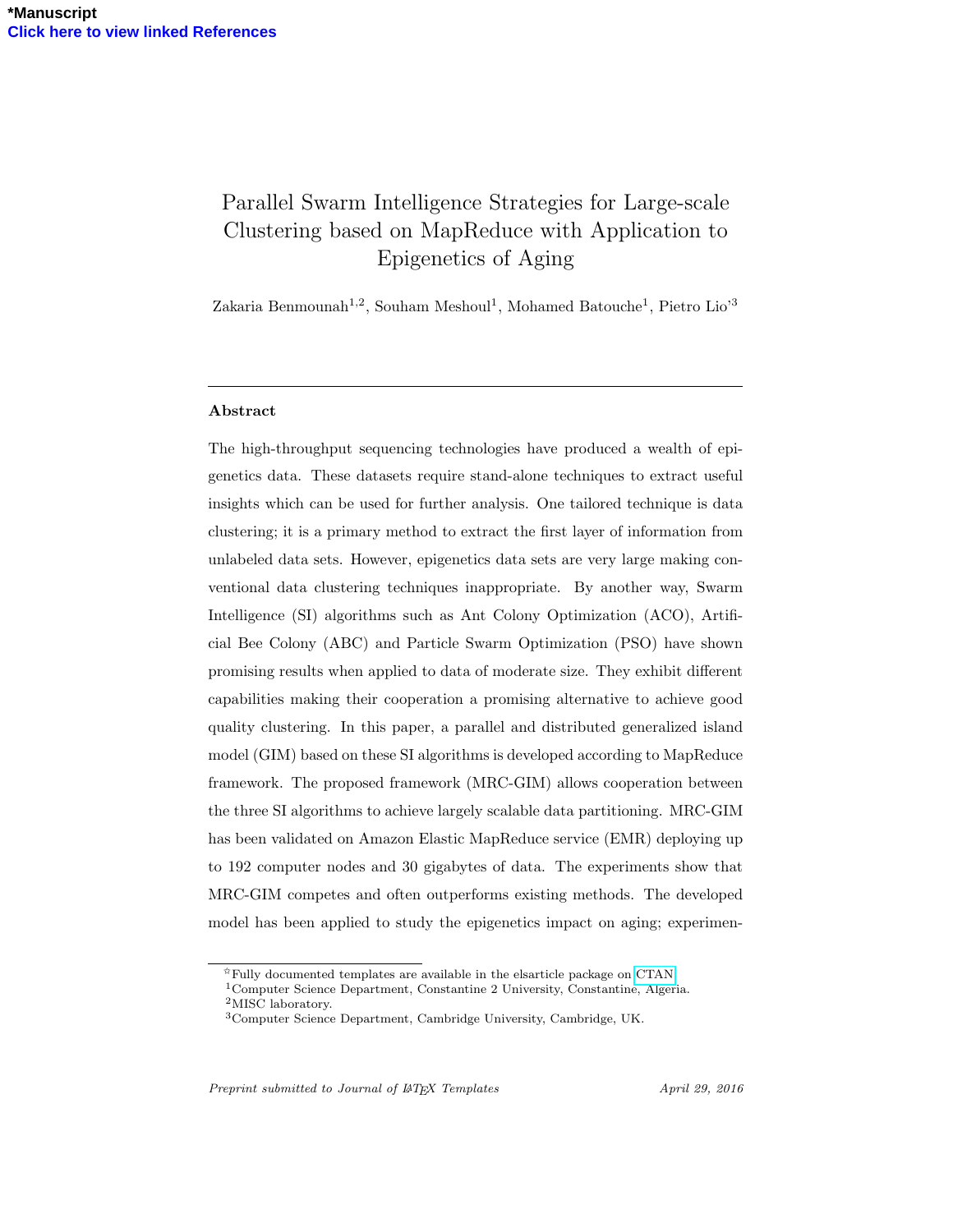tal results reveal that DNA-methylation changes slightly with aging, confirming previous studies.

Keywords: Big data, Swarm intelligence, Large-scale clustering, Map-Reduce, Epigenetics, Aging 2010 MSC: 00-01, 99-00

# 1. Introduction

Over the last few decades, developed countries in Europe, Asia, and North America have experienced a significant change in the age profile of their demographic structure, with a steady increase in the number of adults aged 65 years

<sup>5</sup> or older. Although longer lifespan is a clear sign of progress and improved quality of life, the considerable growth of the elderly population poses far-reaching social and economic challenges regarding the fiscal sustainability of the welfare state. As such, health-care system and related services have to be rethought to treat aging as a manipulable long-term biological process whose detrimen-<sup>10</sup> tal effects can be limited or procrastinated rather than passively accepted as inevitable.

Key research challenges need to be effectively and efficiently addressed to cope with the ever-growing amount of epigenetics data that is being exponentially produced. Traditional techniques and tools for data analytics and au-<sup>15</sup> tonomous learning are no longer suitable and even unusable to extract humaninterpretable knowledge and information from the enormous complex amount of data. Therefore, new revolutionary approaches and tools are more than required, among these tools we highlight clustering.

Almost 60 years beyond have passed from the first proposed clustering al-<sup>20</sup> gorithm [1]. Cluster analysis aims at grouping data points into separate groups called clusters. It plays a versatile role in knowledge discovery, and it is used in a myriad of fields to extract hidden relationships among data. An up-to-date review of the application of clustering analysis can be found in [2]. A plethora of clustering algorithms has been designed to deal with different types and dis-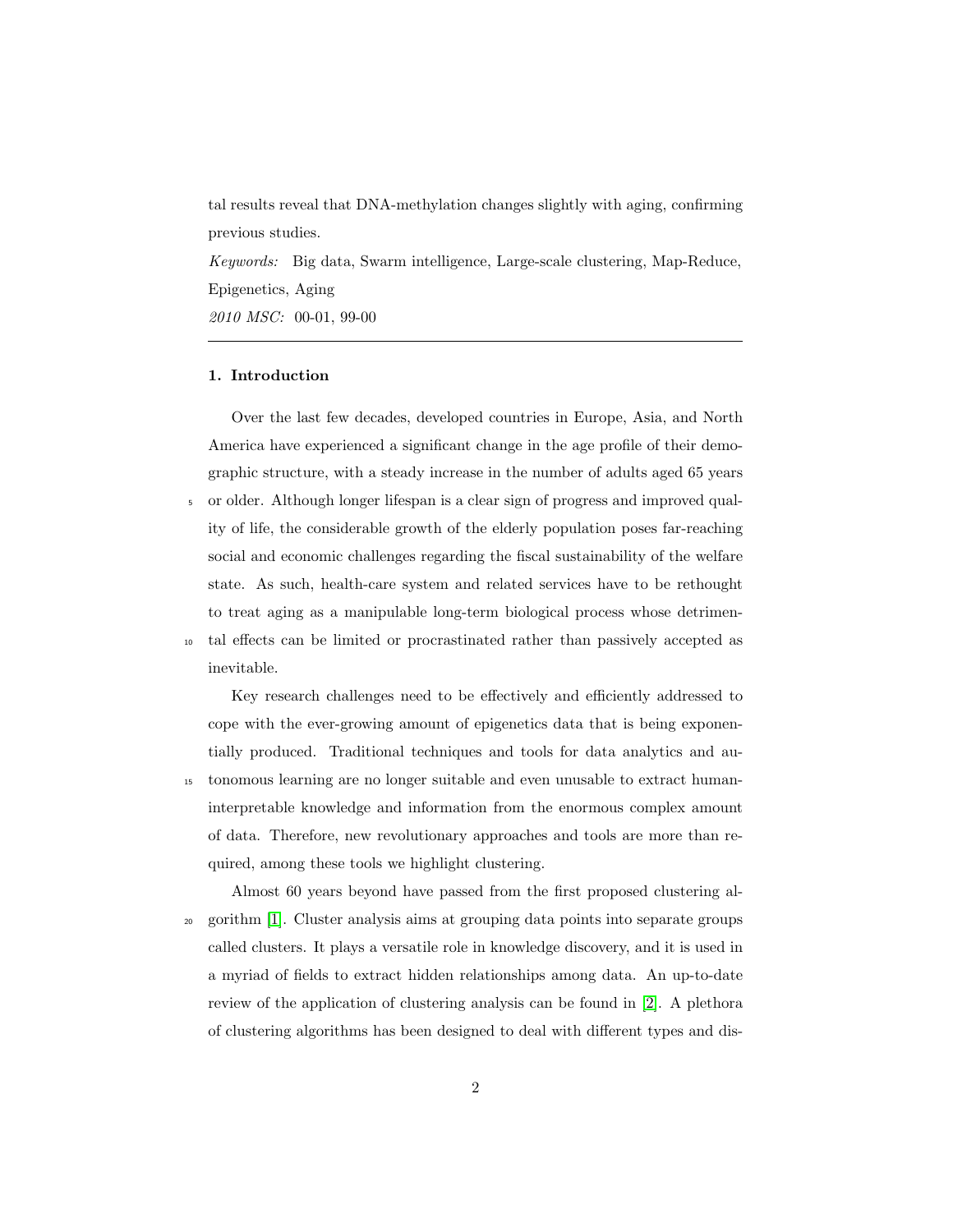- <sup>25</sup> tributions of data. The exponential increase of data makes cluster analysis even more challenging than before. Two broad approaches have emerged to alleviate the issue, either by reducing the dimensionality of data (dimensionality reduction)[3] or by reducing the number of samples within a dataset (sampling) [4]. However both approaches have been proved to be ineffective when a sin-
- <sup>30</sup> gle machine is used as the prohibitively large amount of data cannot be kept on a single computer. Therefore, multiple machines are needed, and parallel processing of data is undeniably necessary.

Hardware accelerators such as Field Programmable Gate Array (FPGA) and Graphics Processing Unit (GPU) have emerged recently as promising technology <sup>35</sup> drivers [5]. On the other hand, Application Programming Interfaces (APIs) such as Message Passing Interface (MPI) and OpenMP have traditionally provided a software-oriented approach. However while dealing with parallel programming languages, additional concerns have to be considered, such as the load balancing, the communication flow, the topology choice, the split of data, etc. This makes

- <sup>40</sup> designing a parallel algorithm a very tedious task. To deal with these concerns, a new open source framework called Apache Hadoop consisting of a storage part namely Hadoop Distributed File System (HDFS) and a processing part namely MapReduce (MR) has emerged lately. HDFS is a distributed file system that provides high-performance access to data across Hadoop clusters by managing
- <sup>45</sup> pools of big data and handling big data analytics applications. MapReduce, designed by Google [6], provides a new methodology of thinking and developing a parallel algorithm suitable for large scale systems without being concerned about scalability as MapReduce is auto-scalable. The idea was inspired by the map and reduce primitives characterizing the functional programming LISP. Hadoop
- <sup>50</sup> encapsulates the details of parallelization, fault-tolerance, data distribution and load balancing. It Demonstrates a great performance in big data scenarios, especially for challenging tasks such as clustering.

Nevertheless, data Clustering is an NP-hard problem. If the number of clusters exceeds three, the alternative ways to group the data is  $\frac{k^n}{k!}$  $\frac{k^{\prime\prime}}{k!}$ , where k is  $55$  the number of groups, and n is the number of data points to be clustered.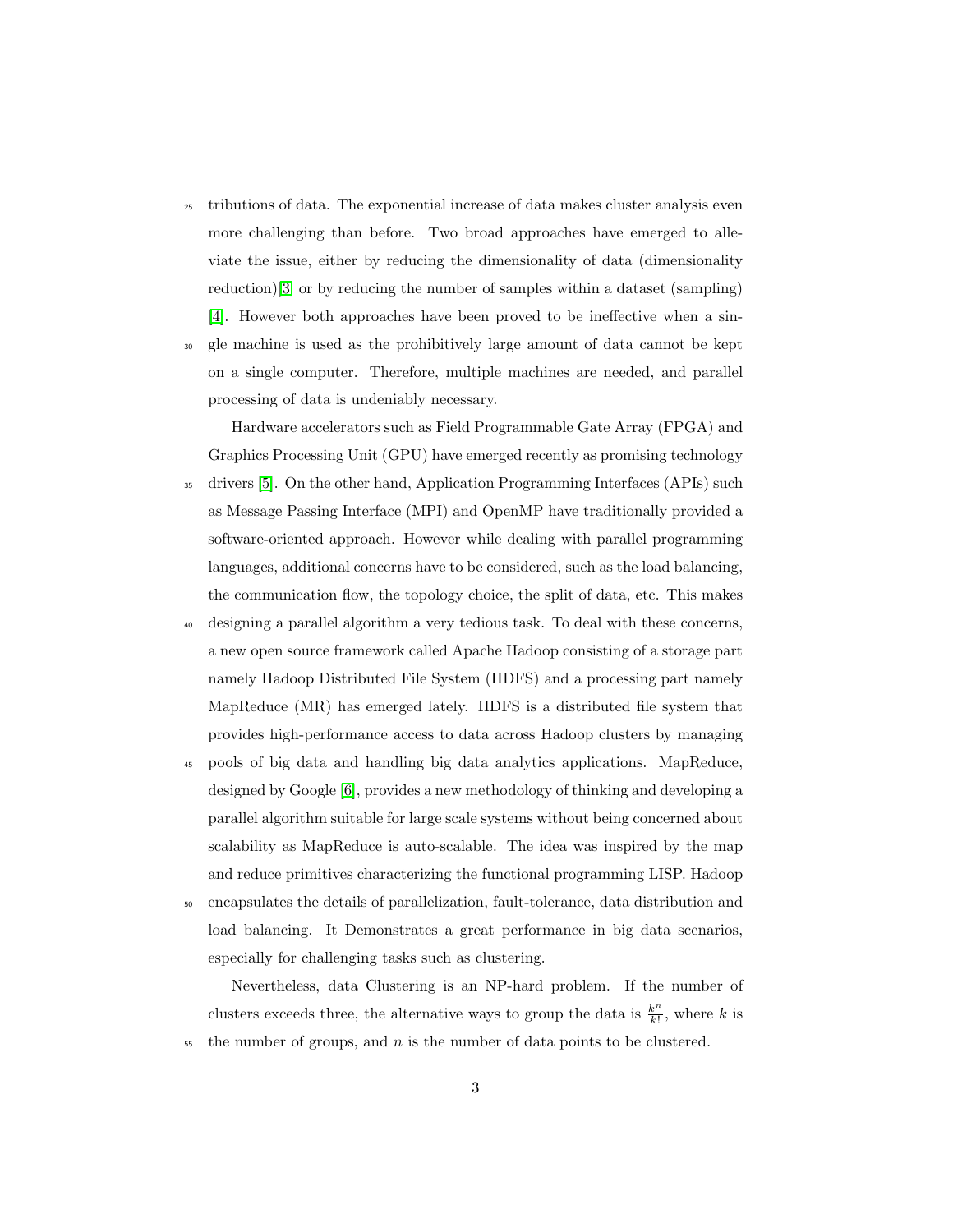However, data clustering can be easily cast as a global optimization problem of finding the partition that maximizes/minimizes an objective function with only partial search space than exhaustive one. This can be appropriately tackled using metaheuristics, such as Ant Colony Optimization (ACO), Artificial

<sup>60</sup> Bee Colony (ABC), Particle Swarm Optimization (PSO) and so forth. These metaheuristics exhibit different dynamics leading to distinct strategies that can be effectively combined to handle hard optimization problems such as Clustering large datasets.

In this paper, first, we present and discuss a review of big data clustering <sup>65</sup> algorithms based upon MapReduce. Furthermore, we propose a MapReduce design of the Ant Colony Optimization and an Artificial bee colony to cluster large data sets. Additionally, we merge the proposed algorithms in a collaborative way based on Generalized island model (MRC-GIM). MRC-GIM enables the cooperation between three SI metaheuristics to explore the search space more <sup>70</sup> efficiently. We validate the proposed algorithms on many computers (192 computers) connected with each other and large real datasets (more than 30GB). The comparative study reveals that MRC-GIM outperforms novel developed clustering algorithms dedicated to big data clustering. Subsequently, we use

<sup>75</sup> a result of this application, we found that epigenetics changes slightly and not aberrantly with aging, this latter confirms previous evidence shown in [59, 60].

MRC-GIM to investigate the correlation between Epigenetics and Aging. As

The remainder of the paper is organized as follows: in Sec. 2 a brief description of the background material is given. In Sec, 3. a review of clustering large data sets algorithms is provided. Section 4 is devoted to the presentation of the <sup>80</sup> proposed frameworks. In Sec. 5, the performance of MRC-GIM is evaluated

using large datasets and parallel metrics. In Sec. 6 we study the correlation between epigenetics and aging and finally in Sec. 7 conclusions are drawn.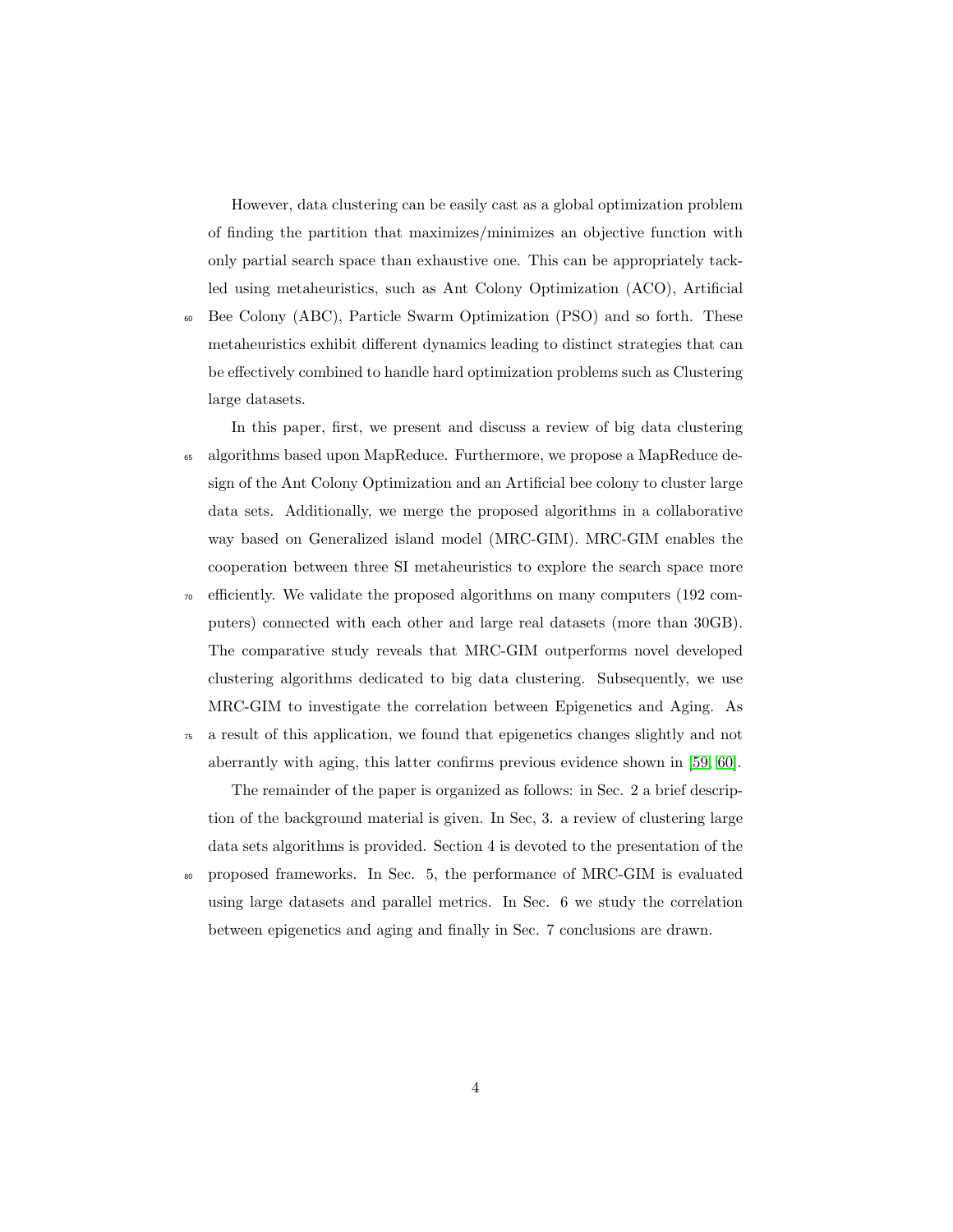# 2. Background and materials

# 2.1. Clustering Analysis

<sup>85</sup> Clustering analysis is a central topic in computer science and statistics, whose purpose is to find groups in a given data set, according to a notion of similarity or homogeneity that is maximized/minimized for elements in the same group (or cluster). Formally, given a set  $V$ , a clustering is a partition  $\tau(V) = \{c_1, \ldots, c_K\}$  of V into non-empty and pairwise disjoint subsets  $c_i$ ,  $i = 1, \ldots, K$ , whose union is V.

As a major field of research in exploratory data analysis, over the years, a large number of clustering algorithms have been proposed to find "good" partitioning that can uncover latent structures in the data. Clustering approaches can be divided into two major classes: partitional clustering and hierarchical <sup>95</sup> clustering.

Partitional clustering algorithms split the dataset into groups based on a two-step iterative process. Given an initial set of cluster representatives centroid locations as in k-means [7] or centroid data points as in k-medoids [8] the procedure alternates an assignment step where each data point is assigned <sup>100</sup> to the cluster with the closest representative and an update step where cluster representatives are recomputed.

Hierarchical clustering algorithms build a hierarchy of clusters by either merging smaller clusters into larger clusters (agglomerative clustering) or by splitting larger clusters into smaller clusters (divisive clustering). As a result, a <sup>105</sup> hierarchical clustering algorithm produces a tree of clusters, called dendrogram, which shows how clusters and data points are related.

#### 2.2. MapReduce Model

A MapReduce program takes place generally in three successive jobs, the Map, the Auxiliary and the Reduce jobs as depicted in figure 1.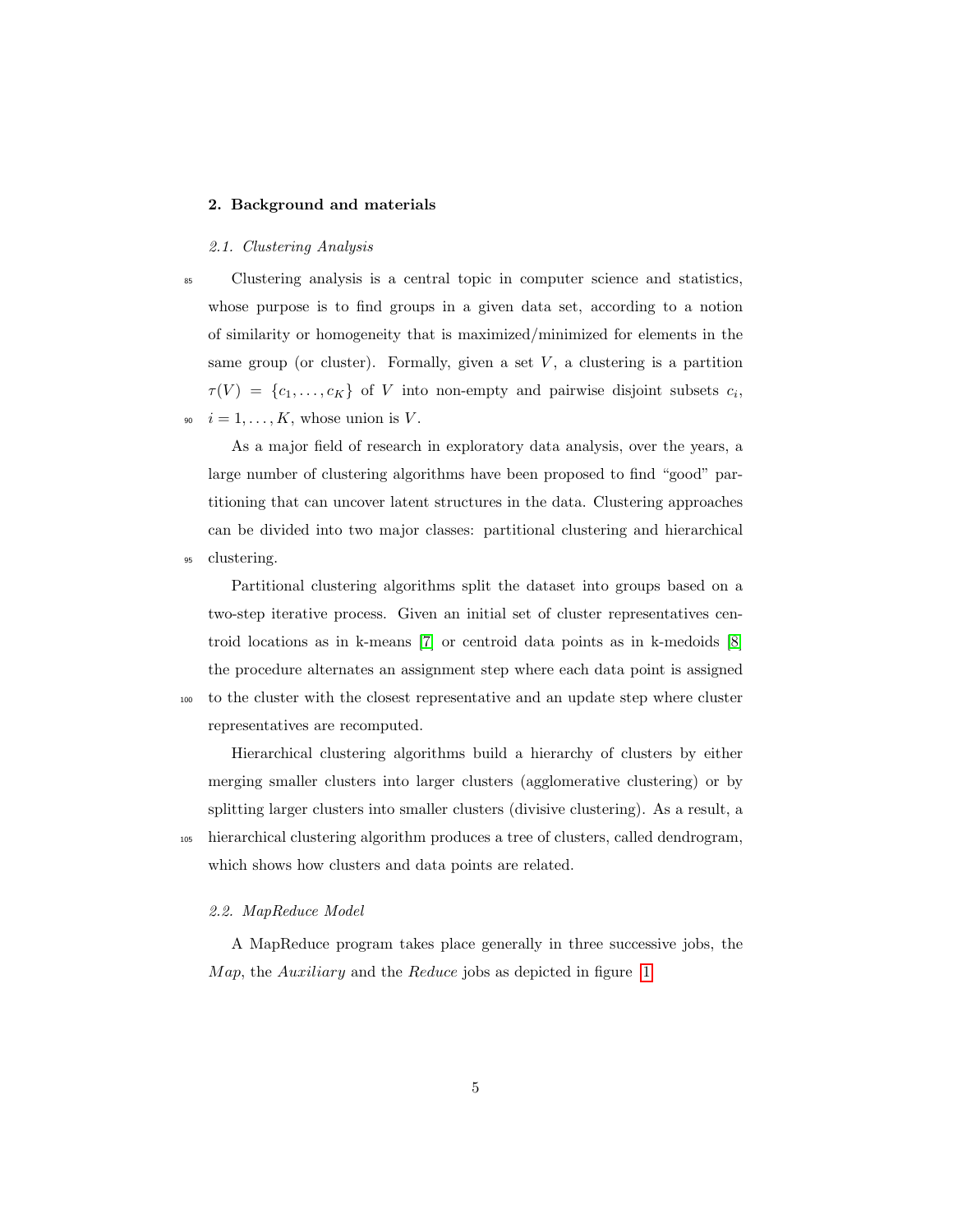

Figure 1: MapReduce framework, generally composed of the map job followed by the reducer job

<sup>110</sup> The map job is a preprocessing of the split data where each split part is considered as a value and attributed a key, all values with the same key are submitted to the same reducer. More formally let's denote  $V$  as the whole data, after splitting the data we get  $V = v_1 \cup v_2 \cup ... \cup v_p$  where p is the number of split elements. The mapper creates a function  $V \rightarrow key$  where <sup>115</sup>  $key = key_1, key_2, \ldots key_r$  and r denotes the number of keys  $(r \ll p)$ . A key  $key_i$  can be attributed to more than one value. The Auxiliary is an optional function that takes place between the mappers and the reducers when some additional preprocessing tasks are required. The reducer receives a set of pairs in the form of  $\langle key, value \rangle$  the values with the same key are grouped together <sup>120</sup> in the same reducer thus it results in one key per each reducer.

# 3. Related works

Since the inception of MapReduce (MR), several MR based clustering algorithms have been proposed. Most of these methods are based on different MR schemes of k-means. Among them, Pk-means [12] which follows the classical <sup>125</sup> k-means procedure and runs in one iterative MR job. In the map phase, centroids are computed as the weighted average of all points within a cluster, then in the reducer phase, the algorithm updates the new centers. An additional auxiliary phase is set up to combine the intermediate data of the same map task. Further, k-means++ has been designed to optimize the selection of initial <sup>130</sup> centers, starting by choosing them uniformly at random, then adding potential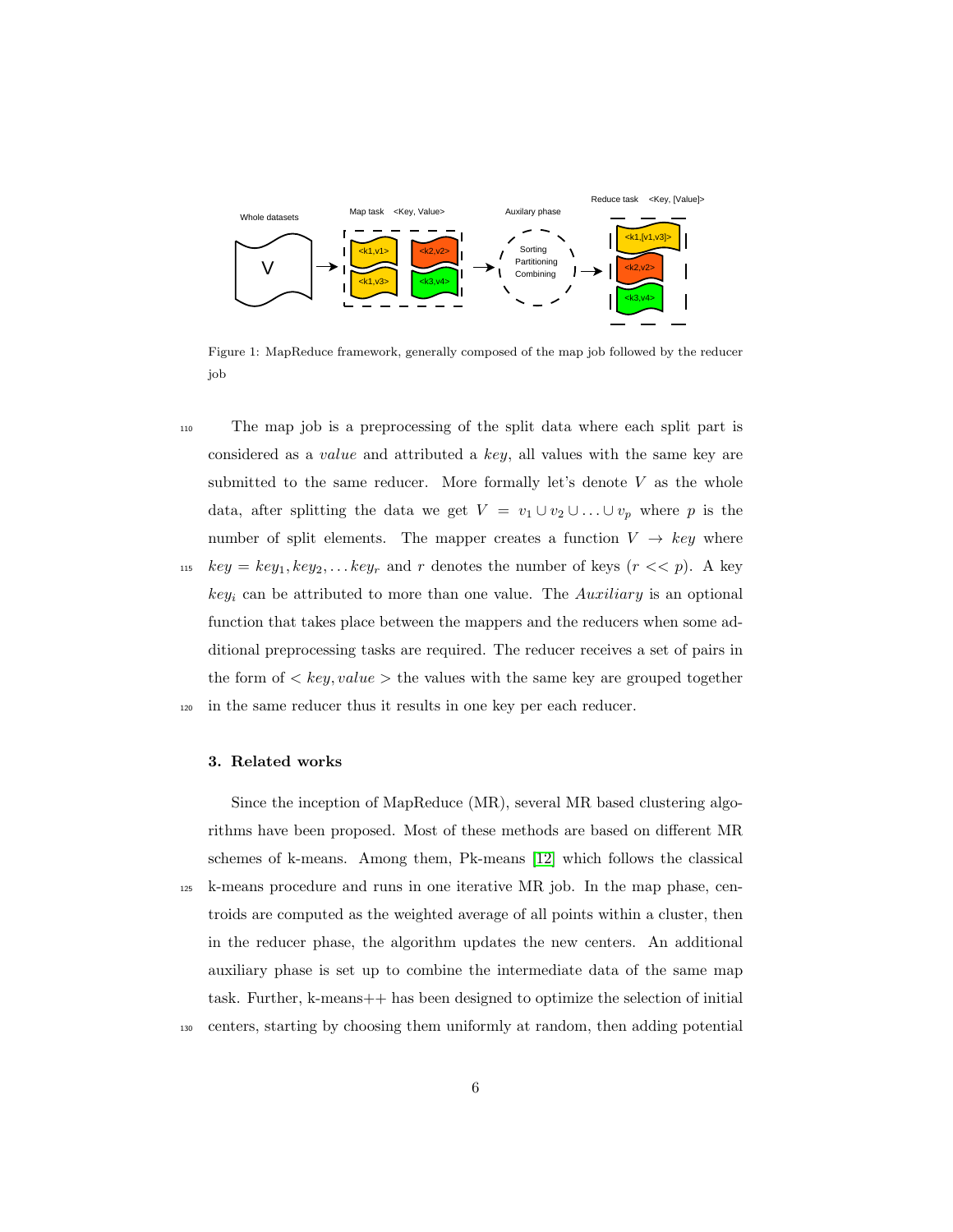centers one by one in a controlled way until reaching  $k$  centers.  $k$ -means [18] has come as an improvement of k-means++, rather of sampling a single point in each pass like kmeans++, k-means samples  $O(k)$  points in each round and repeats the process for approximately O(log n) rounds to get better accuracy.

<sup>135</sup> Unlike the aforementioned proposed k-means based methods which perform a series of k-means tasks serially, Mux-Kmeans [24] performs a multiple k-means tasks concurrently by taking various centroids together. The algorithm starts by evaluating the clusters, selecting the best task and finally integrating the new tasks. Efficient k-means++ [25] is another improvement of k-means++ <sup>140</sup> which uses only one MR job to obtain the k centers. The map task consists

in the k-means++ initialization, followed by the weighted k-means++ which is performed in the reducer phase. The algorithm integrates a pruning strategy that computes the distances without redundant time as advantage selection of k (the number of the clusters) is automatic.

- <sup>145</sup> By using k-means with sampling, X. Cui et al. [27] proposed an algorithm that takes place in three MR jobs. Data summarization has been used as a baseline for BigK-Clustering [21]. The key idea behind the algorithm is to divide the data into sub-data and group them separately which results in microclusters, then merge the closest micro-clusters using the equivalence relation, <sup>150</sup> and finally, calculate the centers of the final groups. DBCURE-MR [26] and MR-DBSCAN [15] are two density based algorithms that identify clusters with
- highly dense areas separated by sparsely dense areas. Both methods employed a sampling approach to reducing the size of the large data and carry out the processing of the reduced data to obtain centers, which will be used to cluster
- <sup>155</sup> the original data. Abhinandan Das et al. redesign the MinHach algorithm [10] in a more scalable way using map-reduce. This algorithm can capture multiple interests of user shared within a cluster. DisCo [11] is based on co-clustering which unlike clustering attempts to cluster both samples and items at once.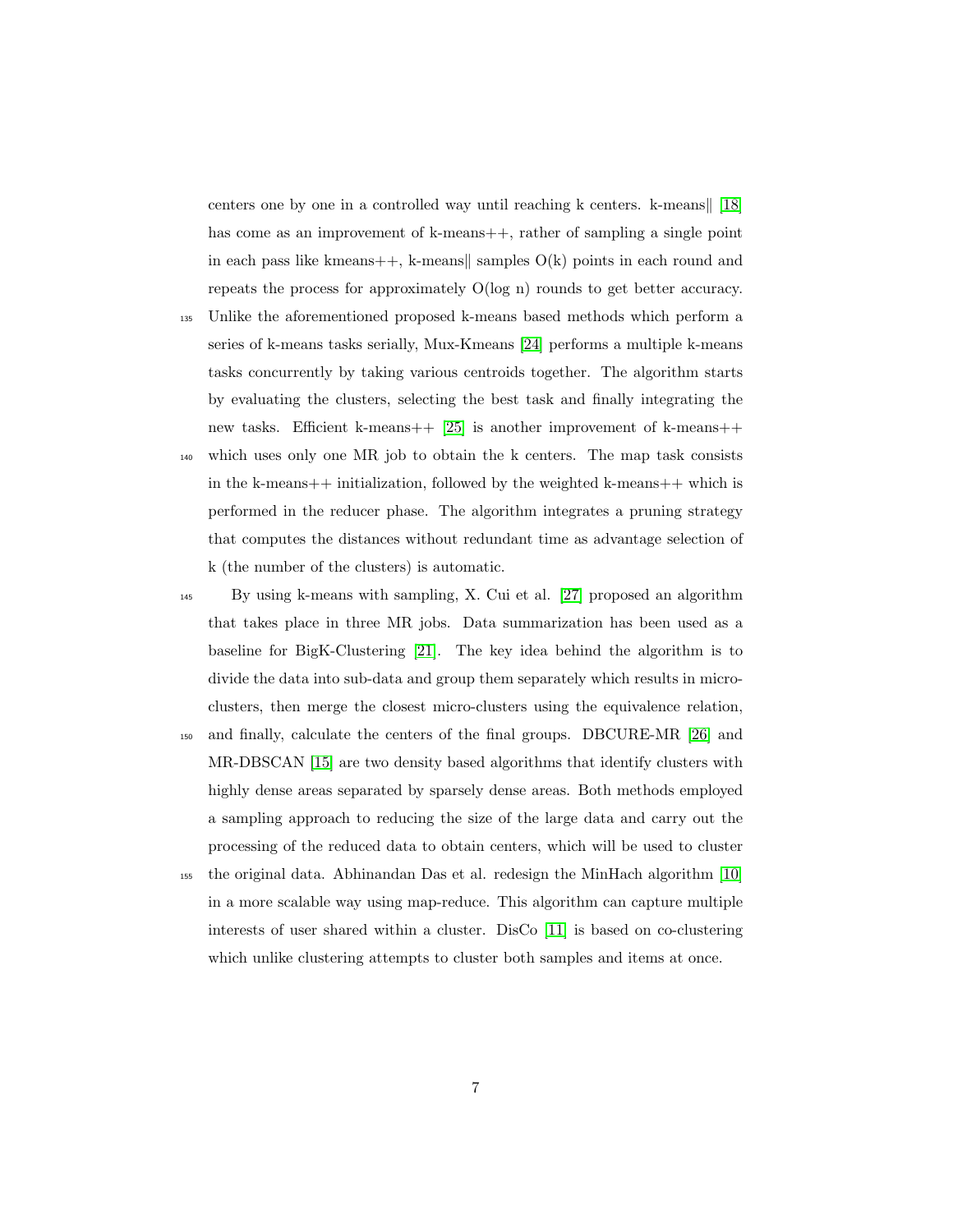| Table 1: Summary of clustering algorithms based on MapReduce (sz: data size, nd: number |  |  |  |  |  |  |  |
|-----------------------------------------------------------------------------------------|--|--|--|--|--|--|--|
| of computer node, pt: data point, dim: dimension and syn: Synthetic)                    |  |  |  |  |  |  |  |

| Algorithm                                           | Based on                         | Data                                                                                    | platform                                      |  |
|-----------------------------------------------------|----------------------------------|-----------------------------------------------------------------------------------------|-----------------------------------------------|--|
| Abhinandan Das et al. [10]                          | Probabilistics based (MinHash)   | Real (943, 5000, 500000) users                                                          | non                                           |  |
| Spiros Papadimitriou et al. (DisCo) [11]            | Co-Clustering                    | Raw dataset, Sz(100-135GB)                                                              | 39 nd with 2 IntelXeon (2.7-3GHz),            |  |
|                                                     |                                  | Graph dataset, sz(170MB-4.3GB)                                                          | 8GB of ram.                                   |  |
| Weizhong Zhao et al. (PKMeans) [12]                 | K-means                          | sz (1GB-8GB).                                                                           | $(1-4)$ -nd with 2 cores $(2.8 \text{GHz})$ , |  |
|                                                     |                                  |                                                                                         | 4GB of ram.                                   |  |
|                                                     |                                  | -Real: (62millions-1.4 billion) pt,                                                     | -Yahoo Cluster M45: 400 nd,<br>3.5 TB ram.    |  |
| Robson L. F. Cordeiro et al. (BOW) [13]             | Subspace Clustering              | sz: (0.014-0.2)TB.<br>$-syn$ (100000-100 million)                                       | -DISC: $(64$ machines= $512$ cores            |  |
|                                                     |                                  | $pt*15$ dim                                                                             | $+1TB$ of ram)                                |  |
|                                                     |                                  |                                                                                         | -1 nd IntelCore Duo,                          |  |
| Hai-Guang Li et al. [14]                            | Bagging, Kmeans                  | Small datasets                                                                          | (2.10GHZ), 2.00GB ram.                        |  |
|                                                     |                                  | Real(GPS location records):                                                             |                                               |  |
| Yaobin He et al.(MR-DBSCAN) [15]                    | Density based                    | 0.32 billion-1.92 billion pt,                                                           | $\mbox{-}13$ nd Intel Core i<br>7 $950$       |  |
|                                                     |                                  | sz( (8.4GB-50.4GB).                                                                     | $(3.0GHz)$ , 8GB DRAM                         |  |
|                                                     | K-center, K-median               | syn (Zipf distribution):                                                                | -1 nd IntelCore i7 (2.93GHz) with,            |  |
| Alina Ene et al. (Parallel Lloyds) [16]             |                                  | 10,000-10,000,000 pt.                                                                   | 8GB ram (100nd simulation).                   |  |
|                                                     |                                  |                                                                                         | -Longhorn Hadoop cluster: 48 nd,              |  |
|                                                     |                                  |                                                                                         | 8 Intel Nehalem cores (2.5GHz),               |  |
| Ibrahim Aljarah et al.(MR-CPSO) [17]                | Particle swarm optimization      | Real and syn: (2, 000-32, 000, 000)pt                                                   | 48GB ram.                                     |  |
|                                                     |                                  | $(2-54)$ dim, sz $(0.14 - 1320.8)MB$                                                    | -NDSU Hadoop cluster: 18 nd 4                 |  |
|                                                     |                                  |                                                                                         | Intel cores (2.67GHz each),                   |  |
|                                                     |                                  |                                                                                         | 6GB of ram.                                   |  |
| Bahman Bahmani et al. (k-means   ) [18]             | K-means                          | -syn: GaussMixture 10;000 points                                                        | 1968 nd, 2 quad-core (2.5GHz),                |  |
|                                                     |                                  | $-real(4601-4.8)M pt*(42-58)D.$                                                         | 16GB ram.                                     |  |
|                                                     |                                  | -syn: 1024 to 4 million                                                                 | Local Cluster: 5 Core2 Duo E6550,             |  |
| Fei Gao et al. [19]                                 | Approximate Spectral Clustering  | $pt*64$ dim                                                                             | (2.33 GHz) with 1 GB DRAM.                    |  |
|                                                     |                                  | -Real (wikipedia): sz (1M-2G)<br>real (molecular geometries),                           | 16 nd Gordon ION (192 cores),                 |  |
| Trilce Estrada et al. [20]                          | Tree-based                       | sz (48MB-1TBytes).                                                                      | $(2.7 \text{ GHz})$ with 3GB of ram.          |  |
|                                                     |                                  |                                                                                         | 3 nd with 2 IntelCore (3.1GHz),               |  |
| Yuqing Miao et al. (BigKClustering) [21]            | K-means, micro-cluster structure | syn: (normal dist), Sz(1GB-3GB)                                                         | 4GB of ram.                                   |  |
|                                                     | Single-Linkage,                  |                                                                                         |                                               |  |
| Chen Jin et al. (DiSC) [22]                         | MST (Hierarchical)               | syn: 500,000 data pt * 10 dim.                                                          | JESUP hadoop cluster                          |  |
| Pelle Jakovits et al. (CLARA) [23]                  | K-medoid                         | real(handwritten digits),                                                               | 17 nd with CPU (2.2GHz),                      |  |
|                                                     |                                  | 25 000-10 000 000 pt.                                                                   | 500MB RAM.                                    |  |
| Chen Li et al. (Mux-Kmeans) [24]                    | K-means                          | real (17770-359330) pt*                                                                 | EC2: 16nd, 2 ECUs and 1 CPU,                  |  |
|                                                     |                                  | $(40-1000)$ dim.                                                                        | 3.7 GiB ram                                   |  |
|                                                     |                                  | -real sz $(5.67$ GB).                                                                   | 12 nd with 2 AMD Opteron 2212,                |  |
| Yujie Xu et al. (Efficient K-means++) [25]          | K-means                          | -Syn: 20 million pt $*$ 128 dim,                                                        | $(2.00\text{GHz})$ and 8GB of ram.            |  |
|                                                     |                                  | $sz(15GB)$ .                                                                            |                                               |  |
|                                                     |                                  | -Real: $(164,860-164,860*50)pt*$                                                        |                                               |  |
| Younghoon Kim et al. (DBCURE-MR) [26] Density-based |                                  | 3 dim sz(21mb-1.05GB).                                                                  | 20 nd with 2 Duo (2.66GHz),                   |  |
|                                                     |                                  | $-Syn:(5,000,000-25,000,000)pt*$                                                        | 2GB of ram.                                   |  |
|                                                     |                                  | $(2 \text{ to } 8 \text{ dim}), \text{ sz}(1.7 \text{GB}).$<br>-syn(Gauss Distribution) |                                               |  |
|                                                     |                                  | $10,000 \text{ pt}^* 3 \text{ dim.}$                                                    |                                               |  |
|                                                     |                                  | -Real 2,351,710,420                                                                     | 16 nd 2 Core AMD.                             |  |
| Xiaoli Cui et al. [27]                              | K-means and Sampling             | $pt*3 dim$                                                                              | Opteron (2.00GHz),                            |  |
|                                                     |                                  | -Real 4,296,075,259                                                                     | 2GB of ram.                                   |  |
|                                                     |                                  | pt $*$ 9 dim.                                                                           |                                               |  |
|                                                     |                                  |                                                                                         |                                               |  |

Fei Gao et al. designed an approximate spectral clustering which enables <sup>160</sup> kernel-based machine learning algorithms to efficiently process very large-scale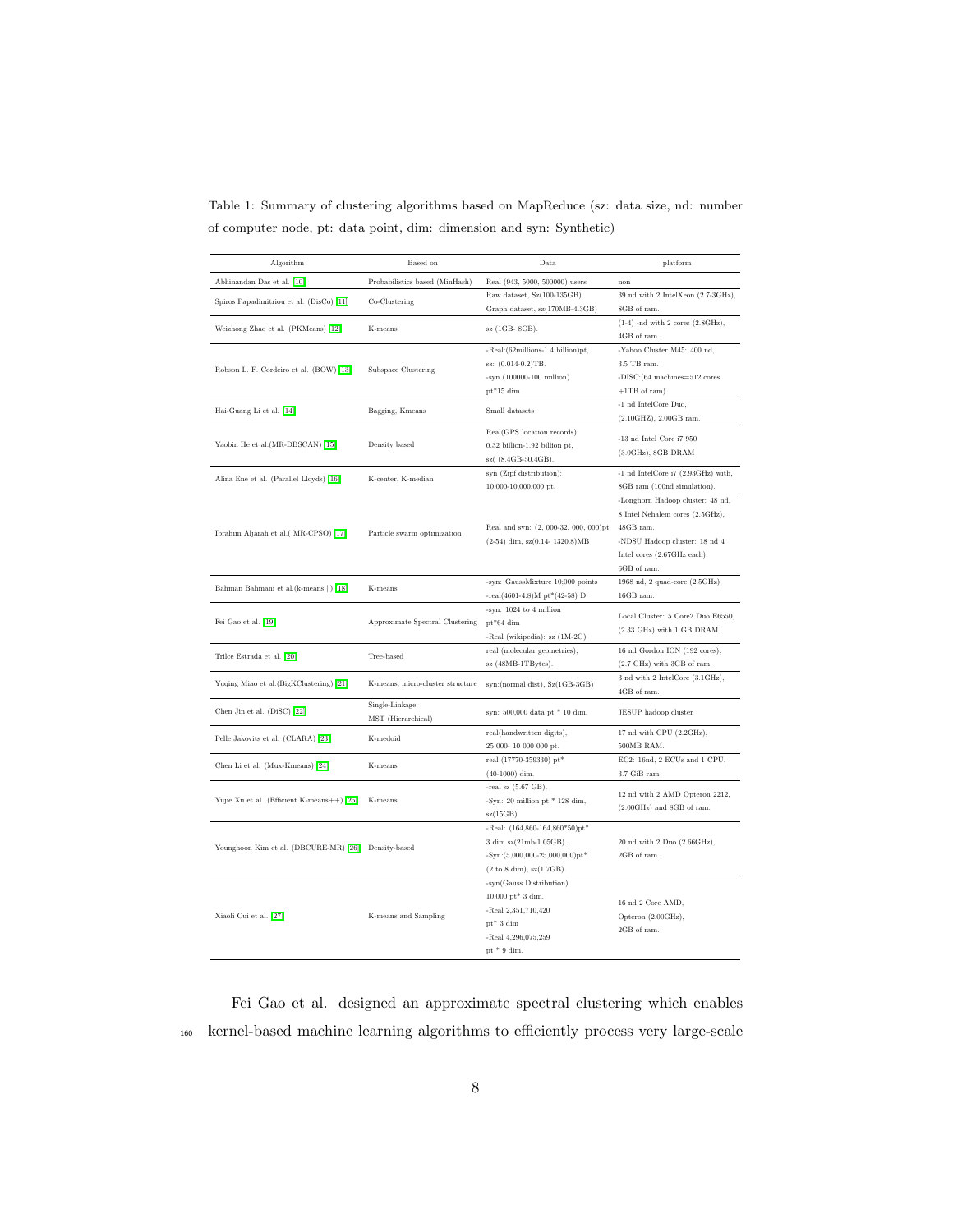datasets [19] with the objective to optimize the computation and memory overhead required to compute the kernel matrix without affecting the accuracy of the result. The approach is independent of the employed kernel-based machine learning and was tested on Amazon Elastic MapReduce. Trilce Estrada et al.

- <sup>165</sup> [20] presented a scalable method dedicated to the molecular conformation such as ligand and peptides to identify conformations that are an accurate representative of the native conformations. The algorithm starts by reducing the conformation space and then combines the geometrical knowledge of conformation similarities based on a tree clustering, a considerable decrease of parallel
- <sup>170</sup> runtime has been reported, from 5 hours to 20 minutes while tweaking the processing nodes from 12 to 196. Hierarchical clustering based has also witnessed the scaling up using MapReduce. As an example, DiSC is a hierarchical clustering algorithm [22] designed according to MapReduce framework which runs on a fairly small number of MR rounds, while reducing the hierarchical clustering
- <sup>175</sup> single-linkage problem to the minimum spanning tree (MST). The CLARA is a medoid-based clustering algorithm [23] which unlike centroid-based chooses real data points as centers. The algorithm has been defined regarding MapReduce jobs, showing a way of how to adapt a non-embarrassingly parallel algorithm to a platform that is dedicated to embarrassingly parallel methods. In contrast,
- <sup>180</sup> the efficiency and scalability have been barely affected. Finally, MR-CPSO [17] is based on particle swarm optimization (PSO) algorithm originally developed by taking inspiration from the flocking behavior of birds. The algorithm is implemented in three MR stages each of which consists in a PSO operation. In the first stage the centroids of individual particle are updated using the classical
- <sup>185</sup> equation of PSO that updates the velocity and the position, afterwards, an evaluation of the fitness generated in the first level is computed, then, the last stage is devoted for merging results of the previous stages and identify the personal best and global best centroids. In table 1, a summary of all these algorithms is provided including the basic clustering features used as described above with
- <sup>190</sup> extra information related to the type and volume of data sets and the platform employed per each algorithm.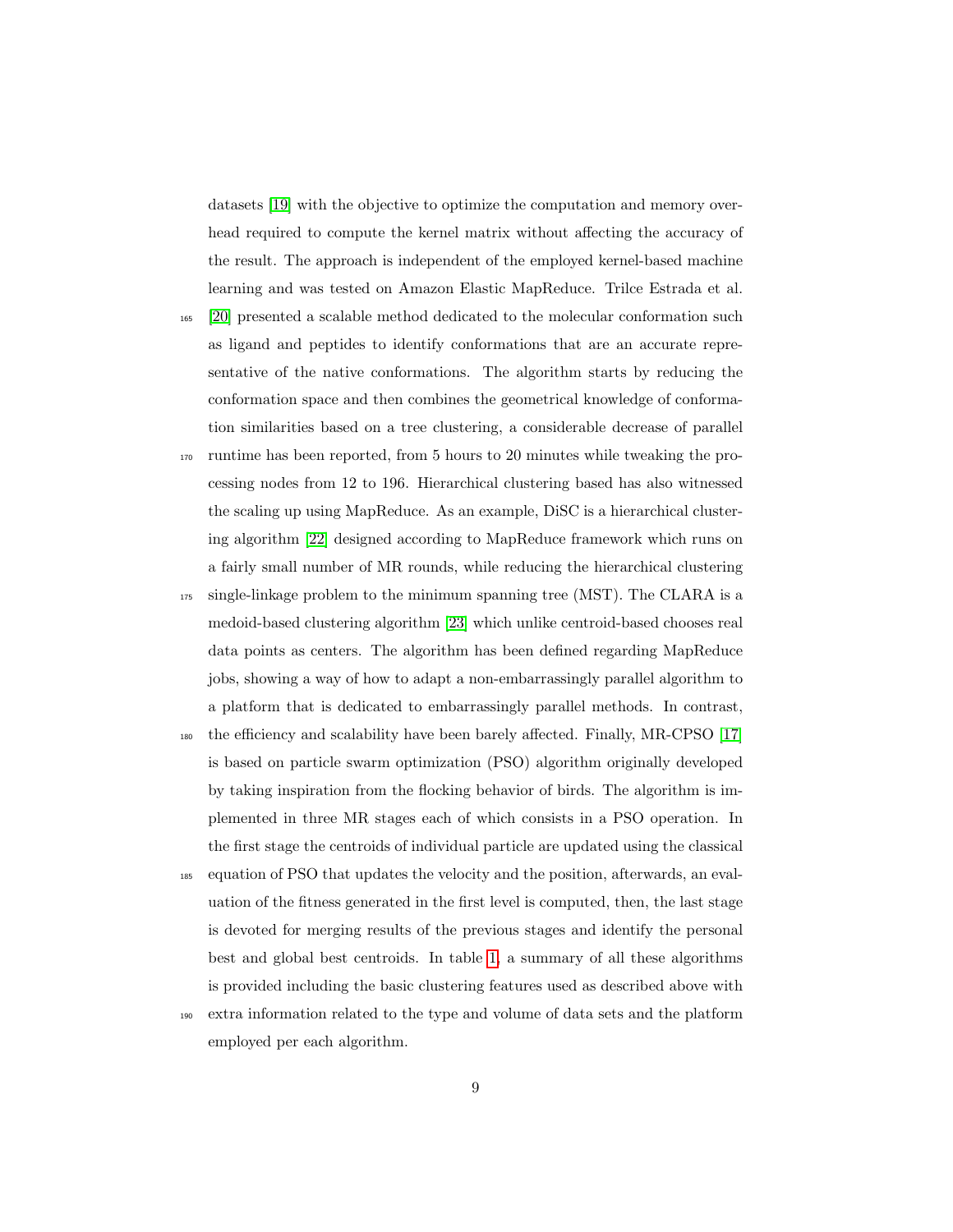From this brief review, one can notice that attempts to develop MapReduce methods of clustering are at their debut and in particular, swarm-based algorithms which still need to be rethought in this context despite their success

<sup>195</sup> to solve NP-hard problems and particularly data clustering. By another side, cooperating among metaheuristics has been shown to be a very promising way to solve efficiently complex problems. Therefore, in our work we investigate the potential of such cooperation to handle clustering of large data sets.

# 4. Highly scalable clustering based on MapReduce

<sup>200</sup> A generalized island model is a parallel distributed scheme which is amenable to large-scale clustering. To perform clustering of large data sets using a GIM we need first to redesign each of the used metaheuristics according to the MapReduce model. In the proposed GIM, the three swarm-based algorithms PSO, ACO and ABC cooperate to find the best partition that optimizes a given clus-<sup>205</sup> ter quality measure. In our study, we consider the total within variance or cohesion measure as the objective function. This later describes how close the data points within each cluster are to each other. It is defined as follows:

$$
\frac{1}{n} \sum_{j=1}^{k} \sum_{x_i \in z_j} ||x_i - z_j||^2 \tag{1}
$$

Where  $n$  is the number of items or data points in the datasets,  $k$  the number of clusters,  $x_i$ ,  $\{i = 1, \ldots, n\}$  the location of the ith item to be clustered and  $z_{10}$   $z_i$  the center of cluster  $c_i$ . Therefore, clustering is cast as an optimization task that aims to minimize the cohesion total within variance.

Our algorithms can run even if:

- 1. The data is huge and cannot be stored on a single computer,
- 2. The clustering solution could be distributed among different computers,
- <sup>215</sup> 3. The clustering solution is constructed gradually.

In the rest of this section, we consider the following notations: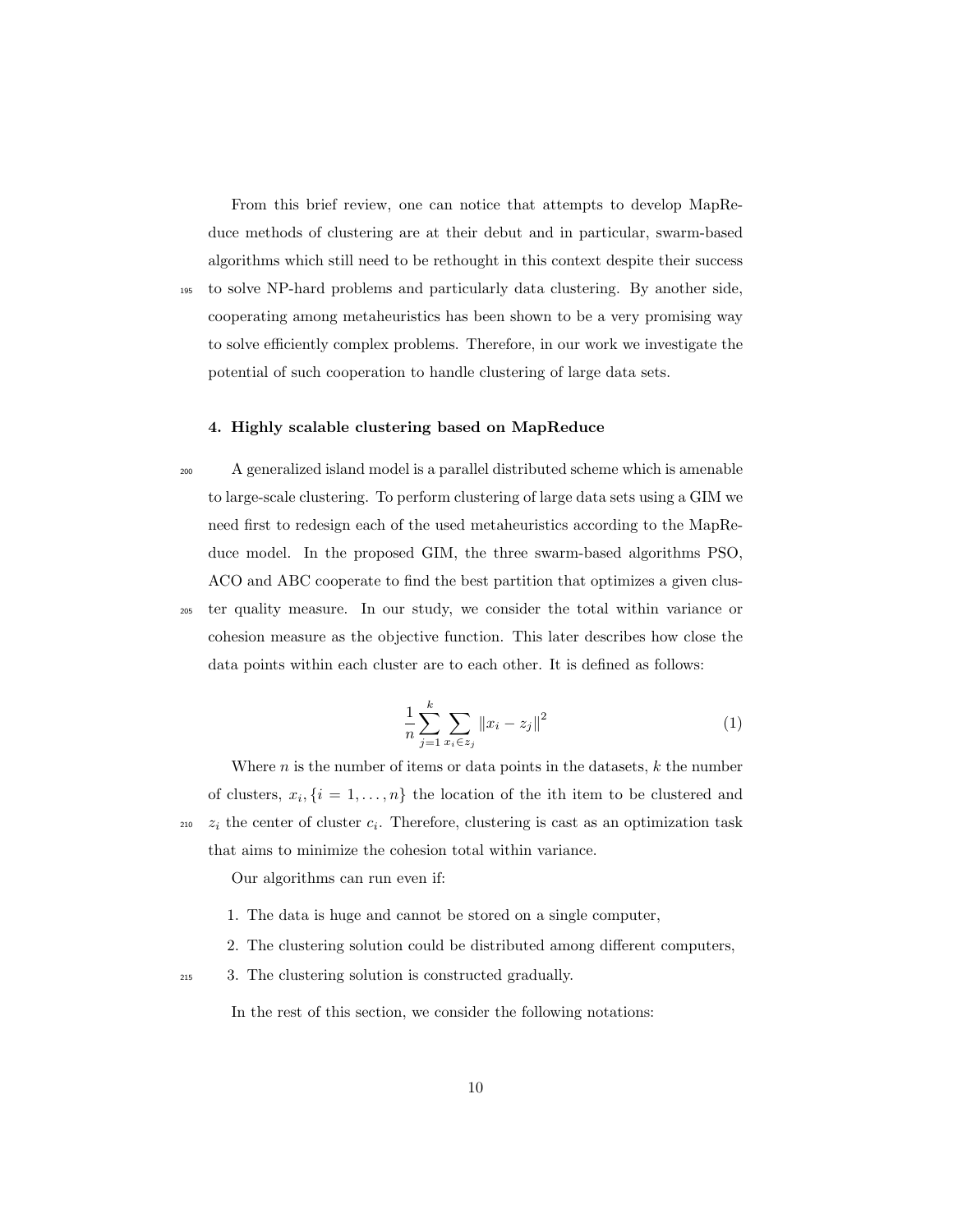- 1.  $v = \{item_1, item_2, ..., item_n\}$ , the set of *n* items or data points to be grouped into clusters,
- 2. m: The number of artificial ants or bees.

 $220$  3. k: The number of clusters.

- 4.  $p_i = \{(item_j, c_l)\}\$ , where  $\{i = 1, \ldots, m\}$ ,  $\{j = 1, \ldots, n\}$  and  $\{l = 1, \ldots, k\}$ , the clustering partition is encoded as a set of pairs, each is composed of an item and the assigned cluster.
- 5.  $f_i$  is the cohesion value of the clustering solution  $p_i$ .
- 225 6.  $c = \{z_1, z_2, \dots, z_k\}$ , the set of centroids.

In the following, we describe the proposed ACO and ABC based MapReduce. Afterward, we describe the overall architecture through which cooperation between ACO, ABC and PSO introduced in [17] is done.

#### 4.1. Ant colony optimization based MapReduce

<sup>230</sup> ACO is a swarm based metaheuristics developed by Dorigo et al. [28] to solve NP-hard optimization problems. It is inspired by the foraging behavior of a colony of ants. A detailed description of this metaheuristic and its biological metaphor can be found in [29]. Given an optimization problem to be solved, a typical dynamics of an ACO algorithm can be defined as follows. A set of <sup>235</sup> cooperating artificial ants is used to construct solutions incrementally. Each ant constructs a solution and deposits an amount of pheromone on each solution component according to the overall quality of the solution found. During solution construction step, an ant selects the next solution component according to a probabilistic rule which depends on the corresponding amount of pheromone

<sup>240</sup> and the value of a problem-specific heuristic. Many variants of ACO algorithms exist depending on the policies used to update pheromone trails and to select solutions components.

In our work, we adopted ACO algorithm for data clustering inspired from ant k-means described in [30]. The algorithm aims to find the partitions that <sup>245</sup> minimize the cohesion measure defined above. A solution component is viewed as an assignment of a data point to a cluster. Let's adopt the following notations: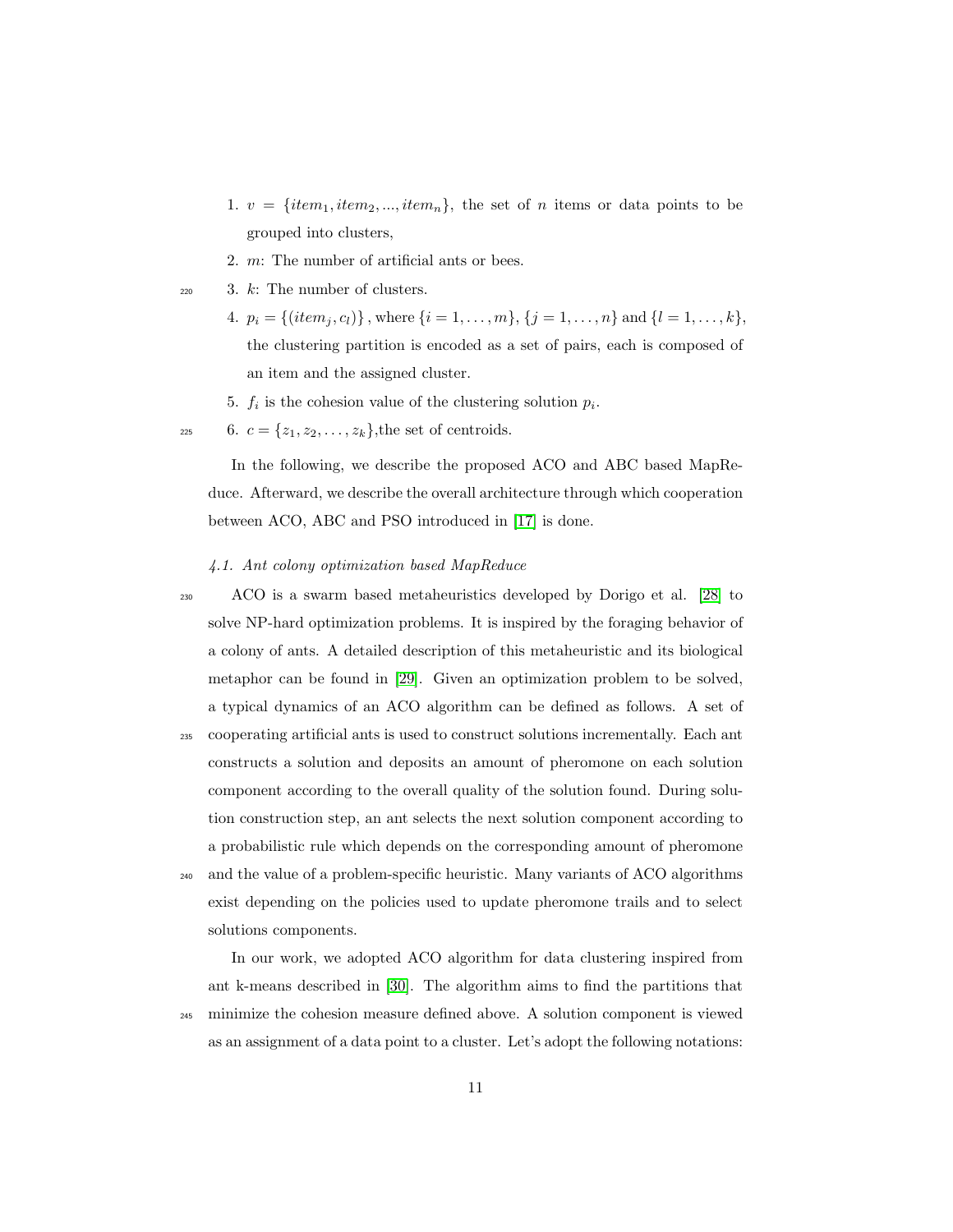- 1.  $\tau$ , the threshold value.
- 2.  $\phi(i, j)$ , where  $\{i = 1, \ldots, n\}$ ,  $\{j = 1, \ldots, k\}$ , is n by k matrix represents the pheromone value of each item in each cluster.
- <sup>250</sup> The proposed ACO algorithm MapReduce (MRC-ACO) composed of three stages, both the first and second are parallel and based upon MapReduce; the last stage is sequential as shown in figure 2.



Figure 2: MRC-ACO: Ant Colony Optimization for clustering large datasets based on MapReduce framework

The ACO algorithm for data clustering can be outlined as follows:

1. During an initialization phase, each ant builds a solution by assigning <sup>255</sup> items to clusters randomly. The same amount of pheromone is assigned to each of all possible pairs (item, cluster).

- 2. During an iterative phase each ant updates the amount of pheromone to each of its solution components namely a pair *(item, cluster)* and constructs another solution by assigning items to clusters according to a prob-<sup>260</sup> ability that depends on the amount of pheromone and heuristic value related to the cohesion measure value. During iterations, the best partition
	- i.e. with the smallest value of cohesion measure found so far is kept.
	- 3. At the end of the iterative process, the best partition is returned.

To handle the big data, we split each  $p_i$  vector to s sub-vectors where s <sup>265</sup> is an integer tweaked with regards to the size of data points and the memory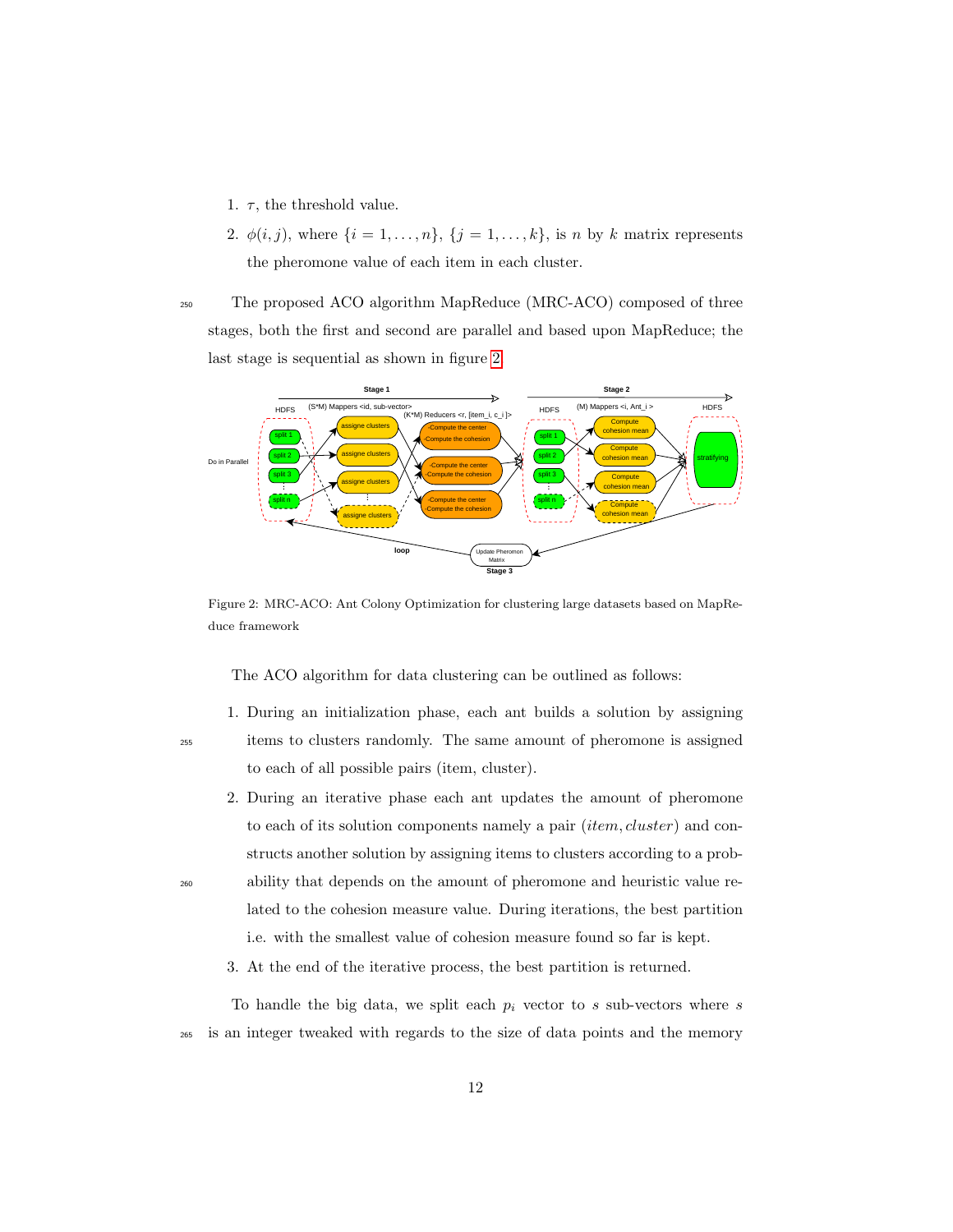capacity available. The sub-vectors are loaded on the mappers, at this end, the mappers assign in parallel for each *item<sub>i</sub>* the cluster number  $c_i$  following a guided probabilistic research described in algorithm 1. Afterward, the mappers attribute the same key to all sub-vector pairs  $(item_i, c_i)$  that satisfy the following

<sup>270</sup> two conditions:

- 1. The pairs should belong to the same  $p_i$  parent vector.
- 2. Second the  $c_i$  of each pair has been assigned to the same cluster.

This latter is done through the use of MD5 [34] function which is a cryptographic hash function that provides the digital fingerprint. Subsequently, the <sup>275</sup> mappers transmit the pairs with their keys to the reducers, where the same key is transmitted to the same reducer. Increasing s leads to the decrease of the granularity (the size of the parallel task) per each mapper, giving rise to a shorter processing time. The number of the parallel task at this stage is  $m$ multiplied by s.

At the reducers job the transmitted pairs merged to form one cluster of a  $p_i$ 280 vector which is the purpose of applying both above conditions. In parallel, each reducer computes the center and evaluates the clustering quality by computing the cohesion as described in equation 1.

The granularity of the system increases compared to the first stage as the <sup>285</sup> number of parallel tasks equals to k multiplied by m. The purpose of splitting the data per cluster is to contribute to the decrease of the granularity that yields to more tasks in parallel thus a rapid system.

In the second stage, another MapReduce round is launched to evaluate the quality of each  $p_i$  vector and to update the pheromone matrix. Firstly, a light 290 map stage receives per each mapper the cohesion values of a  $p_i$  vector and computes for them the mean. The mean describes how good the overall clustering solution is. In this round, the number of tasks in parallel is  $m$ .

At this end, all  $p_i$  possess a complete clustering solution with its quality calculated. An auxiliary phase is employed to stratify in an ascending way  $_{295}$  the  $p_i$  vectors with regards to their cohesion values preparing them for the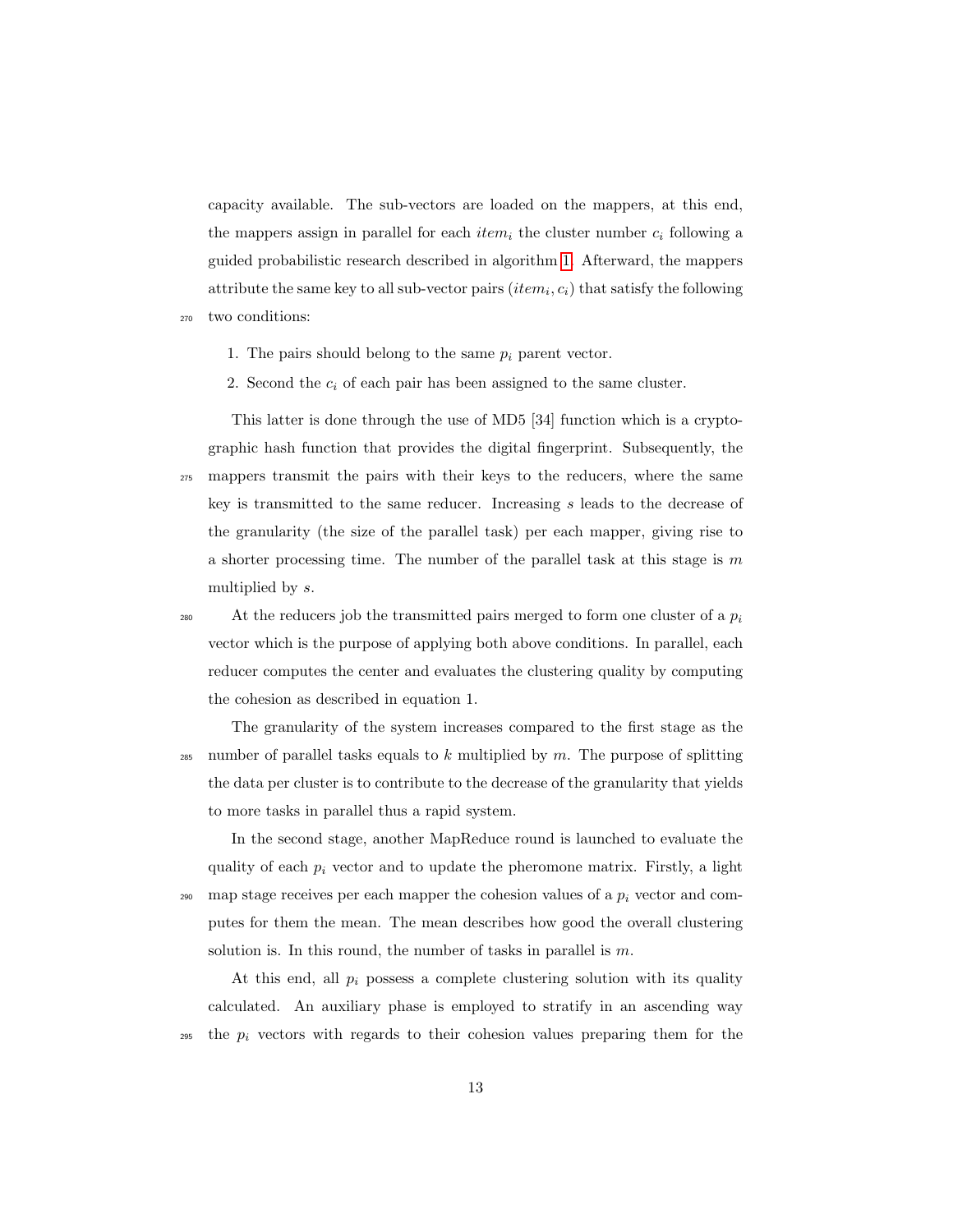pheromone update stage.

| <b>Algorithm 1:</b> Do in parallel for each <i>mapper</i> <sub>i</sub> |
|------------------------------------------------------------------------|
| <b>Input:</b> $\langle key : id, value : \text{sub-vector} \rangle$    |
| extract $\phi$ ; for each item, in sub-vector do                       |
| generate random number $r$ ;                                           |
| if $r \leq q$ then                                                     |
| $pMax = max(\phi(item_i, \forall));$ // the highest pheromone value    |
| $c_i = find(\phi(item_i, \forall), pMax);$ // where the highest        |
| pheromone laid                                                         |
|                                                                        |
| ممام                                                                   |

#### else

 $pSom = \sum_{k=1}^{h=k}$  $\sum\limits_{h=1}\phi(item_i,h);$ // the sum of the pheromone recorded

```
for each c_l > 1 in k do
\phi (item_i, c_l) = \frac{(\phi (item_i, c_(l-1)) + \phi (item_i, c_l))}{pSom}; // the shared
    pheromone
```
end

generate random number  $rr$  ;

for each  $c_l$  in  $k$  do

if  $rr \leq \phi(item_i, c_l)$  then

$$
c_i=c_l;
$$

end

end

# end

### end

for each pair  $item_i, c_i)$  in sub-vector do generate a  $key_i$ ;  $\text{transmit}(item_i, c_i);$  // via the use of MD5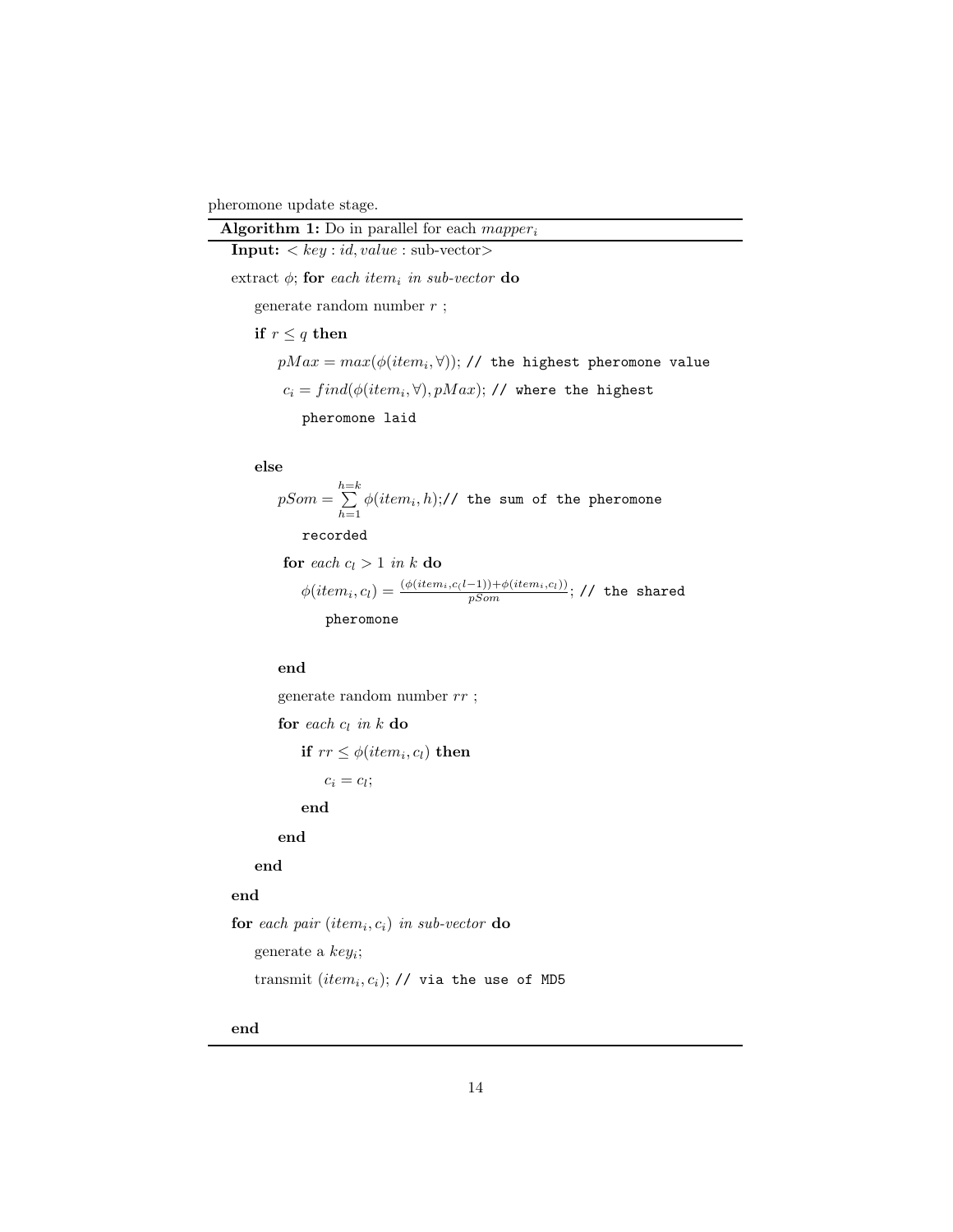The last stage is sequential to update the pheromone matrix. For each corresponding value of the assigned cluster,  $c_i$  in the best solution found so far; 300 the pheromone value is updated  $\phi$  as follows:

$$
\phi(i,j) = \frac{(1-\rho)\phi(i,j) + 1}{f_{best}}\tag{2}
$$

Where  $\rho$  is the evaporation rate and  $f_{best}$  is the best cohesion value found so far.

# 4.2. Artificial bee colony clustering based MapReduce

We designed an artificial bee colony clustering based on MapReduce (MRC-<sup>305</sup> ABC), MRC-ABC is composed of 4 stages described in figure 3.



Figure 3: MRC-ABC: an Artificial Bee Colony Clustering for large datasets based on MapReduce Framework

The following assumptions are considered [31]:

- 1. Three groups of bees: employed bees, onlookers, and scouts artificial bees. The employed bees produce a food source (solutions) and share it with the onlookers in the dance area. The onlookers choose one food source with <sup>310</sup> a probability related to its nectar amount and produce for it the distinct new solutions. The job of the scout is to check whether a solution is not chosen by the onlookers for many cycles if so the abandoned solution is replaced with a newly generated one.
- 2.  $nectar_i$  refers to the nectar amount of the food source, it evaluates how <sup>315</sup> much a solution is good and calculated as follows: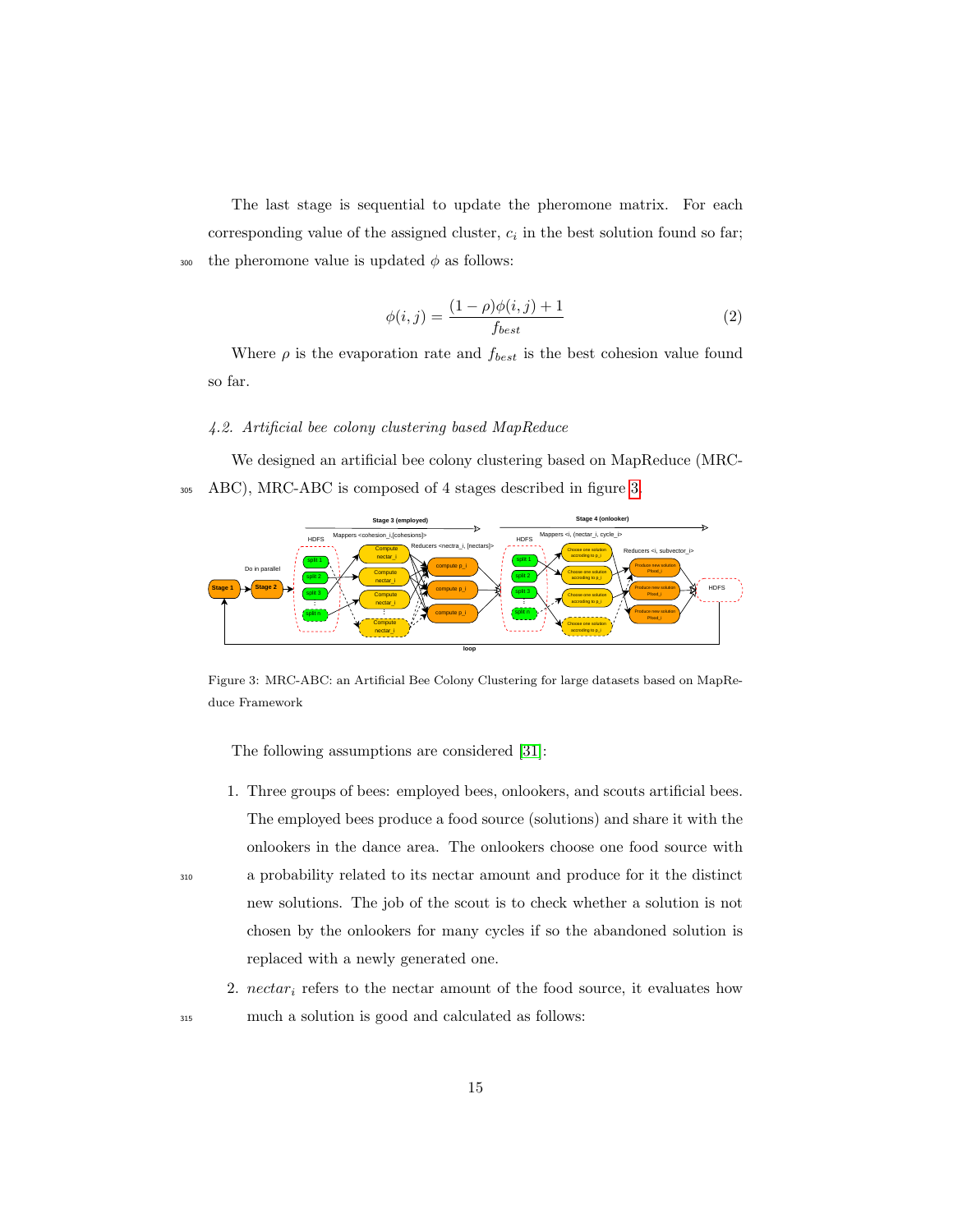$$
nectar_i = \frac{cohesion(Food_i)}{\sum_{s=1}^{M} cohesion(f_s)}
$$
(3)

3.  $pb_i$  refers to the probability of a  $p_i$  solution to be chosen by the onlookers, it is computed as follows.

$$
pb_i = \frac{nectar_i}{\sum_{s=1}^{M}nectar_s}
$$
 (4)

- 4. To avoid getting stuck in the local minimum, ABC employs the variable  $cycle_i$  for each  $p_i$ , that will be incremented when a food source is not  $320$  chosen by any onlooker bee. When a  $cycle_i$  reaches the maximum cycle number mcn, the scouts eliminate the food and replace it with a new food source.
	- 5. To produce a new potential food position from an old source food, the artificial bees employ the following expression:

$$
pfood_i = p_i + \varphi(p_i - p_s) \tag{5}
$$

<sup>325</sup> In the MRC-ABC, we exploit the same technique used in MRC-ACO, all  $p_i$  are split to sub-vectors, and the same stage one and two of MRC-ACO are adopted in MRC-ABC, however, to imitate the dynamics of ABC the first assignment of clusters is done randomly. After the accomplishment of stage one and two, all vectors possess a cohesion value of the clusters assignment.

330 The stage three is devoted to computing  $nectar_i$  and  $pb_i$  for each food source. To compute the  $nectar_i$  each mapper receives all the computed cohesion values; then they transmit the results to the reducers as shown in algorithm 2.

Afterward, each single reducer receives all the  $nectar_i$  computed in the mappers step and calculate for each  $p_i$  the value  $pb_i$ , as stated in algorithm 3. The  $335$  number of mappers/reducers required in this round equals to m. By loading only the cohesion values in each mapper/the nectar amounts in each reducer, we drastically reduce the size of the loaded values into the mapper's/reducer's memory compared to the first and the second stage.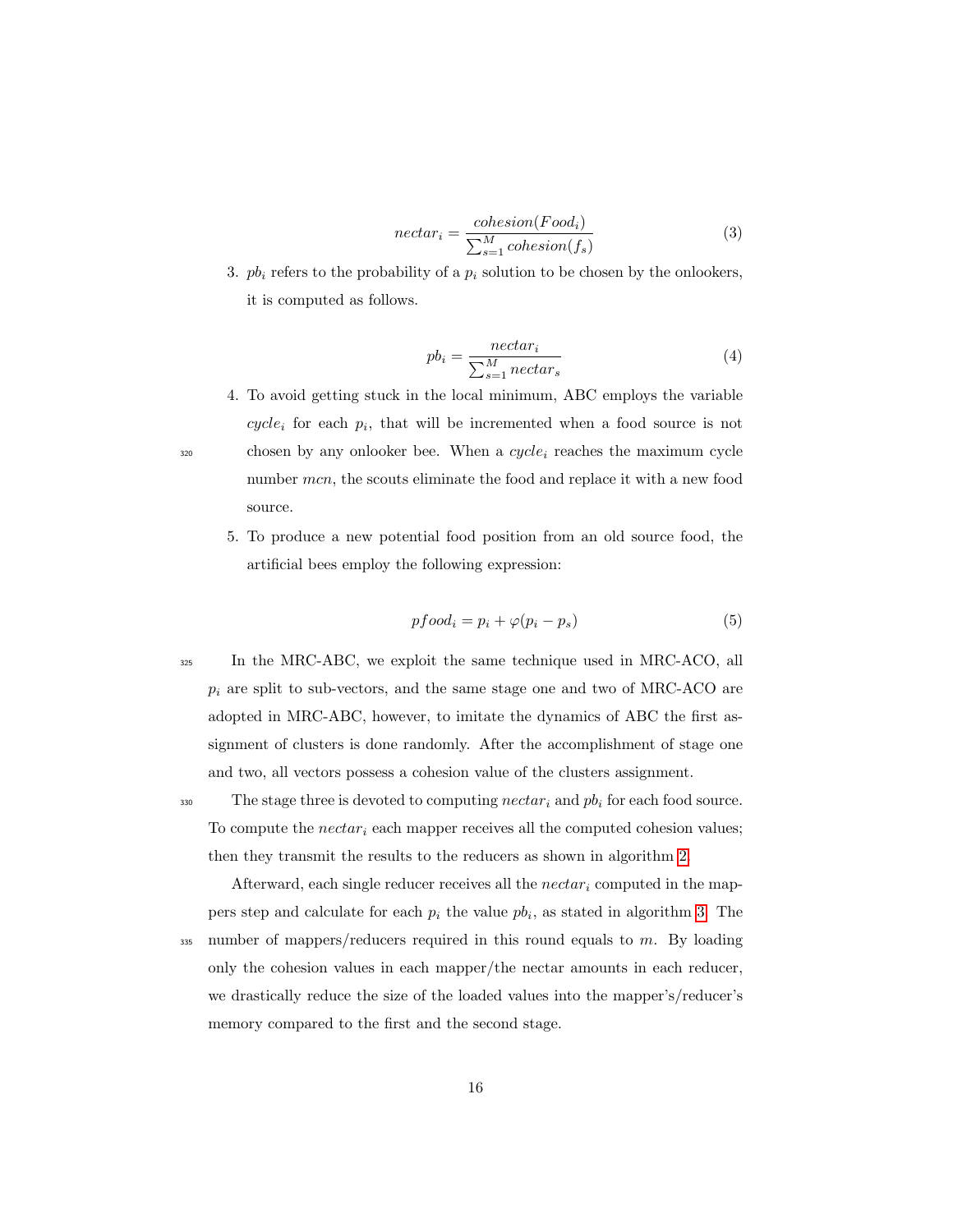# Algorithm 2: MRC-ABC: stage three

Mapper: Do in parallel for each  $mapper_i$  $\textbf{Input:} < key : cohesion_i, Listvalues : [cohesions] >$ compute  $nectar_i$  for the  $p_i$  using eq. 3; emit $(i, nectar t_i)$  to all reducers; Reducer: Do in parallel for each  $reducer_i$  $\textbf{Input:} < key : nectar_i, Listvalues : [nectar_s] >$ compute  $pb_i$  for the  $p_i$  using eq. 4;

After achieving stage three, all  $p_i$  have a completed clustering solution with  $340$  its nectar<sub>i</sub> and  $pb_i$  assessed in the memory. In the last round, the onlooker bees choose one solution according to its  $p_i$  value and send only the chosen nectar to the reducers, if  $p_i$  is not chosen, the variable  $cycle_i$  is incremented, see algorithm 3.

| Algorithm 3: MRC-ABC: stage four                                                          |
|-------------------------------------------------------------------------------------------|
| Mapper: Do in parallel for each $mapper_i$                                                |
| <b>Input:</b> $\langle key : i, value : (pb_i, cycle_i) \rangle$                          |
| if $pb_i$ is chosen then                                                                  |
| $\text{emit}(i, pb_i);$                                                                   |
| else                                                                                      |
| $cycle_i = cycle_i + 1;$                                                                  |
| end                                                                                       |
| Reducer: Do in parallel for each reducer <sub>i</sub>                                     |
| <b>Input:</b> $\langle key : i, value : 0 \rangle$                                        |
| if $pb_i$ is chosen then<br>produce new solution $Pfood_i$ using expression 5;            |
| else                                                                                      |
| if cycle <sub>i</sub> equals to mcn then<br>produce a random solution and replace $p_i$ ; |
| end                                                                                       |
| end                                                                                       |
|                                                                                           |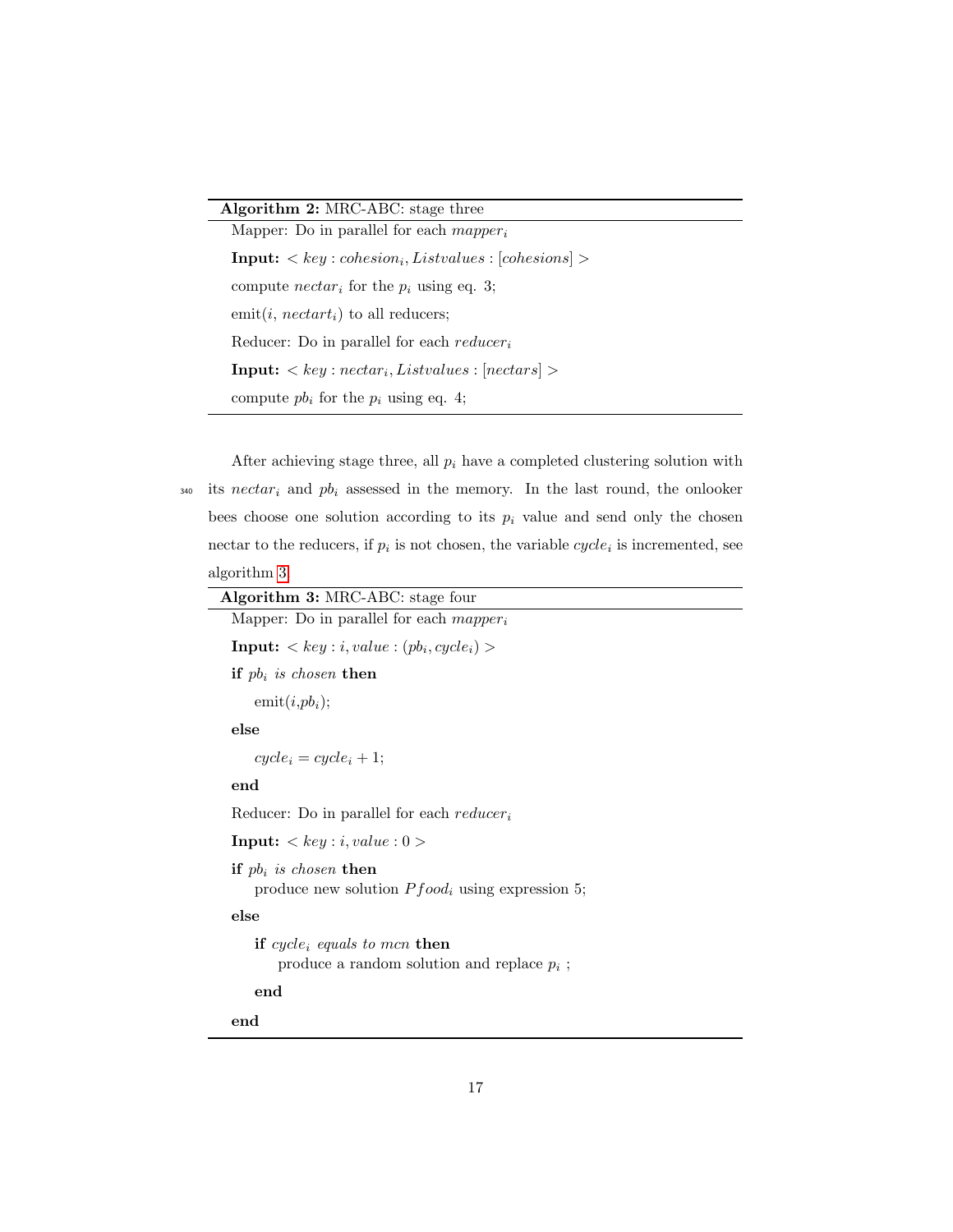<sup>345</sup> The reducers of the last stage imitate the scouts, they receive all the chosen  $pb<sub>i</sub>$  and produce for them new clustering solution  $pfood<sub>i</sub>$  using equation 5. The reducers also check if any  $cycle_i$  has reached the maximum cycle number mcn. If so, the solution is considered abandoned and replaced by a randomly generated one, see algorithm 3.

### <sup>350</sup> 4.3. The Generalized island model, based MapReduce

GIM (Generalized Island Model) is a parallel model which can be applied to a large class of optimization problems. Based on metaheuristics cooperation, it allows an effective parallel execution of multiple algorithms across multiple islands. This cooperation is maintained by the exchange of solutions between <sup>355</sup> these islands. The exchange operator (migration operator) aims at improving the overall performance of the different algorithms used [8].

To let cooperation, we set up in parallel our proposed MRC-ACO and MRC-ABC and from the literature MR-CPSO proposed in [17]. Then integrate an exchange operator to enable solution migration from one algorithm to another.

- <sup>360</sup> Each algorithm act as an island and islands cooperate between them by selecting a subset of solution (selection strategy  $S$  i.e. elitist), exchanging selected solutions using the migrant operator and finally recombine them with local solutions following a recombination strategy  $R$  (i.e. replacing worst solutions). We conceive this model in Hadoop by managing the HDFS, which will be logically
- <sup>365</sup> divided using Centralized Cache Management (CCM). We create four logical memories. Three of them represent a distributed memory associated with each algorithm. One shared memory between the algorithms serving as a migrant solution deposit which acts as a buffer to exchange solutions in an asynchronous way (figure 4).
- <sup>370</sup> Without deploying a barrier operations, no processor will exhibit idle waiting for another one. Thus, this technique will increase the load balancing yielding to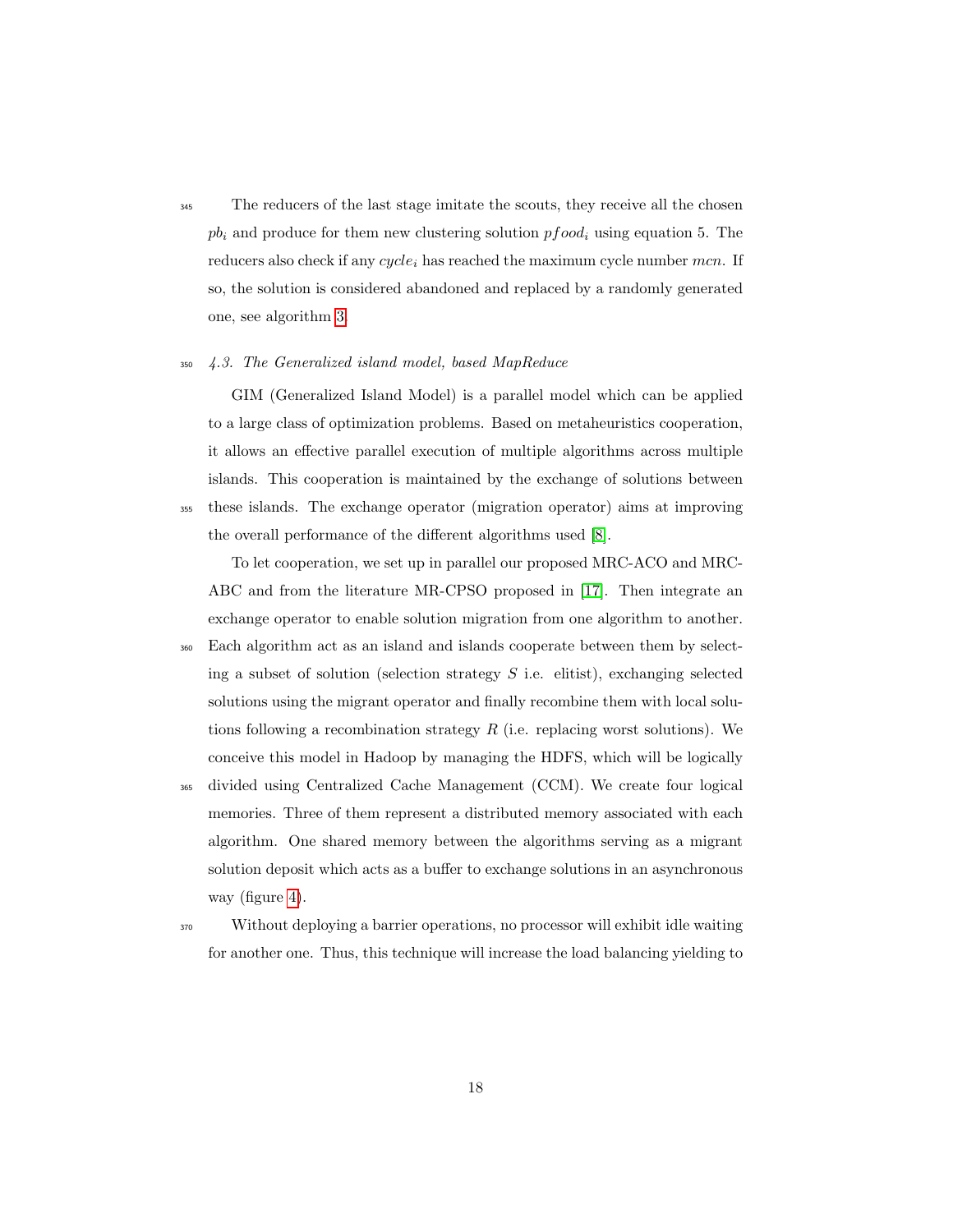

Figure 4: HDFS management for Generalized Island Model in Hadoop architecture (MRC-GIM)

the speediest system. The dynamics of MRC-GIM is described in algorithm 4.

| Algorithm 4: Do in parallel for MRC-ACO, MRC-ABC, and MR-CPSO |
|---------------------------------------------------------------|
| $P$ : initial population;                                     |
| $S$ : selection strategy;                                     |
| $R$ : recombination policy;                                   |
| $A_i$ : MRC-ACO, MRC-ABC and MR-CPSO;                         |
| initalize $P$ ; // initialize population                      |
| while non stop criteria do                                    |
| $P' = A_i(P)$ ; // P' is the new population                   |
| $M = S(P');$ // select M solutions from P'                    |
| submit $(M)$ in the Shared HDFS meomory; // Sharing the       |
| results with others SI                                        |
| load $M'$ from the HDFS; $//$ extract the shared solutions    |
| $P'' = R(P', M');$ // combine M' with P' to generate new      |
| population                                                    |
| $P = P''$                                                     |
| end                                                           |
|                                                               |

The recombination policy consists of combining the migrant populations <sup>375</sup> with the local ones to get more diversity for the next iteration which is the key task of cooperation.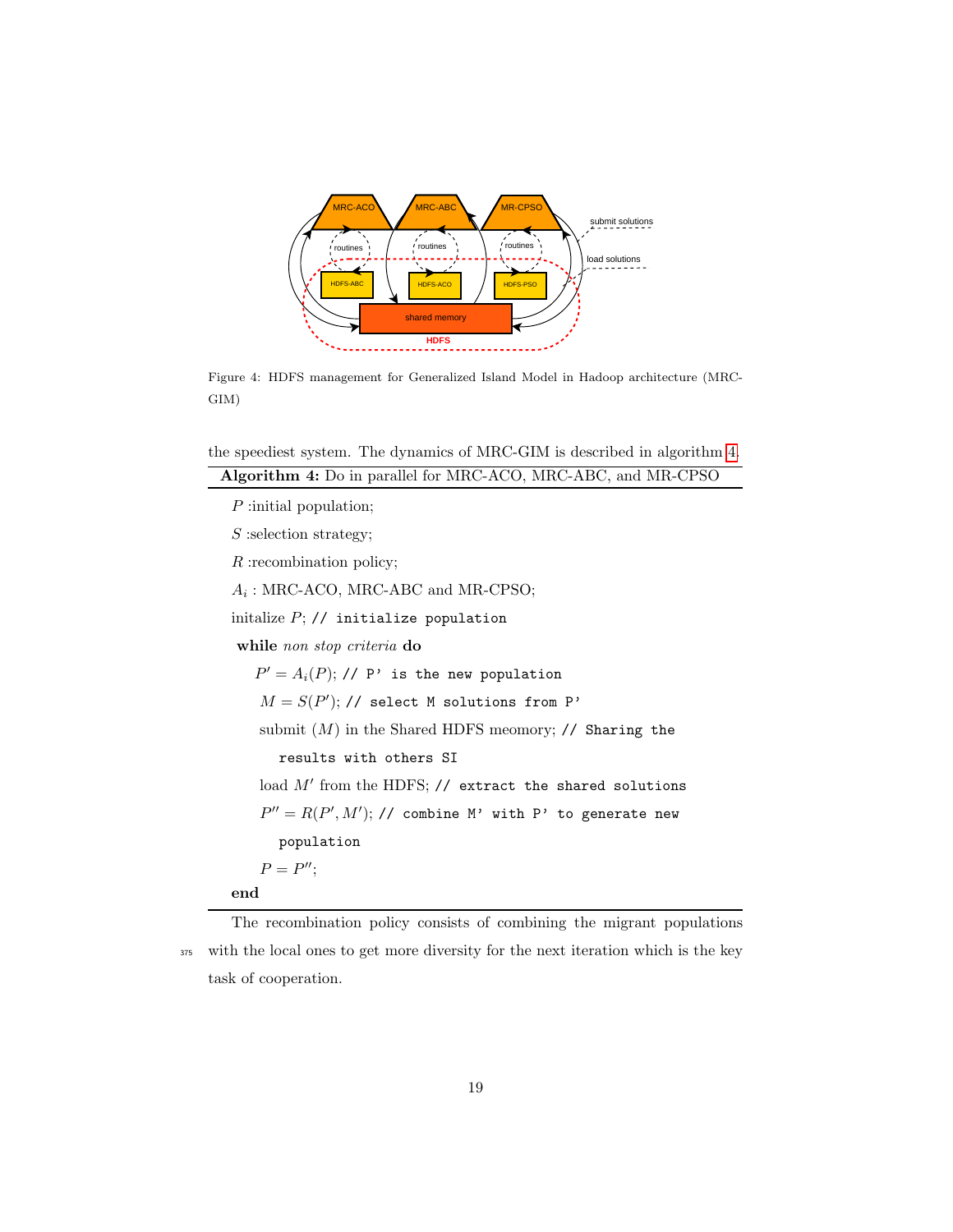## 5. Experiments

In the experiment design, we analyze the efficiency of the proposed algorithms. First, we study the amount of resource such as time, the number of <sup>380</sup> processing elements and iterations required to perform clustering. The algorithms are designed to be executed on different platforms with different size of data. Therefore, we study the scalability, speedup, and the sizeup of the algorithms. Finally, we compare the meta model MRC-GIM to different stateof-the-art large scale clustering algorithms. The clustered data are two sets with <sup>385</sup> different size to test the ability of the algorithms to group both large and small sets of data. The following subsection explains briefly these sets of data.

### 5.1. Datasets

We validate the proposed algorithms by clustering available large datasets. The data set used have been downloaded from the Stanford Network Analysis <sup>390</sup> Project (SNAP) [32]. To assess the quality of clustering both small and large data sets. We employed two sets of data Friendster and DBLP as shown in table 2.

Table 2: The datasets used in our experiments

| Dataset | Records                               | Cluster | <b>Size</b> |
|---------|---------------------------------------|---------|-------------|
|         | Friendster 65,608,366 287,512 30.1 GB |         |             |
| DBLP    | 317,080                               | 13.477  | 10 MB       |

Friendster is a gaming website, which was a social networking website that enabled users to connect with their friends. The data was released at the end of <sup>395</sup> June 2011, which contains 65,608,366 users. Each line of the data files represents the friends list of one user, in the following format: (id of user: separated list of user's friends), for example,  $1:2,3$  means that the user with  $id = 1$  has a connection with both the users two and three. We preprocessed the data to be suitable for partitioning clustering by constructing for each player an ascending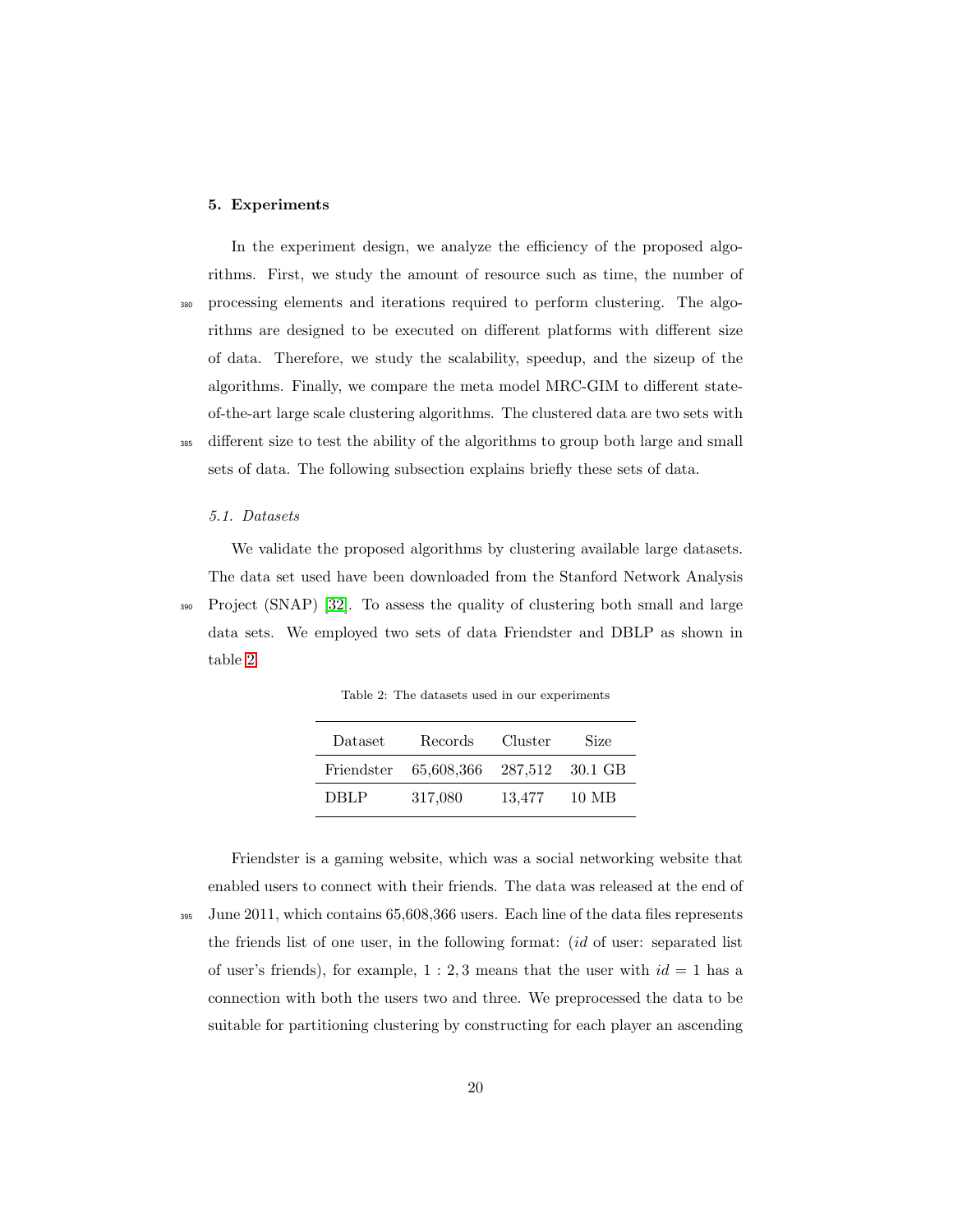<sup>400</sup> order of all players following their id and then, check weather a connection is found between this player and the ith player if so the number one is affected elsewhere 0. A player is considered to have a connection with himself.

DBLP is a computer science bibliography that provides a comprehensive list of research papers in computer science field. Two authors are connected if they <sup>405</sup> publish at least one paper together. We followed the same preprocessing to prepare the DBLP data for the partitioning clustering.

The number of potential clustering solutions within the search area for the Friendster data is  $\frac{287,512^{65,608,366}}{287,512!}$ , which renders the clustering more challenging task. We conduct our experiments on the EMR cluster of Amazon with 192 <sup>410</sup> nodes where each node has 2.5 GHZ processor and 1.7 Go memory. The data was moved from local disk to Amazon using the Jets3t Java library. The size of the memory limits the number of map jobs to be used per node. We split each node memory to 20 blocks where each block is a 64 MB (HDFS block). Hadoop uses HDFS data blocks and assigns a single HDFS block to each map task, for <sup>415</sup> the Friendster data the minimal configuration is to use 24 nodes with 20 map jobs per each node.

#### 5.2. Evaluating each swarm intelligence algorithm individually

To evaluate the convergence of the proposed MRC-ABC, MRC-ACO, MRC-GIM, we recorded the cohesion by tweaking the number of iterations from 100 <sup>420</sup> to 1000 at each time (we stooped at 1000 iterations following a limitation of the platform used). A bar chart of the cohesion against the number of iterations is shown in figure  $5(a)$ .

Regarding Friendster data, MRC-GIM returned the higher clustering quality. As the number of iterations increases the gap between MRC-GIM and the rest  $\frac{425}{425}$  of algorithms increases as well (figure 5(a)). Increasing the number of iterations involves enhancing the chance of solution migration thus exploring the search space more efficiently using three different swarm strategies at the same time. Moreover, the cooperative scheme of MRC-GIM improves its quick convergence while avoiding local minima, e.g., the results reached by MRC-GIM in 200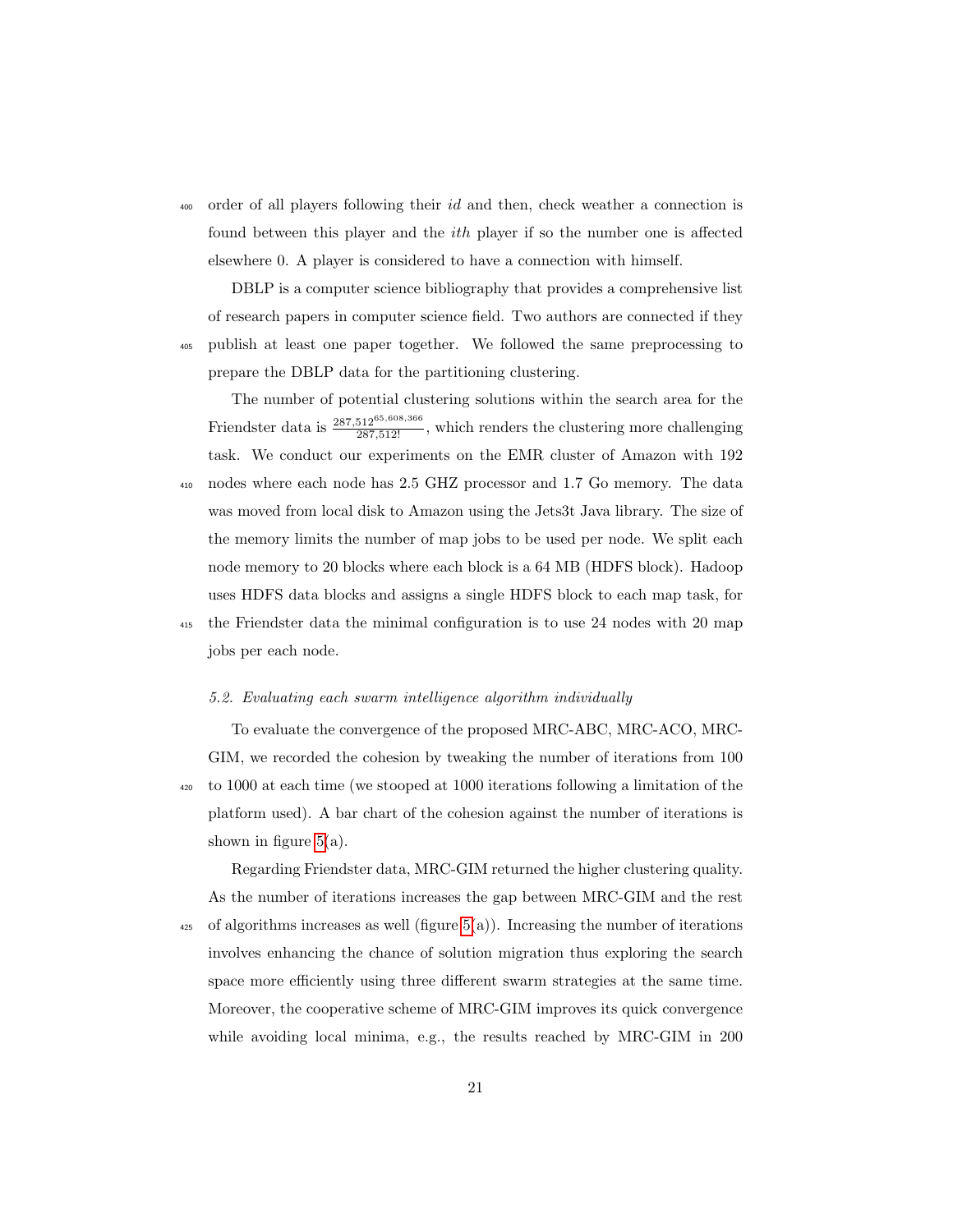

# <sup>430</sup> iterations, can be achieved by MR-CPSO after around 800 iterations.

(a)

Figure 5: (a) A Bar chart showing the cohesion value against the number of iteration, (b) Boxplots displays the distribution of results over 18 runs using both Friendster and DBLP data, (c) The Parallel runtime recorded by seconds while increasing the processing elements at each step.

Regarding DBLP data, the algorithms are more competitive as the search space is restricted compared to Friendster data. MRC-ACO and MR-CPSO are competitive; MRC-ABC achieved the highest (worst) cohesion value. Subse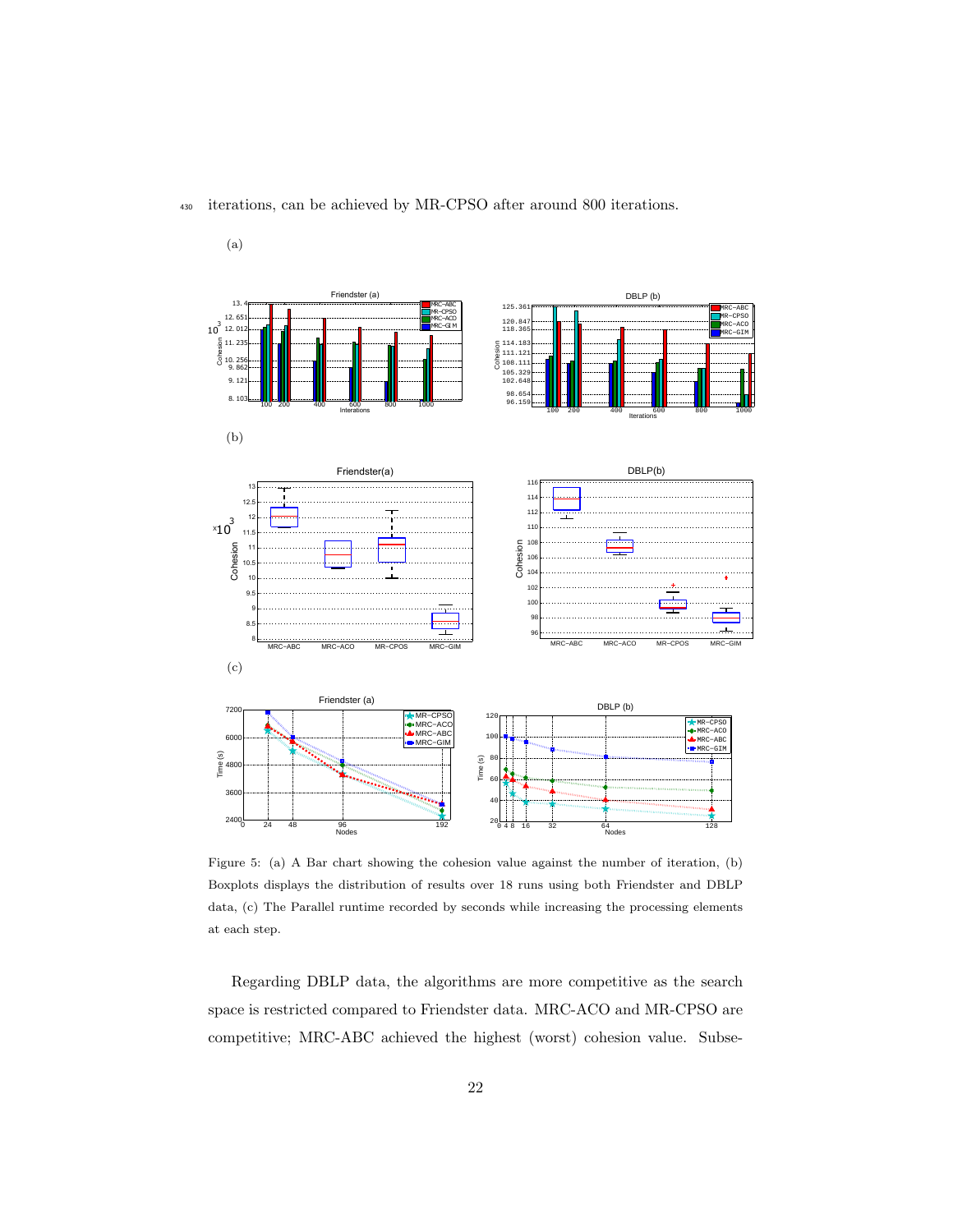quent, we set up MRC-GIM with only MR-CPSO and MRC-ACO to evaluate

<sup>435</sup> whether MRC-GIM converges better with isolating MRC-ABC. The results for 100, 200, and 400 iterations are 12.352, 12.110 and 11.461 respectively, indicating that even MRC-ABC, which returned the worst result, improves the convergence of the overall MRC-GIM alongside MR-CPSO and MRC-ACO.

Furthermore, a statistical analysis is conducted to test the randomness of the <sup>440</sup> algorithm outputs. The test illustrates the distributions of cohesion in terms of box-plots over 18 runs and 1000 iterations on 192 computers as shown in figure 5(b). MRC-GIM boxes indicate that the returned results are symmetric (roughly the same on each side when cutting down the middle) therefore, it returns more robust and stable median value compared to other skewed boxes.

- <sup>445</sup> Afterwards, the parallel runtime is recorded in figure 5(c), it depends on both the input size of the data and the number of processing elements used. The recorded parallel runtime is for 600 iterations. MRC-GIM requires slightly more computational time compared to the rest of algorithms since it performs additional tasks such as selection strategy, recombination policy, transmission
- <sup>450</sup> and integration of migrant solutions. However as the number of processing elements increases the gap between the plots shrinks, this difference becomes very narrowed within the nodes 96 and 192. In DBLP data sets, the processing elements surplus the requirement of data, therefore, a small gain in seconds has been recorded.

<sup>455</sup> In the rest of this section, we evaluate, the speed up, scaleup and sizeup. The speedup is defined as the ratio of time recorded to solve a parallel task to the time required to solve the same problem on a double set of processing elements with the same capacity of processing nodes [33], following the expression 6.

$$
Speedup = \frac{T_N}{T_{2N}}\tag{6}
$$

Where  $T_N$  is the running time using N nodes and  $T_{2N}$  is the running time  $\frac{460}{460}$  using 2-fold of N. The speedup measures the acceleration of the parallel algorithms from small computational power to a larger one while maintaining the same size of the dataset. We performed the speed up by doubling the number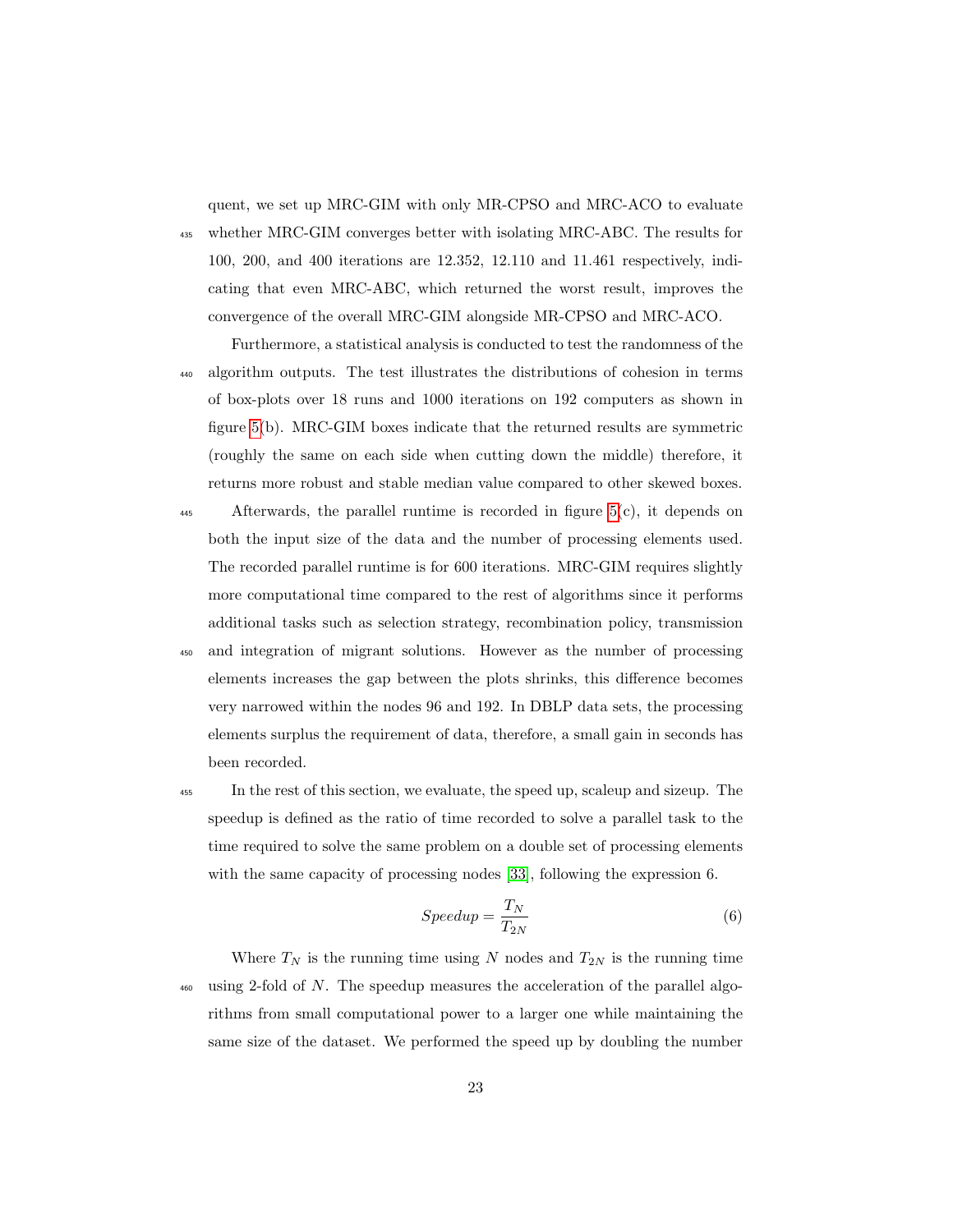of nodes used at each step, starting from 24 nodes for Friendster and four nodes in DBLP as the minimum required configurations.

<sup>465</sup> While clustering DBLP data sets, all algorithms achieved a speedup larger than one (figure 6). Therefore, they are all scalable. In Friendster data, MRC-GIM reached the best speedup imitating the diagonal (figure 6). The MapReduce implementation has helped the algorithms to achieve a good speedup as MapReduce paradigm is proved to be auto-scalable.



Figure 6: Plots showing the speed up, size up and scale up metrics. The speed up is computed for both data sets

<sup>470</sup> Secondly, we computed the size up by fixing the number of nodes and increasing the size of datasets by 2-folds at each step [33].

$$
Sizeup = \frac{T_S}{T_{2S}}\tag{7}
$$

Where  $TS$  is the parallel runtime for the dataset with size  $S$  using  $N$  nodes and  $T_{2S}$  is the parallel runtime using 2-fold of S and N nodes. MRC-GIM deals well with the increase of data, whereas the rest of algorithms recorded very <sup>475</sup> close result compared to each other. Finally, We compute the scaleup which evaluates the ability of a parallel algorithm to solve a significant problem using larger datasets and more processing elements at once [33].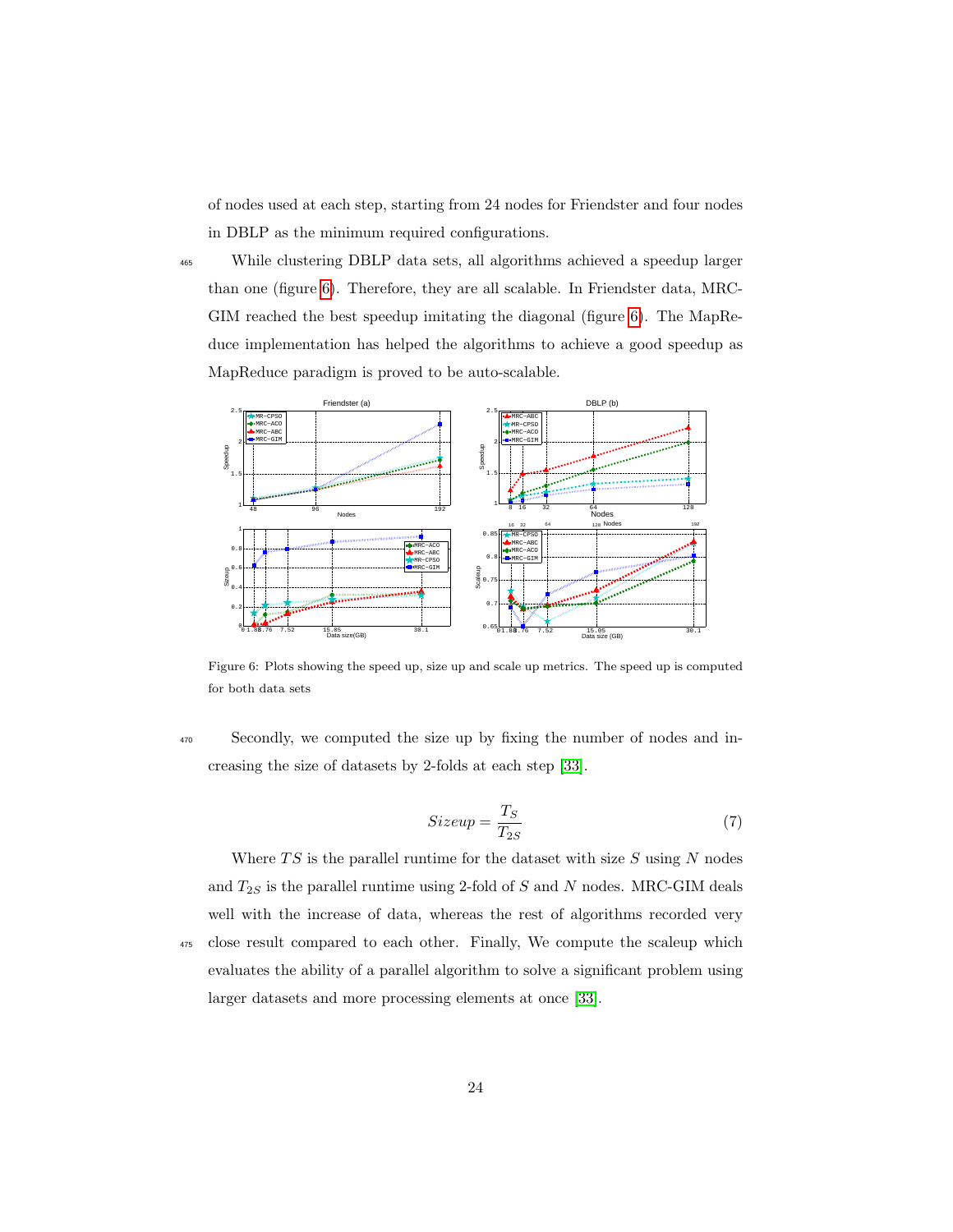$$
Scaleup = \frac{T_{SN}}{T_{2SN}}
$$
\n<sup>(8)</sup>

Where  $T_{SN}$  is the parallel runtime for the dataset with the size S using  $N$  nodes and  $T_{2SN}$  is the parallel runtime using 2-fold of  $S$  and 2-folds of  $N$ <sup>480</sup> nodes. To carry out the experiment, we decreased the size of Friendster data. We first cluster the data using kmeans. Afterward, we balance between the number of elements present in each group until reaching 0.94 GB of data  $(1/32)$ of the original size). Then adding a proportion of the deleted elements to reach 1.88GB (1/16), 3.76 GB (1/8), 7.52GB (1/4), 15.05 GB (1/2), and 30.1 GB

 $\frac{485}{485}$  (1/1). This data is processed in 8, 16, 32, 64, 128, and 192 nodes respectively (since the limitation of the platform we used 192 nodes rather than 256 nodes). MRC-ABC recorded the best values between the ratio (0.69-0.79), MRC-GIM also shows a good scaleup between (0.65-0.80) as shown in figure 6.

#### 5.3. Comparative study

- 
- <sup>490</sup> We compare MRC-GIM to Lloyds algorithm with the partitioning based scheme proposed in [16], PKmeans [12], BigKclustering [21] and Kmeans  $++$ with the improved version proposed in [25]. We compare the clustering quality by gathering the cohesion values and the recorded time after 50 runs for 100, 200, 400, 600, 800, and 1000 iterations. The results are shown in table 3. The <sup>495</sup> number of processing elements used in this section is 124.

Table 3: Table shows the recorded cohesion/time required in second. All the cohesion values are divided by  $10^3$ .

| <b>Iterations</b> | $\rm{MRC\text{-}GIM}$ | Lloyd        | <b>BigKClustering</b> | Pkmeans      | $K$ means $++$ |
|-------------------|-----------------------|--------------|-----------------------|--------------|----------------|
| 100               | 12,012/375s           | 12,376/398s  | 12,509/328s           | 12,835/287s  | 13,115/264s    |
| 200               | 11.235/789s           | 11,773/811s  | 12,287/720s           | 12,482/649s  | 12,788/631s    |
| 400               | 10,259/1665s          | 11,109/1793s | 11,587/1603s          | 12,095/1587s | 12,546/1466s   |
| 600               | 9,862/2783s           | 10,832/2833s | 10, 865/2667s         | 11,311/2583s | 11,840/409s    |
| 800               | 9,121/3597s           | 9,563/3786s  | 9,745/3422s           | 9,976/3389s  | 10.248/3266s   |
| 1000              | 8,213/4357s           | 8,482/4610s  | 8.69/4531s            | 8,712/4387s  | 8.911/4198s    |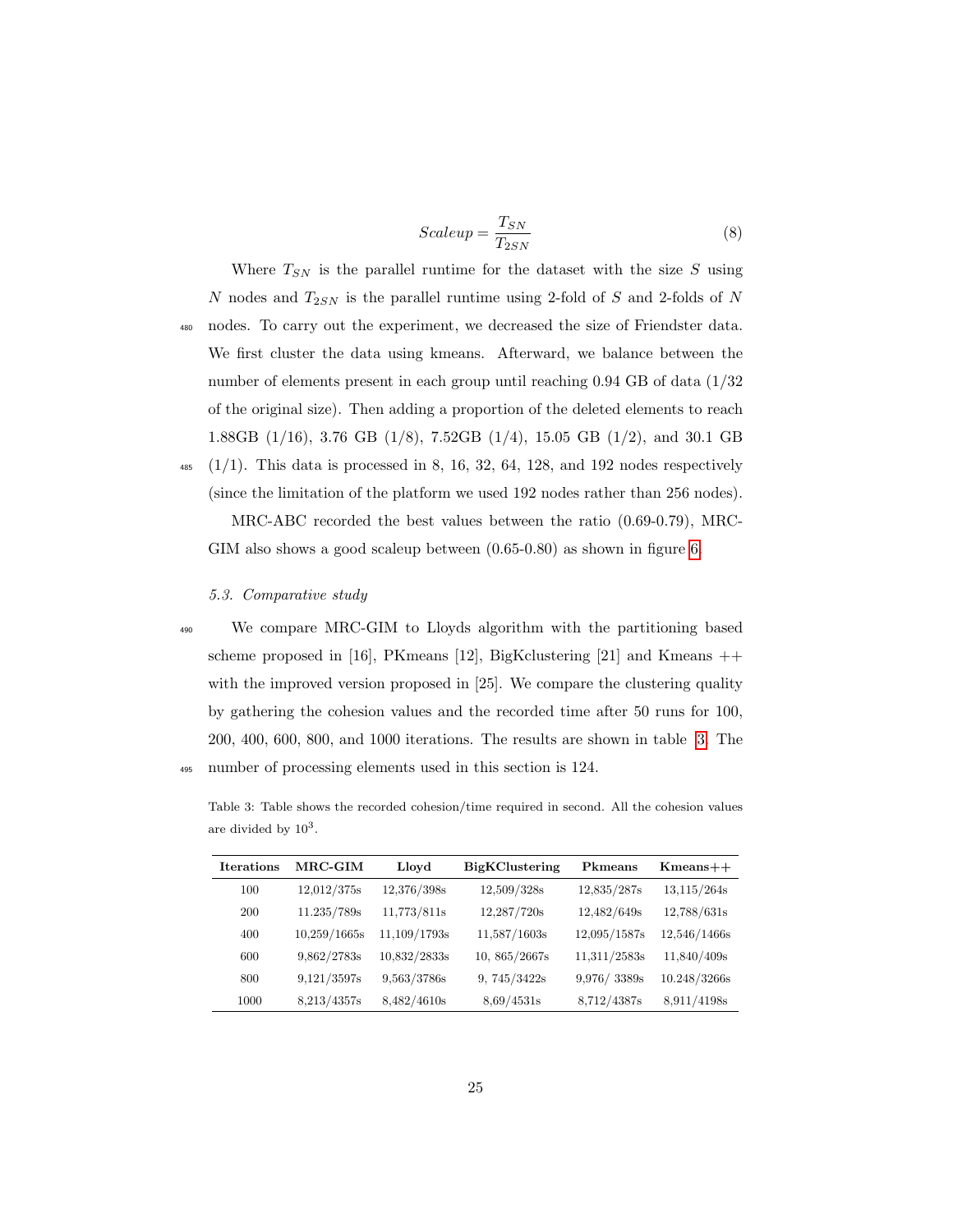

Figure 7: Boxplots showing distribution of results over 50 runs and 1000 iterations and the corresponding multi-comparison graph for MRC-GIM, BigKCLustering, PKmeans, Lloyd and Kmeans++ based MapReduce

The same initial clustering is used (also the same number k of clusters). Regarding clustering quality, MRC-GIM outperforms the rest of algorithms reaching good partition in a reasonable time. We were unable to run the algorithms for more than 1000 iterations as a result of the platform limitation. Kmeans++ <sup>500</sup> returned many outliers; the best solutions returned in 50 runs are selected in table  $3$ . Kmeans  $++$  and PK means recorded the shortest time as they follow the classical Kmeans algorithm and run in one iterative MapReduce job.

In figure 7, the distribution of results for 1000 iterations and 50 runs on 124 computers are recorded. Regarding median value, the proposed model outper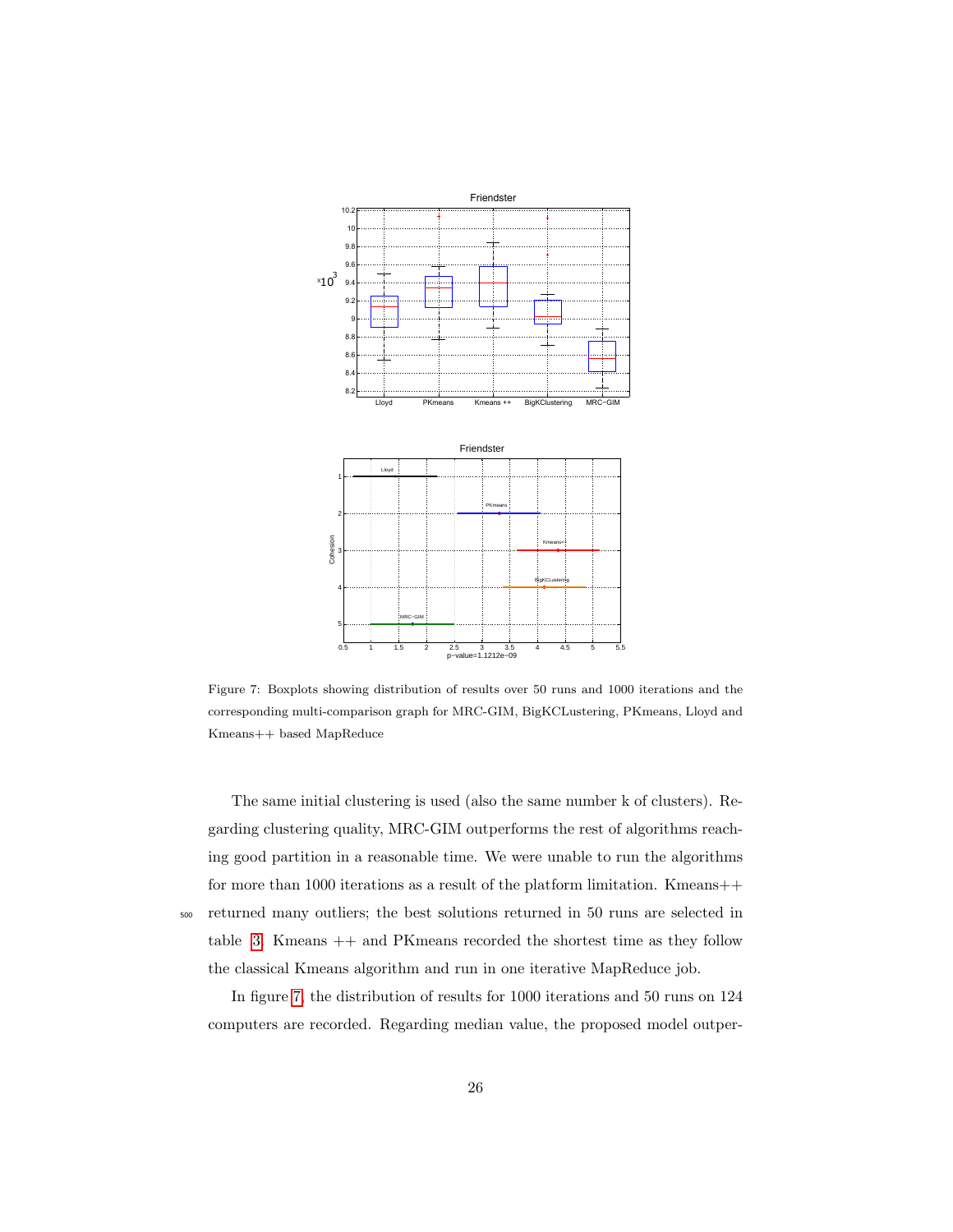<sup>505</sup> forms the four algorithms and shows more stability and robustness. To study how significant is the difference between the algorithms, a Friedman test followed by a multi-comparison test were conducted. The p-values given by the Friedman indicates a significant difference between the proposed model and the other algorithms at significance level. The multi-comparison graphs clearly show that

<sup>510</sup> our algorithm is significantly different from the rest algorithms. This gain shows the advantage of using the cooperation and parallelism between metaheuristics on a MapReduce platform.

### 5.4. MRC-GIM reveals slight changes in DNA-Methylation across age

- In this section, we use MRC-GIM to cluster real epigenetics data to in-<sup>515</sup> vestigate the correlation between aging and epigenetics. Formally, aging is a time-dependent degenerative process characterized by cellular senescence that leads to progressive functional decline, reduced stress response, homeostatic imbalance, and increased susceptibility to disease [35]. In the last decade, a growing body of research has revealed a tight connection between epigenetic factors,
- <sup>520</sup> defined as the set of mitotically and meiotically heritable changes in gene expression that do not depend on alteration in the DNA sequence [36, 37], and agingrelated phenotypes and diseases [38, 39, 40, 41, 42, 43, 44, 45, 46, 47, 48, 49, 50]. For example DNA methylation, the most widely studied epigenetic mark consisting in the addition of a methyl group to the fifth position of cytosine in CpG

<sup>525</sup> dinucleotides shows a progressive drift with age in humans, characterized by global hypomethylation and site-specific hypermethylation in promoter regions associated with tumor suppressor genes [51, 52, 53, 54, 55]. Nevertheless, the causal relationship between epigenetic alterations in normal individuals and aging remains poorly understood, as changes are bidirectional, not uniform across <sup>530</sup> the genome and highly dependent on individual lifestyle and environment [56].

In the effort to assess the dynamics of DNA methylation as a function of age and underlying pathological events, we extended our cluster analysis to the methylation profiles from CD34 primary cells assayed by bisulfite sequencing in six normal individuals ranging in age from 27 to 50 years (Table 4).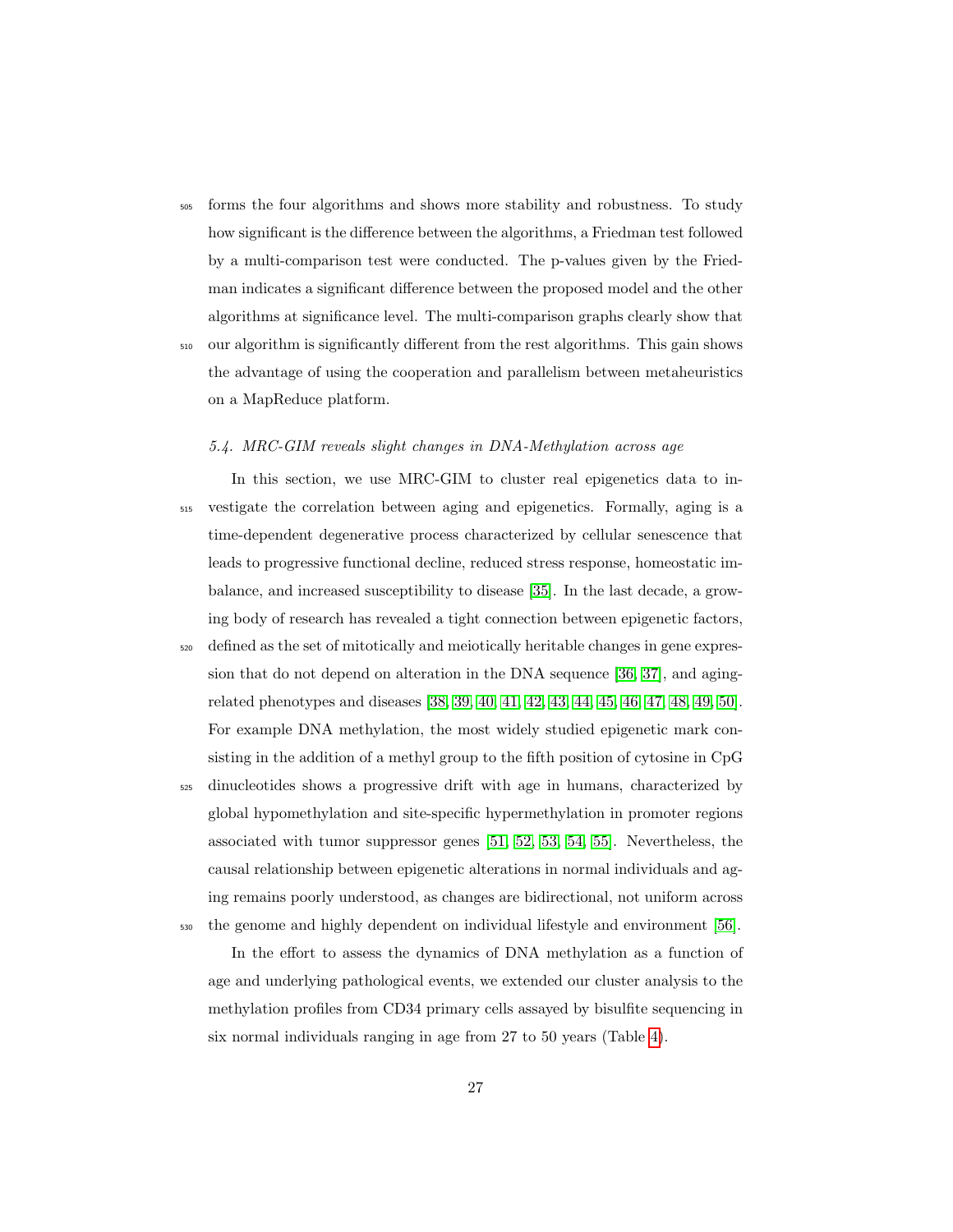Table 4: DNA methylation data.

| Sample Code | Age | Sex    | Ethnicity | Methylated BPs | Data Size (Mb) |
|-------------|-----|--------|-----------|----------------|----------------|
| GSM706858   | 27  | female | Caucasian | 2,729,614      | 118.3          |
| GSM772729   | 27  | female | Hispanic  | 2,464,116      | 106.7          |
| GSM706859   | 36  | male   | Hispanic  | 3,047,608      | 132.2          |
| GSM772730   | 42  | male   | Caucasian | 2,690,026      | 116.6          |
| GSM706839   | 43  | male   | Caucasian | 2,920,722      | 126.6          |
| GSM772731   | 50  | female | na.       | 2,726,708      | 118.1          |

<sup>535</sup> In particular, since age-associated alterations of the epigenome are strictly related to inflammatory processes [44, 57, 58], we analyzed the methylation behavior of 139 genes from chemokines, interleukins, tumor necrosis factor, and tgf- $\beta$  families, to assess how methylation levels in pro-inflammatory mediators vary with age. Due to the high decomposability of a DNA methylation analysis <sup>540</sup> within each individual, we were able to parallelize the recognition of methylation features in CpG islands, gene promoters, and gene bodies for the entire dataset, optimizing the computational burden across the nodes.

We first examined the average value of methylation<sup>4</sup> in CpG islands, gene body, and gene promoter for the 139 target genes in each individual (Figure 8,

- <sup>545</sup> a). We found a global low level of methylation in gene bodies and CpG islands and a nearly unmethylated state in promoters. Even though methylation in the gene body increases with age, we did not identify any significant trend or change related to aging, as values remain consistently near to zero. Therefore, we can argue that pro-inflammatory mediators in normal individuals exhibit constant
- <sup>550</sup> low methylation, especially in promoter regions and CpG islands, confirming previous general evidence [59, 60].

<sup>4</sup>Methylation values range from 0 to 1.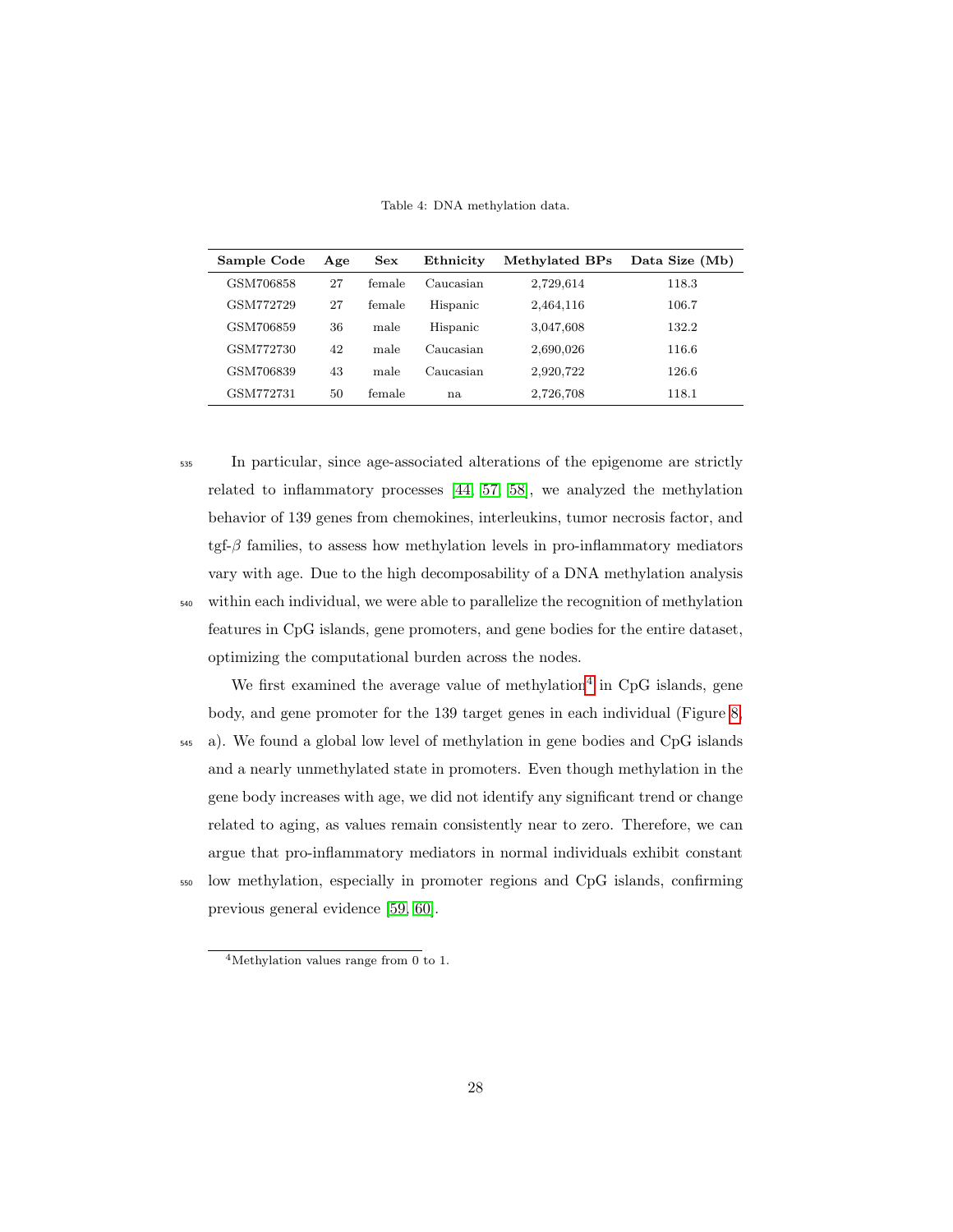

Figure 8: (a): DNA methylation levels in CpG islands, gene body, and promoter regions across ages. (b): Cluster sizes as function of DNA methylation features and age.

We then performed cluster analysis for the 139 target genes in each individual to investigate how the formation of groups is guided by DNA methylation features (corresponding to values in CpG islands, gene body, and gene pro-<sup>555</sup> moter) over time and whether epigenetic signatures emerge in specific clusters as a byproduct of aging. From the examination of the size of clusters (Figure 8,b), we noticed the emergence of a giant cluster (containing 65% to 74% of all genes) for any individual, suggesting the presence of a general methylation pattern at each age. In fact, elements in the largest cluster in each individual <sup>560</sup> correspond to nearly unmethylated genes in CpG islands, gene body, and gene promoter and surprisingly these genes remain in the largest cluster over time, as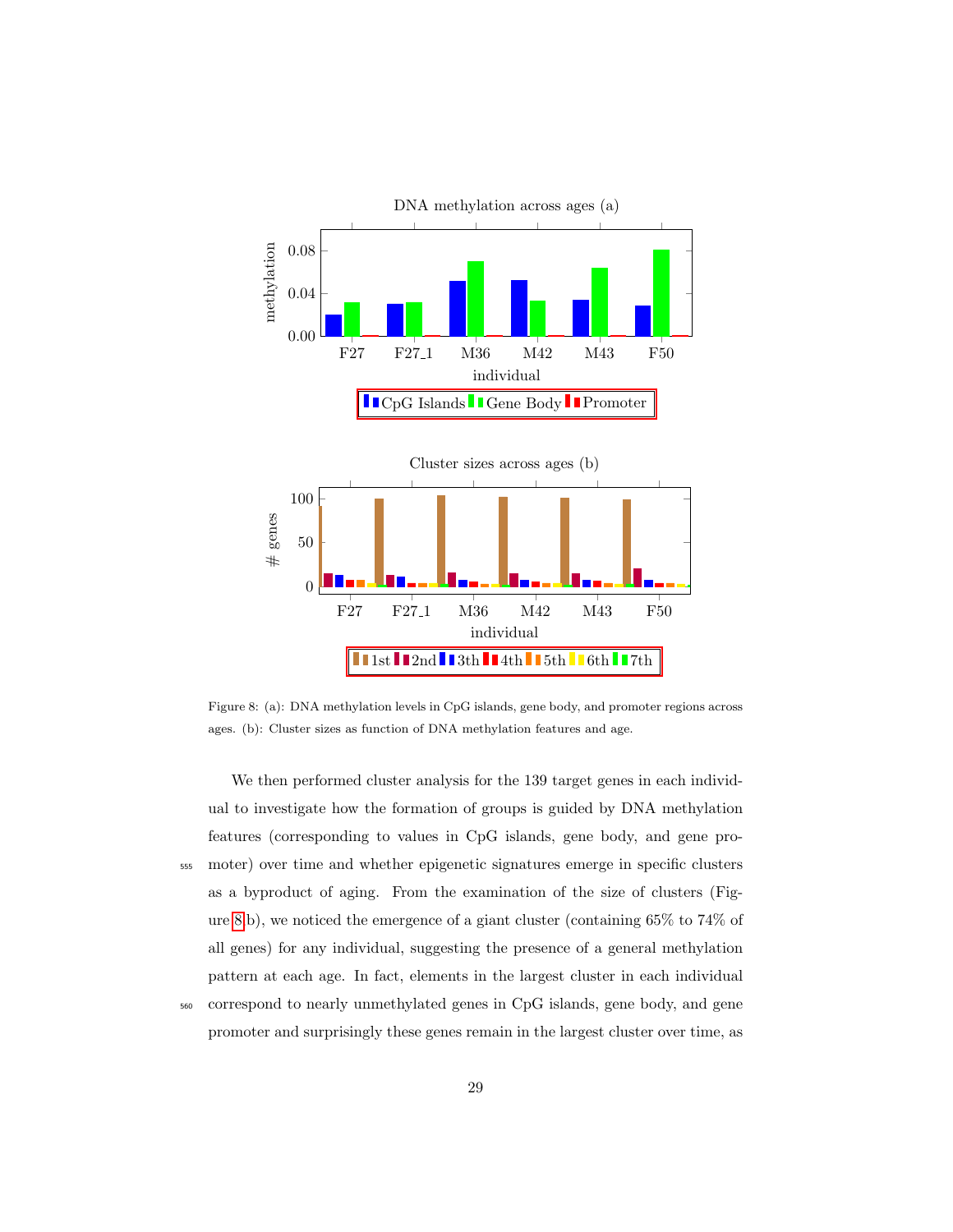showed by measuring the Jaccard index<sup>5</sup> between the largest clusters for each pair of individuals (Table 5).

|         | $\mathrm{F}27\quad\mathrm{F}27\text{-}1\quad\mathrm{M}36\quad\mathrm{M}42\quad\mathrm{M}43\quad\mathrm{F}50$ |  |  |
|---------|--------------------------------------------------------------------------------------------------------------|--|--|
|         | F27   $1.00$ 0.91 0.88 0.89 0.90 0.92                                                                        |  |  |
| $F27-1$ | $\begin{array}{cccccc} \n0.91 & 1.00 & 0.92 & 0.96 & 0.95 & 0.91\n\end{array}$                               |  |  |
| M36     | $0.88$ $0.92$ $1.00$ $0.92$ $0.92$ $0.96$                                                                    |  |  |
| M42     | $\begin{array}{cccccc} 0.89 & 0.96 & 0.92 & 1.00 & 0.93 & 0.93 \end{array}$                                  |  |  |
| M43     | $0.90$ $0.95$ $0.92$ $0.93$ $1.00$ $0.92$                                                                    |  |  |
| F50     | $\begin{array}{cccccc} 0.92 & 0.91 & 0.96 & 0.93 & 0.92 & 1.00 \end{array}$                                  |  |  |

Table 5: Jaccard index for the largest clusters across ages.

Finally, we studied how methylation features (corresponding to values in <sup>565</sup> CpG islands, gene body, and gene promoter) vary across clusters and ages (Figure 9). While the largest cluster in every individual shows nearly unmethylated features, clusters tend to exhibit changes in methylation in CpG islands and gene body as size decreases, with a significant peak in one of the two features. In particular, we found two recurrent clusters of genes across ages: the first <sup>570</sup> cluster, characterized by an increased level of methylation in the gene body, is composed of three genes belonging to tnf family (TNFRSF14, TNFRSF6B, TNFRSF25) and two genes in tgf- $\beta$  family (AMH, PSPN), while the second cluster, characterized by an increased level of methylation in CpG islands, is composed of two genes in tnf family (TNFRSF4, TNFRSF11A) and four genes  $575$  in tgf- $\beta$  family (INHBB, TGFB1, GDF7, GDF10). A gene enrichment analysis confirmed the strict relationships between genes in each of the two clusters in a wide number of biological processes. Specifically, genes in the first cluster are

involved in tumor necrosis factor-mediated signaling pathway, urogenital sys-

 $5$ The Jaccard index measures the similarity between finite sets. Formally, given two sets A and B, the Jaccard index is defined as:  $J(A, B) = \frac{|A \cap B|}{|A \cup B|}$ .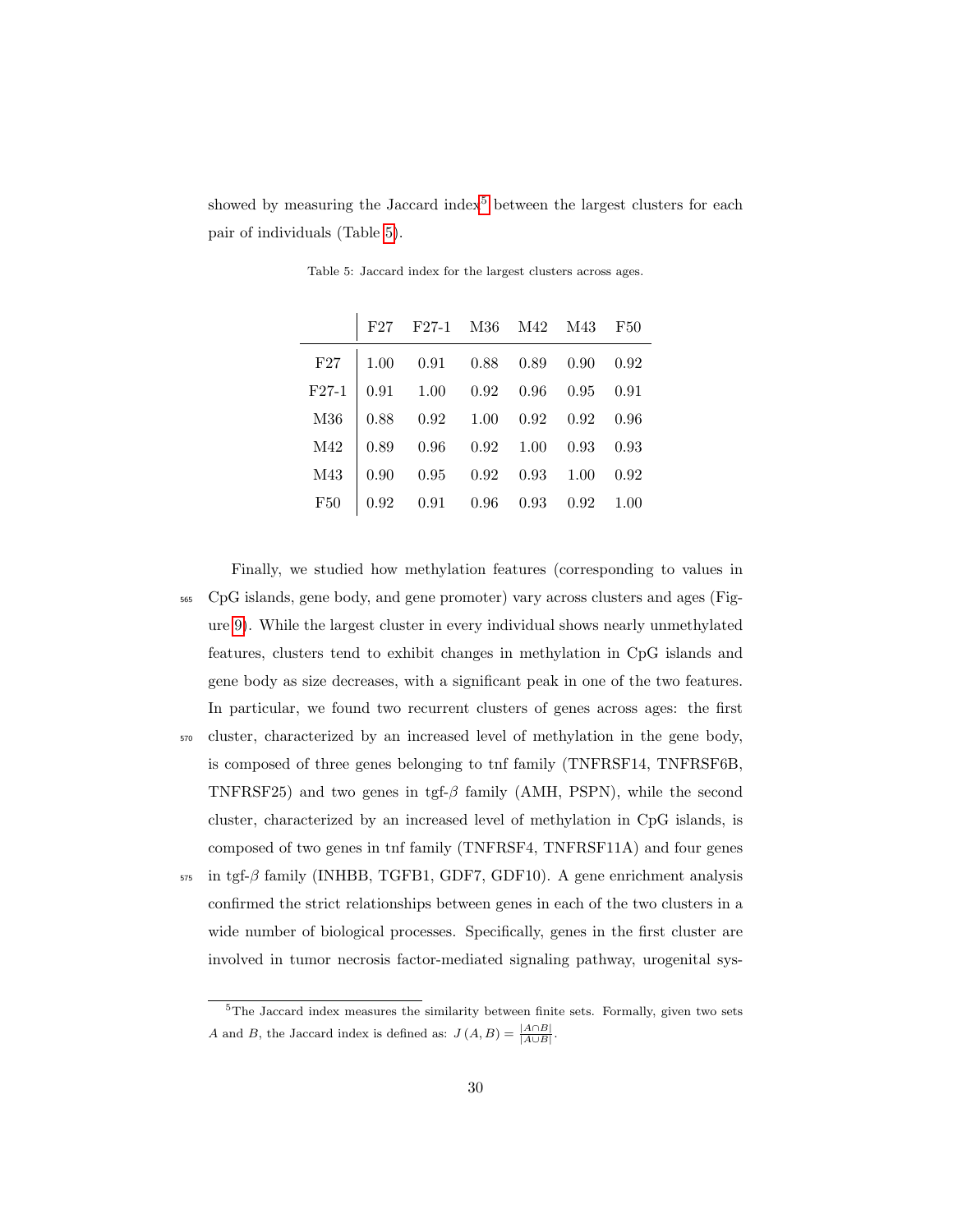tem development, and more generally in the response to chemical, while genes <sup>580</sup> in the second cluster are involved, among others, in the regulation of protein phosphorylation and apoptotic process.



Figure 9: DNA methylation levels in CpG islands, gene body, and promoter regions in different clusters and different individuals.

# 6. Conclusions

The amount of data is growing further in size and complexity. The recent advances in collecting data have triggered an extreme need for novel data analysis <sup>585</sup> methods to decipher the complexity of these data. Undoubtedly, parallelization frameworks and distributed computation will play a primary role in the future of interpreting big data in general and biological data in particular. For example, the cloud computing will help to scale up the analysis of epigenetics profiles to larger samples of individuals, providing a more detailed characterization of <sup>590</sup> epigenetic mechanisms in fast and cost-efficient ways.

In this paper, we deal with the issue of clustering big sets of data. Data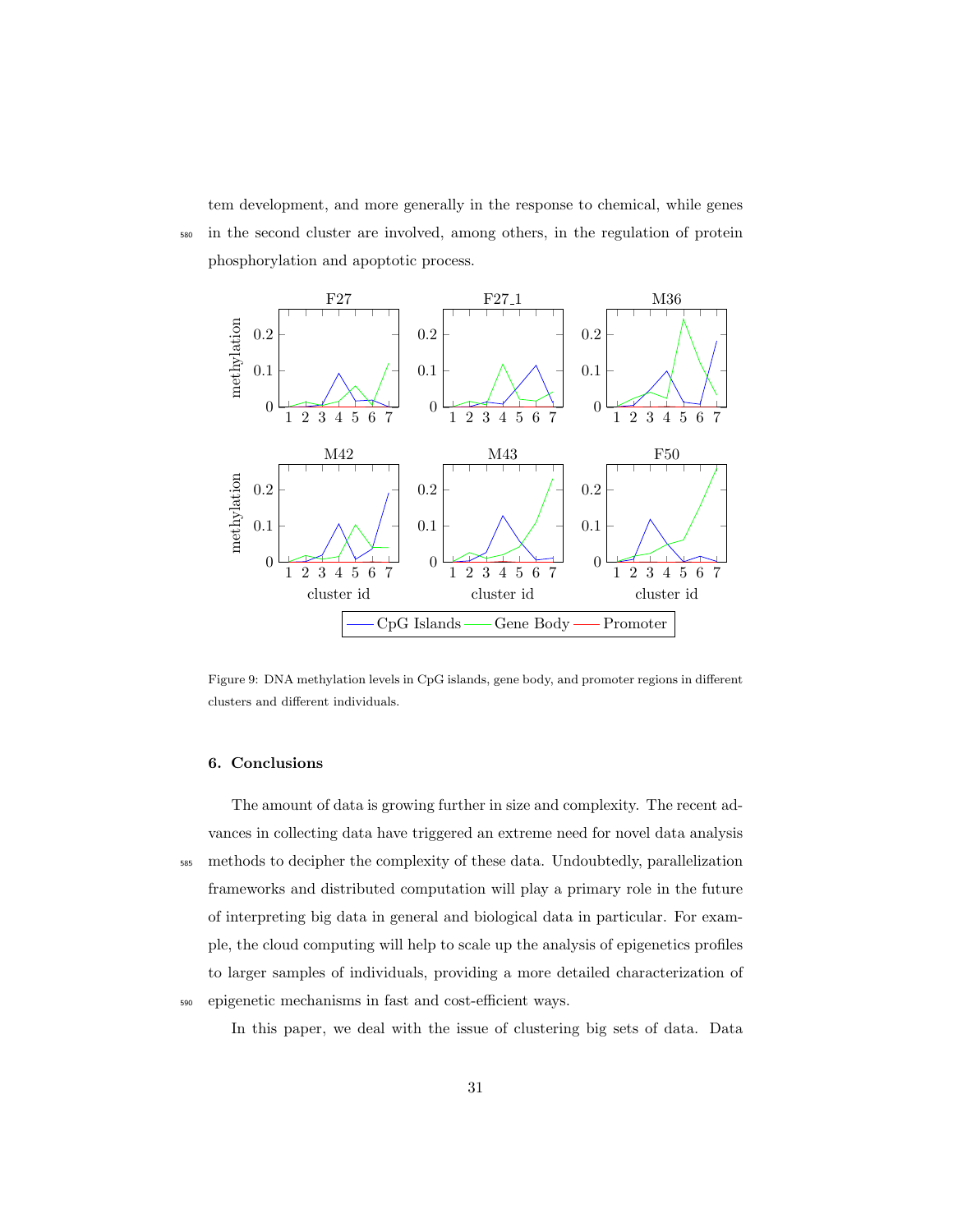clustering itself is an NP-hard problem, and it becomes more challenging when the clustered data is large. Moreover, we present MRC-GIM, which is a scalable, time-efficient, and robust clustering approach to group very large datasets

- <sup>595</sup> on a different commodity of computer architectures. The proposed method aggregates three swarm intelligence strategies, helping to avoid local convergence issues and making the algorithm reaches an optimum solution in a shorter time. MRC-GIM is designed and implemented with Hadoop MapReduce, which makes MRC-GIM auto-scalability and fault-tolerance. The comparative study reveals
- <sup>600</sup> that MRC-GIM outperforms novel developed big-scale clustering in a reasonable time. Although Hadoop exists for a half decade, a noticeable shortage of tools dealing with big data analysis has been witnessed.

We extended our parallelization strategy to the study of DNA methylation in pro-inflammatory mediators from a population of normal individuals ranging in <sup>605</sup> age from 27 to 50 years. Exploiting the high decomposability of the dataset, we were able to analyze simultaneously millions of nucleotides, retrieve methylated cytosines, and cluster genes according to methylation features in CpG islands, gene body, and gene promoter. We found a global low level of methylation in CpG islands and gene body, and a nearly unmethylated status in promoter <sup>610</sup> regions for each, suggesting that the epigenetic landscape in normal condition should not change aberrantly with aging.

### 7. References

- [1] Steinhaus, H.: Sur la division des corps materiels en parties, Bulletin de l'Academie Polonaise des Sciences, Volume IV, Pages 801-804, Issue 12 (1956)
- <sup>615</sup> [2] Nanda, S.J., Panda, G.: A survey on nature inspired metaheuristic algorithms for partitional clustering, Swarm and Evolutionary Computation, Volume 16, Pages 1-18 (2014)
	- [3] Nir, A., Bernard, C.: Faster Dimension Reduction, communications of the acm, Volume 53, Pages 97-104, Issue 2 (2010)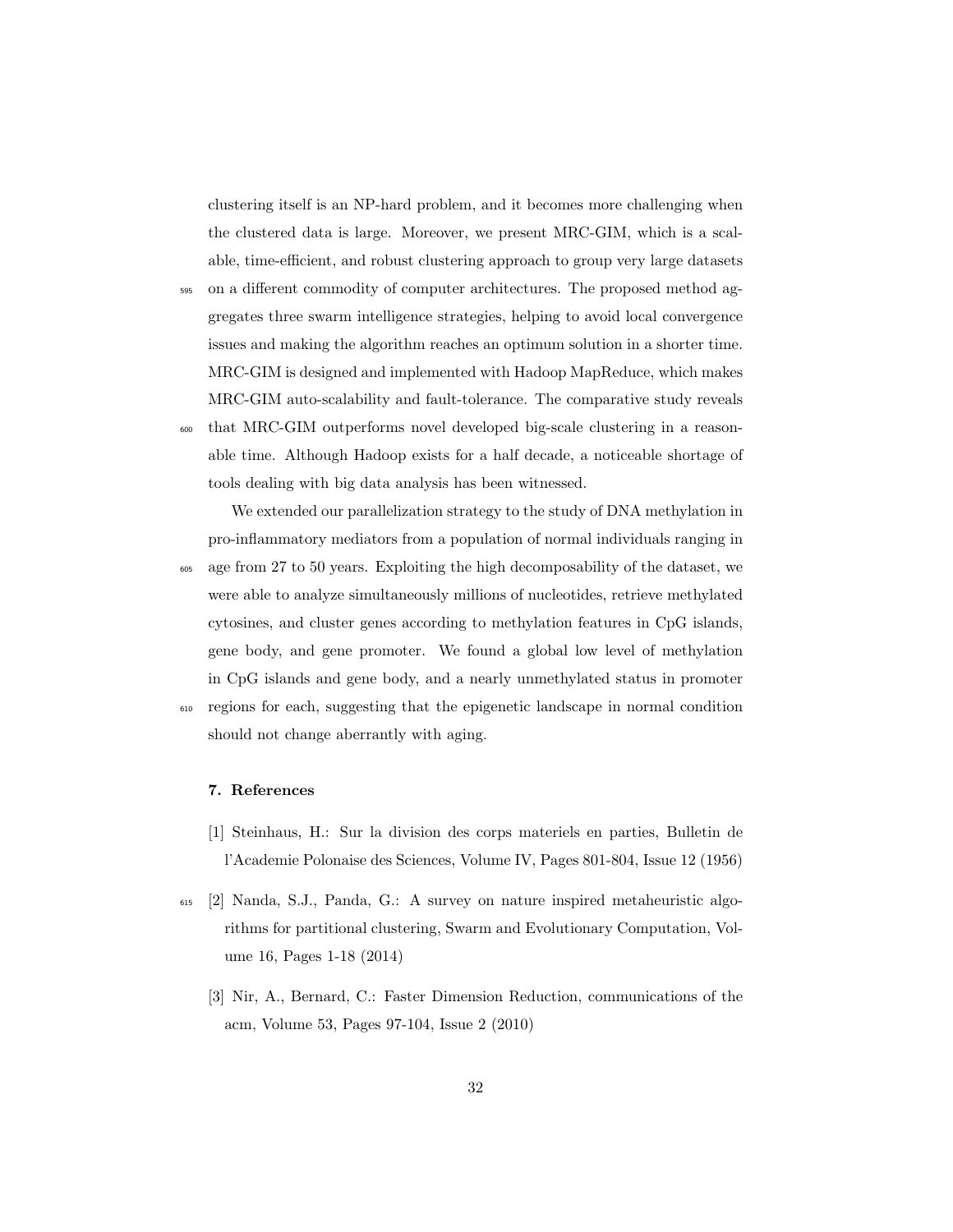- <sup>620</sup> [4] George, K., Dimitrios, G.: Nick Koudas, Stefan Berchtold, Efficient Biased Sampling for Approximate Clustering and Outlier Detection in Large Data Sets, IEEE Transactions on Knowledge and Data Engineering, Volume 15, Pages 1170-1187, Issue 5 (2003)
- [5] Sarkar, S., Majumder, T., Kalyanaraman, A., Pande, P.: Hardware ac-<sup>625</sup> celerators for biocomputing: A survey, Proceedings of IEEE International Symposium on circuits and systems (ISCS), Pages 3789-3792 (2010)
	- [6] Dean, J.,Ghemawat, S.: MapReduce: simplified data processing on large clusters, Communications of the ACM, Volume 51 Issue 1,Pages 107-113 (2008)
- <sup>630</sup> [7] MacQueen, J. B.:Some Methods for Classiffication and Analysis of MultiVariate Observations, in Proceedings of the Fifth Berkeley Symposium on Mathematical Statistics and Probability, University of California Press vol. 1, Pages 281-297 (1967)
- [8] Kaufman, L., and Rousseeuw, P.:Clustering by means of medoids, in Sta-<sup>635</sup> tistical Data Analysis based on the L1-norm and Related Methods ,North-Holland,Pages 405-416 (1987)
	- [9] Dario, I., Marek, R., Francesco, B.: The Generalized Island Model. Parallel Architectures and Bioinspired Algorithms 415, 151169 (2012)
- [10] Das, A. S., Datar, M., Garg, A., and Rajaram, S.: Google News Person-<sup>640</sup> alization: Scalable Online Collaborative Filtering. Proceedings of the 16th international conference on World Wide Web ACM, Pages 271-280 (2007)
	- [11] Papadimitriou, S., Sun, J.:DisCo: Distributed Co-clustering with Map-Reduce , Eighth IEEE International Conference on Data Mining (ICDM'08), Pages 512-521 (2008).
- <sup>645</sup> [12] Zhao, W., Ma, H., He, Q.: Parallel K-Means Clustering Based on MapReduce, Cloud Computing, LNCS 5931, Pages 674-679 (2009)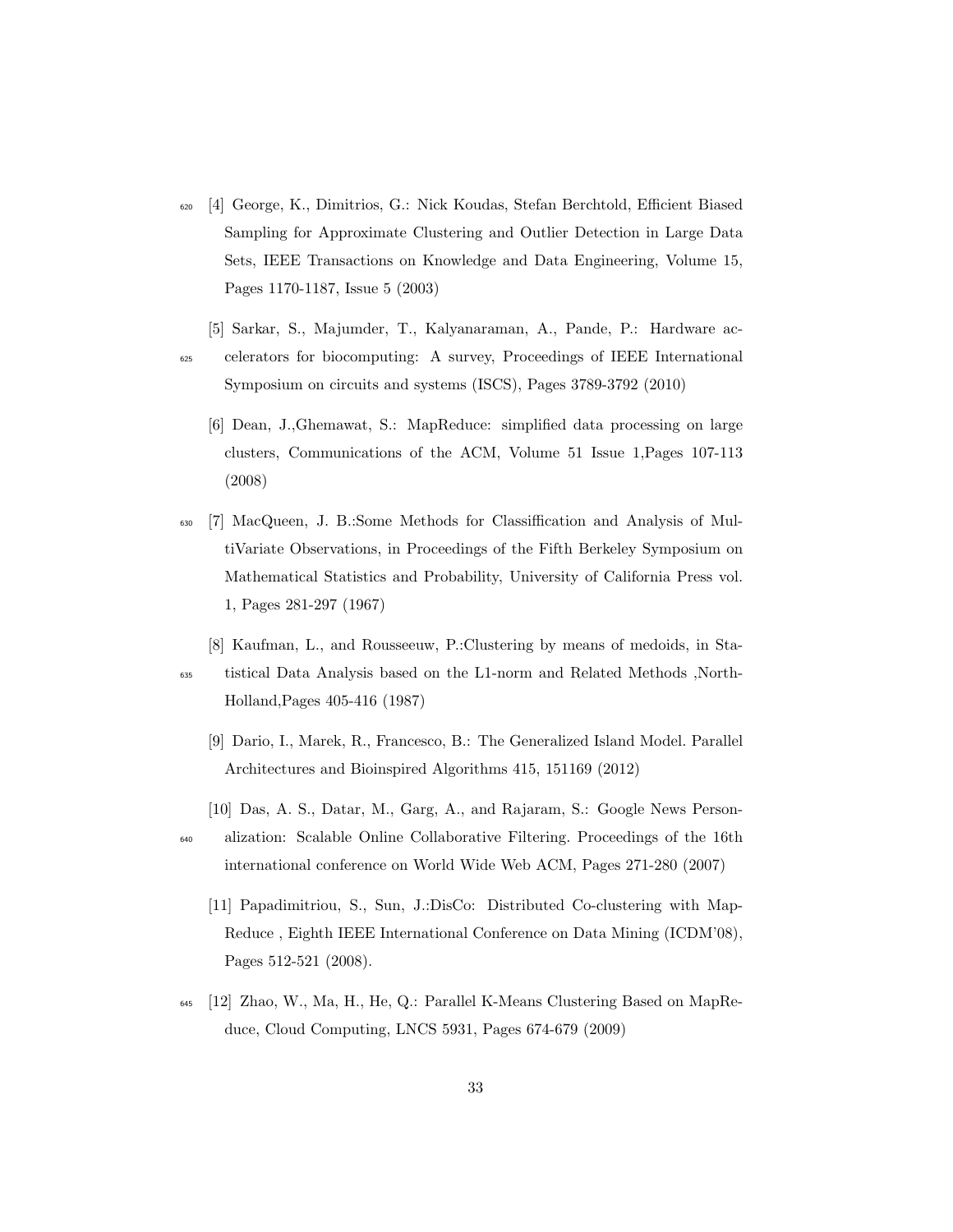- [13] Ferreira Cordeiro, R. L., Traina Junior, C., Machado Traina, A. J., Lpez, J., Kang, U., Faloutsos, C.:Clustering very large multi-dimensional datasets with mapreduce, Proceedings of the 17th ACM SIGKDD international conference <sup>650</sup> on Knowledge discovery and data mining, Pages 690-698 (2011)
	- [14] Li, H. G., Wu, G. Q., Hu, X. G., Zhang, J., Li, L., Wu, X.:K-Means Clustering with Bagging and MapReduce. 44th Hawaii International Conference on System Sciences (HICSS),Pages 1-8 (2011)
- [15] He, Y., Tan, H., Luo, W., Mao, H., Ma, D., Feng, S., and Fan, J.: MR-<sup>655</sup> DBSCAN: An Efficient Parallel Density-based Clustering Algorithm using MapReduce. 17th International Conference on Parallel and Distributed Systems (ICPADS),Pages 473-480 (2011)
- [16] Ene, A., Im, S., Moseley, B.: Fast Clustering using MapReduce. Proceedings of the 17th ACM SIGKDD international conference on Knowledge dis-<sup>660</sup> covery and data mining, Pages 681-689 (2011)
	- [17] Aljarah, I., Ludwig, S.:Parallel Particle Swarm Optimization Clustering Algorithm based on MapReduce Methodology, Fourth World Congress on Nature and Biologically Inspired Computing (NaBIC), Pages 104-111 (2012)
	- [18] Bahmani, B., Moseley, B., Vattani, A., Kumar, R.,:Scalable KMeans++,
- <sup>665</sup> Proceedings of the VLDB Endowment, Volume 5, Issue 7, Pages 622-633 (2012)
- [19] Hefeeda, M., Gao, F., Abd-Almageed, W.:Distributed Approximate Spectral Clustering for Large-Scale Datasets, Proceedings of the 21st international symposium on High-Performance Parallel and Distributed Computing ACM, <sup>670</sup> Pages 223-234 (2012)
	- [20] Estrada, T., Zhang, B., Taufer, M., Cicotti, P., Armen, R.:Reengineering high-throughput molecular datasets for scalable clustering using MapReduce, IEEE 14th International Conference on High Performance Computing and Communication,Pages 351-359 (2012)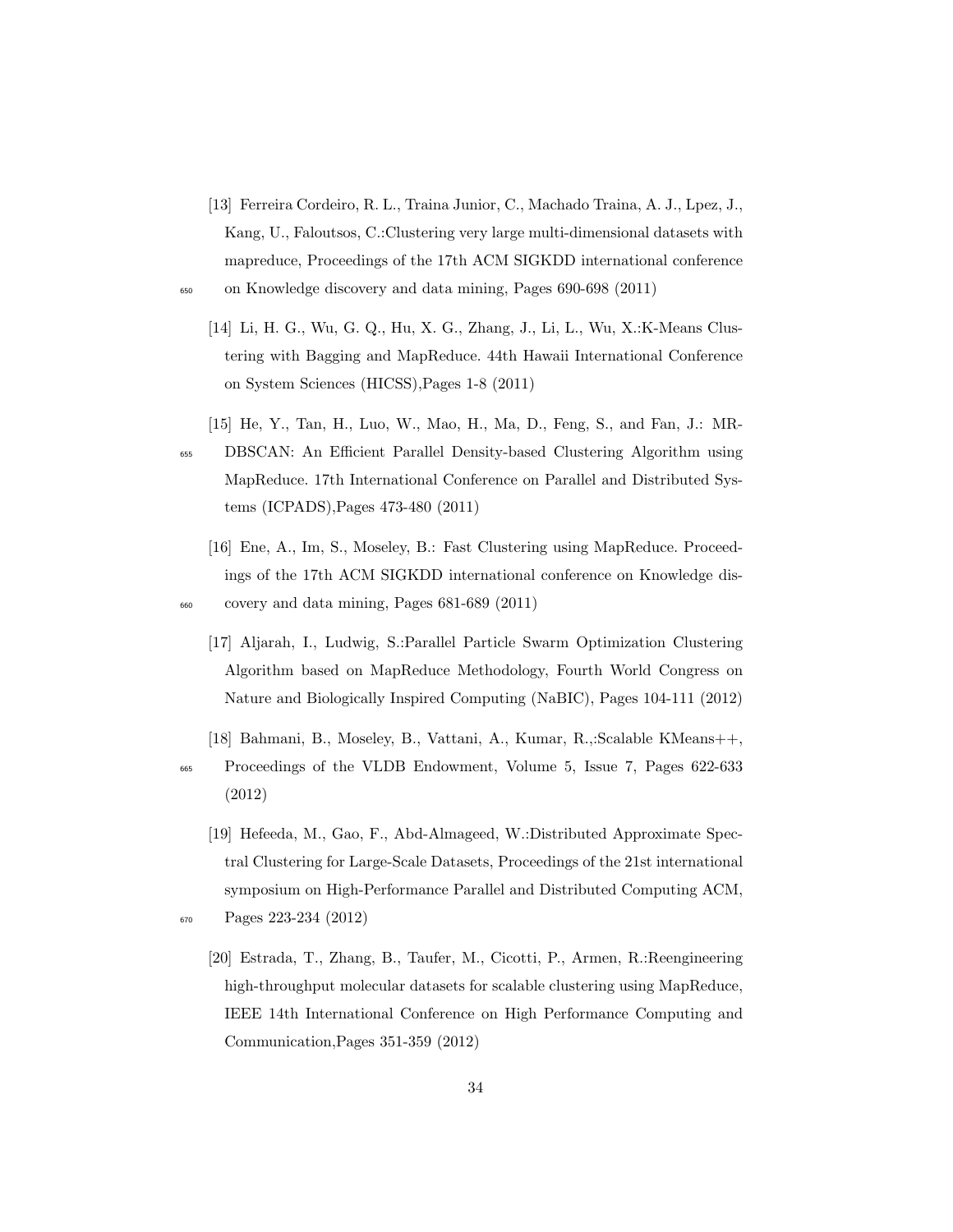- <sup>675</sup> [21] Miao, Y., Zhang, J., Feng, H., Qiu, L., Wen, Y.: A Fast Algorithm for Clustering with MapReduce, Advances in Neural Networks, Pages 532-538, (2013)
	- [22] Jin, C., Patwary, M. M. A., Agrawal, A., Hendrix, W., Liao, W. K., Choudhary, A.: DiSC: A Distributed Single-Linkage Hierarchical Clustering Algo-
- <sup>680</sup> rithm using MapReduce, ACM 4th International SC Workshop on Data Intensive Computing in the Clouds (2013)
	- [23] Jakovits, P., Srirama, S. N.: Clustering on the Cloud: Reducing CLARA to MapReduce, ACM Proceedings of the Second Nordic Symposium on Cloud Computing, Pages 64-71 (2013).
- <sup>685</sup> [24] Herwig, R., Poustka, A. J., Mller, C., Bull, C., Lehrach, H., O'Brien, J. :Multiplex Kmeans for Clustering Large-scale Data Set, The journal of Genome research,Volume 9 Issue 11, Pages 1093-1105 (2014)
	- [25] Xu, Y., Qu, W., Li, Z., Min, G., Li, K., Liu, Z.:Efficient K-means++ Approximation with MapReduce, IEEE Transactions on Parallel and Distributed

<sup>690</sup> Systems, Volume 25 Issue 12, Pages 3135-3144 (2014)

- [26] Kim, Y., Shim, K., Kim, M. S., Lee, J. S.: DBCURE-MR: An efficient density-based clustering algorithm for large data using MapReduce, The journal of Information Systems, Volume 42, Pages 15-35 (2014)
- [27] Cui, X., Zhu, P., Yang, X., Li, K., and Ji, C.: Optimized big data K-<sup>695</sup> means clustering using MapReduce, The journal of Supercomputing, Volume 70 Issue 3, Pages 1249-1259 (2014)
	- [28] Dorigo, M.:Optimization, learning and natural algorithms. Ph.D. thesis Politecnico di Milano (1992)
	- [29] Dorigo, M., Birattari, M., Stutzle, Thomas.: Ant Colony Optimization
- <sup>700</sup> Artificial Ants as a Computational Intelligence Technique, IRIDIA (2006)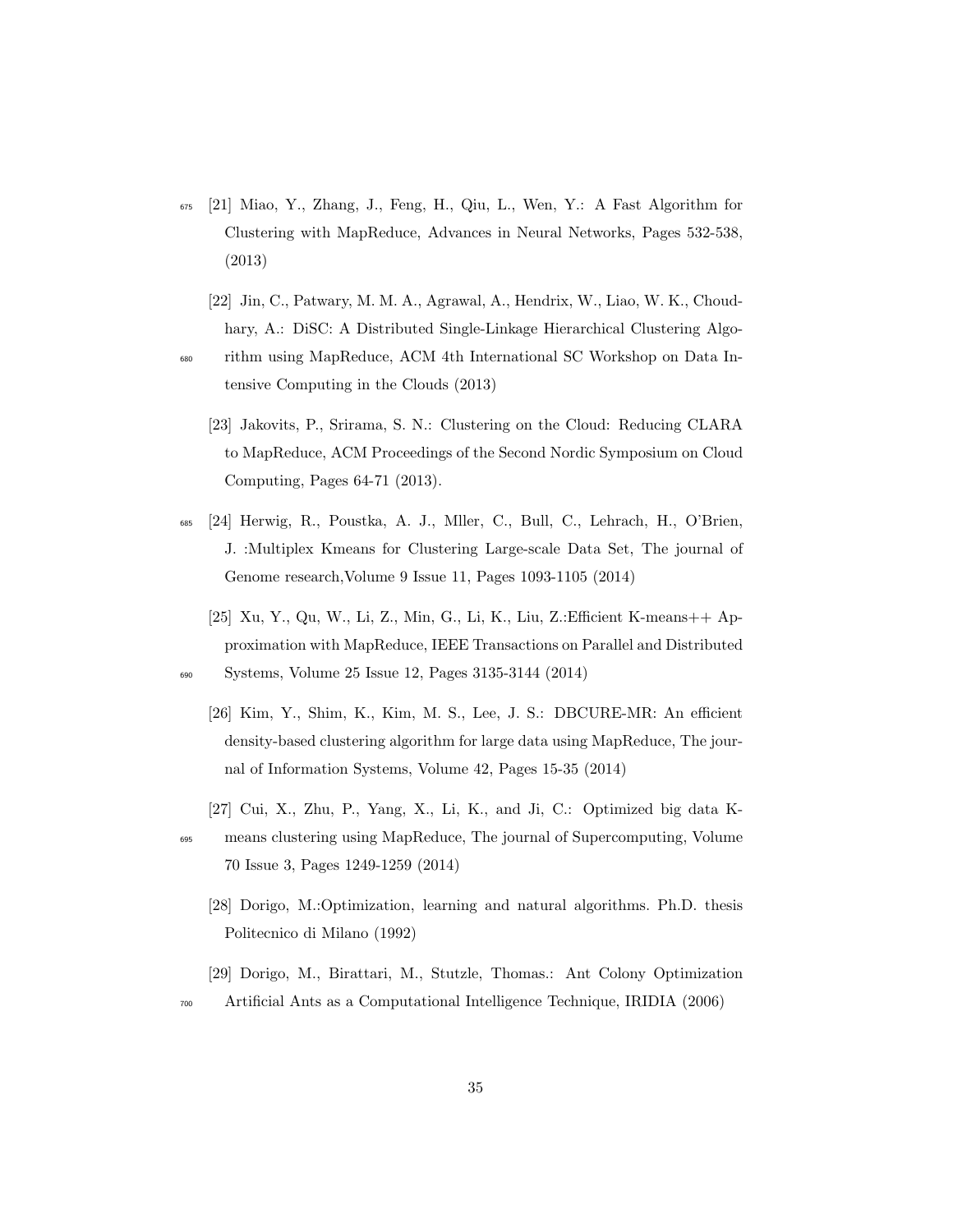- [30] Kuo, R. J., Wang, H. S., Hu, T. L., Chou, S. H.:Application of ant Kmeans on clustering analysis, Journal of Computers and Mathematics with Applications, Volume 50 Issue 10,Pages 1709-1724 (2005)
- [31] Karaboga, D., Ozturk, C.:A novel clustering approach: Artificial Bee <sup>705</sup> Colony (ABC) algorithm, journal of Applied soft computing, Volume 11 Issue 1, Pages 652-657 (2011)
	- [32] Leskovec, J., Krevl, A.:SNAP Datasets: Stanford Large Network Dataset Collection, http : //snap.stanford.edu/data (2014)
- [33] Grama, A., Gupta, A., Karypis, G., Kumar, V.: Introduction to Parallel <sup>710</sup> Computing. Addison-Wesley (2003)
	- [34] Rivest, R,: The MD5 message-digest algorithm (1992)
	- [35] Lpez-Otn, C., Blasco, M. A., Partridge, L., Serrano, M., and Kroemer, G.:The Hallmarks of Aging, Cells, vol.153, Pages 1194-1217 (2013).
	- [36] Holliday, R.:The inheritance of epigenetic defects, Science, vol. 238, Pages

<sup>715</sup> 163-170 (1987)

- [37] Feinberg, A.P.:Phenotypic plasticity and the epigenetics of human disease, Nature , vol. 447, Pages 433-440 (2007)
- [38] Ahuja, N., Li, Q., Mohan, A. L., Baylin, S. B., and Issa, J. P. J.:Aging and DNA Methylation in Colorectal Mucosa and Cancer, Cancer Research, <sup>720</sup> vol.58, Pages 5489-5494 (1998)
- - [39] Issa, J.P.:Epigenetic Variation and Human Disease, The Journal of Nutrition, vol. 132, Pages. 2388-2392 (2002)
	- [40] Issa, J. P.:Age-related epigenetic changes and the immune system, Clinical Immunology, vol. 109, Pages. 103-108 (2003)
- <sup>725</sup> [41] Bollati, V., Schwartz, J., Wright, R., Litonjua, A., Tarantini, L., Suh, H., Sparrow, D., Vokonas, P., and Baccarelli, A.:Decline in genomic DNA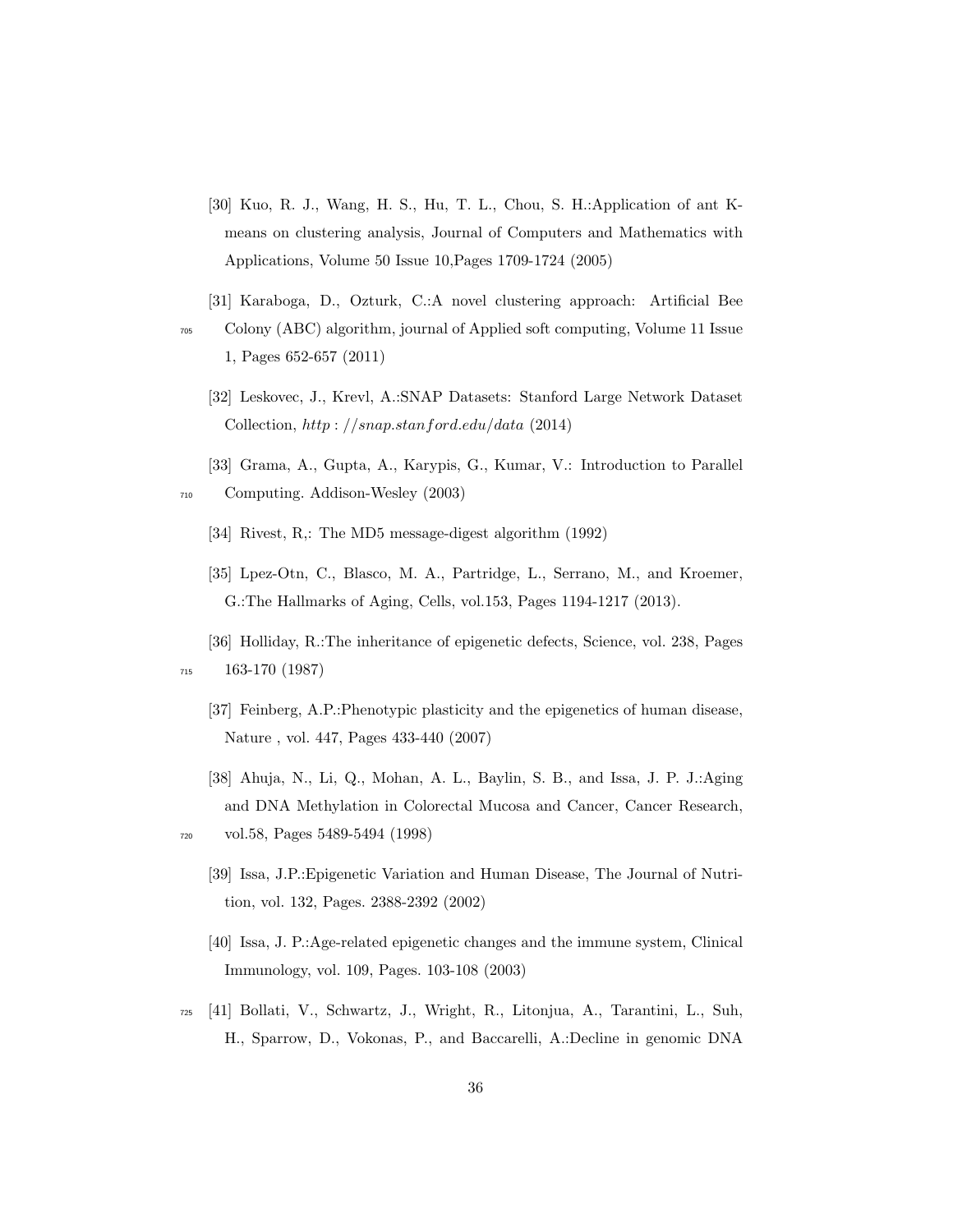methylation through aging in a cohort of elderly subjects, Mechanisms of Ageing and Development, vol. 130, Pages 234-239 (2009)

[42] Christensen, B. C., Houseman, E. A., Marsit, C. J., Zheng, S., Wrensch, M.

- <sup>730</sup> R., Wiemels, J. L., Nelson, H. H., Karagas, M. R., Padbury, J. F., Bueno, R., Sugarbaker, D. J.,Yeh, R. F., Wiencke, J. K., and Kelsey, K. T.:Aging and Environmental Exposures Alter Tissue-Specific DNA Methylation Dependent upon CpG Island Context, PLoS Genetics, vol. 5 (2009)
- [43] El Mezayen, R., El Gazzar, M., Myer, R., and High K. P.:Aging-dependent <sup>735</sup> upregulation of il-23p19 gene expression in dendritic cells is associated with differential transcription factor binding and histone modifications, Aging Cell, vol. 8, pp. 553-565 (2009)
	- [44] Agrawal, A., Tay, J., Yang, G.-E., Agrawal, S., and Gupta, S.:Ageassociated epigenetic modifications in human DNA increase its immunogenic-

<sup>740</sup> ity, Aging, vol. 2, Pages 93-100 (2010)

- [45] Rakyan, V.K., Down, T.A., Maslau, S., Andrew, T., Yang, T.-P., Beyan H., Whittaker, P., McCann, O.T., Finer, S., Valdes, A. M., Leslie, R.D. Deloukas, P., and Spector, T.D.:Human aging-associated DNA hypermethylation occurs preferentially at bivalent chromatin domains, Genome Research,
- <sup>745</sup> vol.20, Pages 434-439 (2010)
	- [46] Muoz-Najar, U., and Sedivy, J. M.: Epigenetic Control of Aging, Antioxidants & Redox Signaling, vol. 14, Pages 241-259 (2011)
- [47] Ben-Avraham, D., Muzumdar, R. H., and Atzmon, G.:Epigenetic genomewide association methylation in aging and longevity, Epigenomics, vol. 4, <sup>750</sup> Pages 503–509 (2012).
- 
- [48] Berdasco, M., and Esteller, M.:Hot topics in epigenetic mechanisms of aging: 2011, Aging Cell, vol. 11, Pages 181-186 (2012)
- [49] Florath, I. , Butterbach, K., Mller, H., Bewerunge-Hudler, M., and Brenner, H.:Cross-sectional and longitudinal changes in dna methylation with age: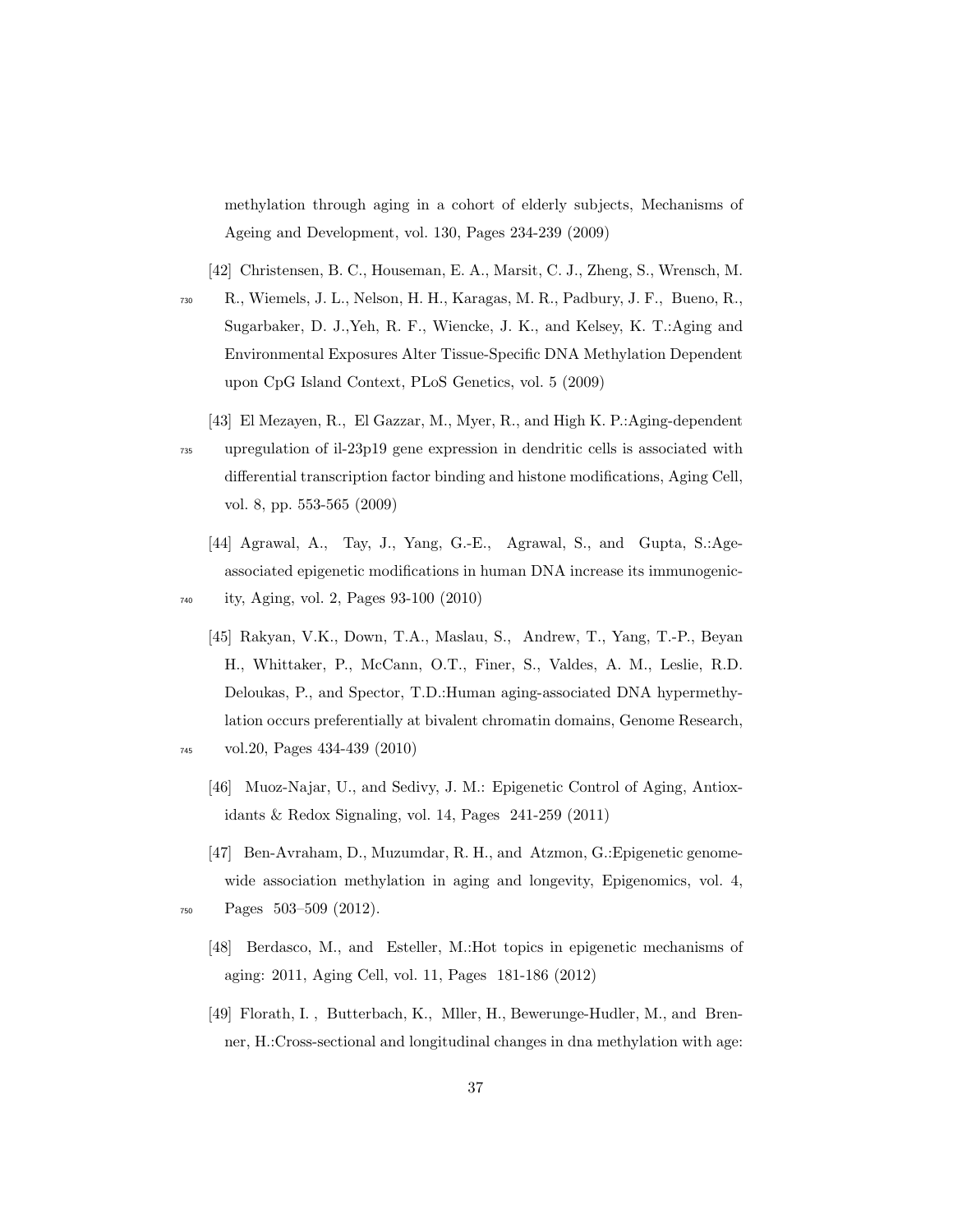- <sup>755</sup> an epigenome-wide analysis revealing over 60 novel age-associated cpg sites, Human Molecular Genetics, vol. 23, no. 5, Pages 1186-1201 (2014)
	- [50] Jung, M., and Pfeifer, G. P.:Aging and DNA methylation, BMC Biology, vol. 13, no. 7 (2015)
	- [51] Wilson, V. L., Smith, R. A., Ma, S., and Cutler, R. G.: Genomic 5-
- <sup>760</sup> methyldeoxycytidine decreases with age, Journal of Biological Chemistry , vol. 262, Pages 9948–9951, Jul (1987)
- [52] Issa, J.-P. J. , Ottaviano, Y. L., Celano, P., Hamilton, S. R., Davidson, N. E., and Baylin, S. B.:Methylation of the oestrogen receptor CpG island links ageing and neoplasia in human colon,Nature Genetics, vol. 7, Pages <sup>765</sup> 536-540 (1994)
	- [53] Bjornsson, H., Sigurdsson, M., Fallin, M., Irizarry, R., Aspelund, T., Cui, H., Yu, W., Rongione, M., Ekstrm, T., Harris, T., Launer, L., Eiriksdottir, G., Leppert, M., Sapienza, C., Gudnason, V., and Feinberg, A.:Intraindividual change over time in DNA methylation with familial clustering,
- 
- <sup>770</sup> JAMA, vol. 299, Pages 2877-2883 (2008)
	- [54] Grnniger, E., Weber, B., Heil, O., Peters, N., Stb, F., Wenck, H., Korn, B., Winnefeld, M., and Lyko, F.: Aging and chronic sun exposure cause distinct epigenetic changes in human skin, PLoS Genetics, vol. 6 (2010)
	- [55] Hernandez, D. G., Nalls, M. A., Gibbs, J. R., Arepalli, S., van der Brug,
- <sup>775</sup> M., Chong, S., Moore, M., Longo, D. L., Cookson, M. R., Traynor, B. J., and Singleton, A. B.:Distinct DNA methylation changes highly correlated with chronological age in the human brain, Human Molecular Genetics, vol. 20, no. 6, Pages . 1164–1172 (2011)
- [56] Issa, J.-P.: Aging and epigenetic drift: a vicious cycle, The Journal of <sup>780</sup> Clinical Investigation, vol. 124, Pages 24–29 (2014)
	- [57] Bayarsaihan, D.: Epigenetic Mechanisms in Inflammation,Journal of Dental Research, vol. 90, Pages. 9–17 (2011)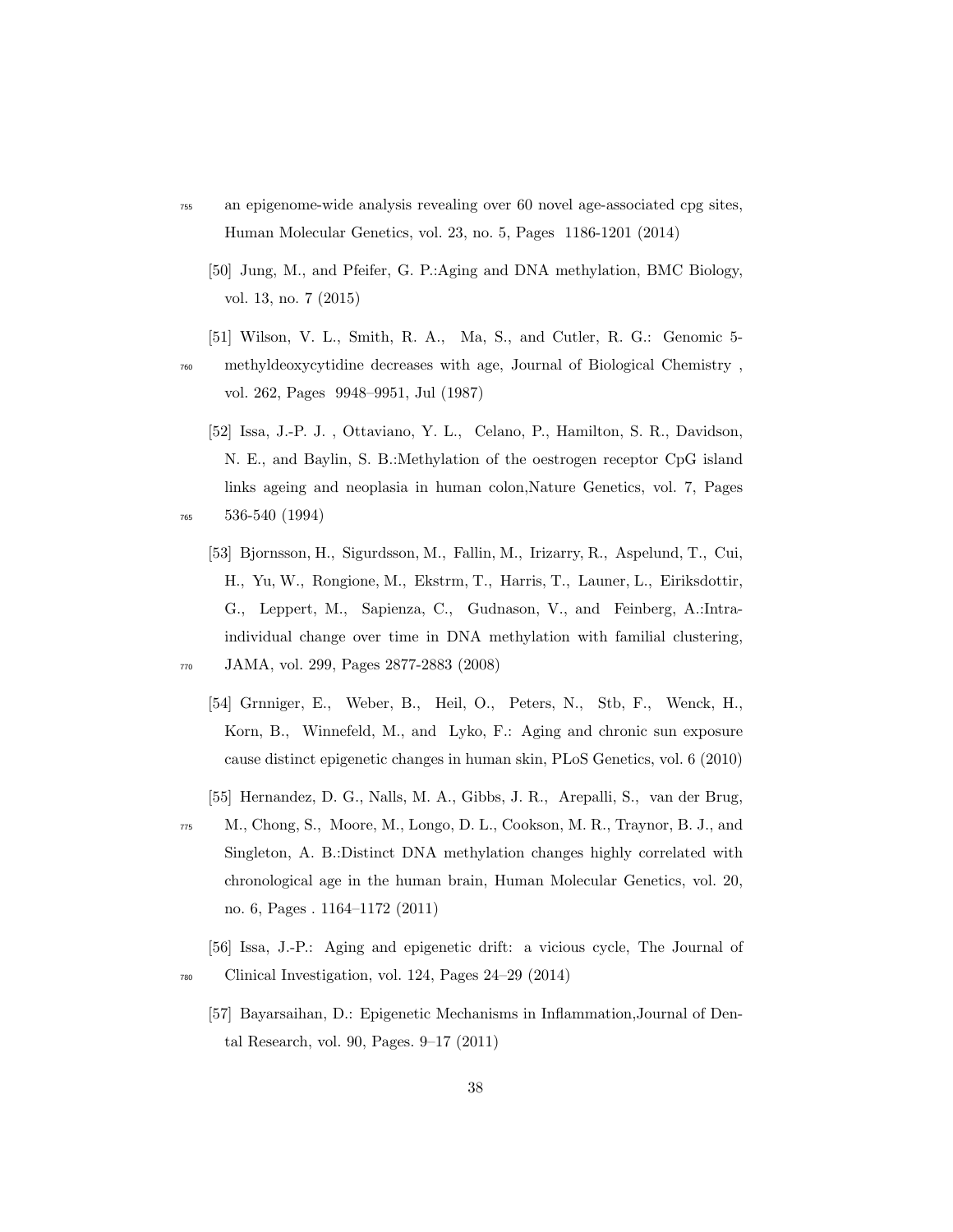[58] Shanmugam, M., and Sethi, G.:Role of Epigenetics in Inflammation-Associated Diseases,in Epigenetics: Development and Disease, vol. 61 of Sub-

<sup>785</sup> cellular Biochemistry, Pages. 627-657, Springer Netherlands (2013)

- [59] P. A. Jones and P. W. Laird, "Cancer-epigenetics comes of age," Nature Genetics, vol. 21, pp. 163–169, (1999).
- [60] Jones, P. A., and Baylin, S. B.:The fundamental role of epigenetic events in cancer, Nature Reviews Genetics , vol. 3, Pages 415-428 (2002)